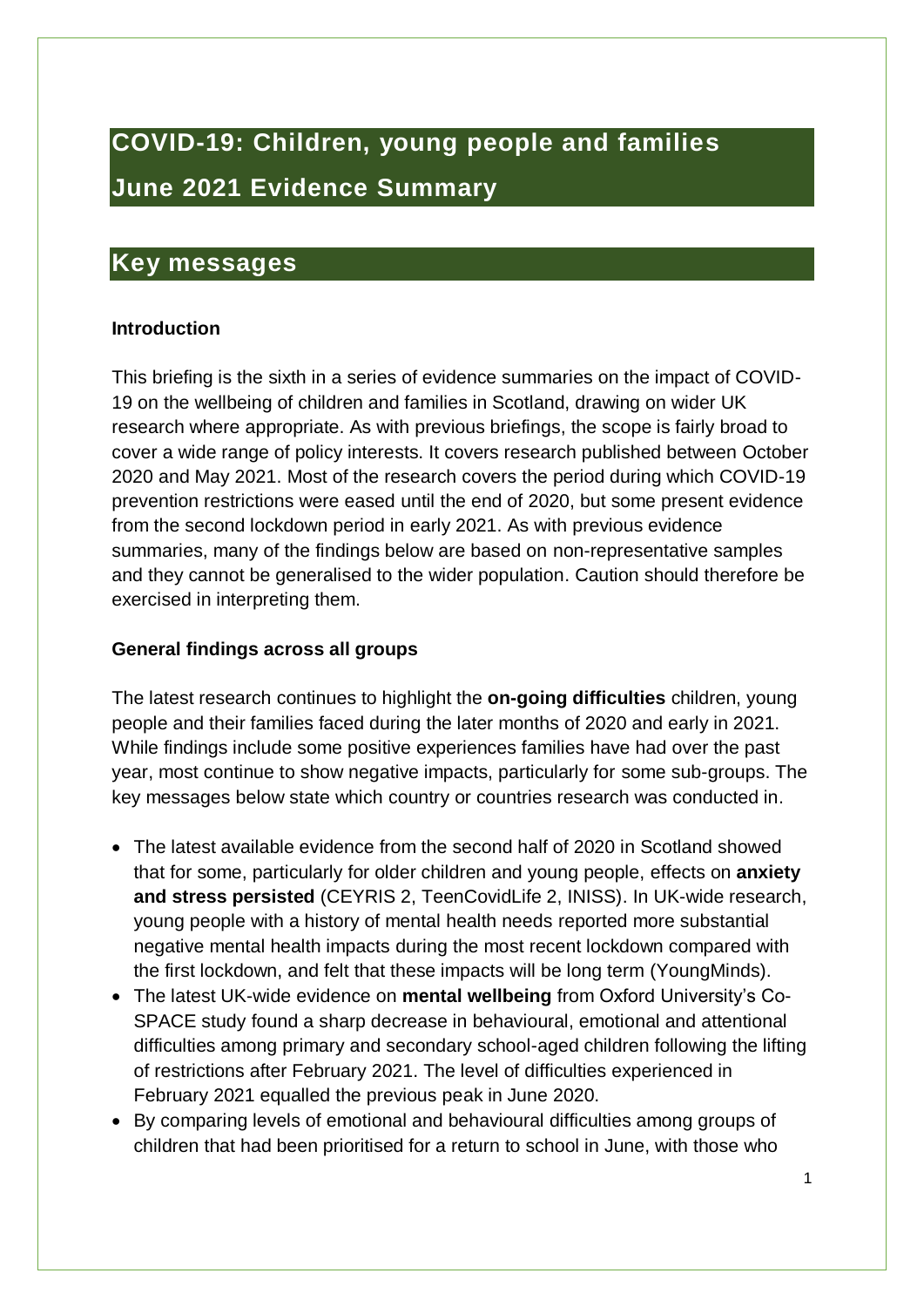had not returned until September, longitudinal UK research found that **negative mental health effects persisted** even when all children had returned to school (ISER).

- Recent Scottish evidence also continued to show lower levels of **mental wellbeing among parents** with young children. Parents in the CEYRIS 2 study reported lower than average mental wellbeing in the latest survey and Save the Children's qualitative research with low-income parents corroborated this. In the UK, mothers who were younger, never married, or from an ethnic minority were more likely to experience a sharp decline in their mental wellbeing than fathers and male non-parent respondents, though all groups experienced some decline overall (University of Edinburgh).
- The theme of a need for **more 'recovery' support** e.g. in schools and childcare settings, particularly for child mental wellbeing, continued to be expressed in the most recent Scottish publications (Save the Children, INISS, Family Fund, Who Cares? Scotland). There was also a desire for **clearer and more direct communication** with older young people on restrictions, changes and indirect impacts such as on education (Scottish Government working paper), as well as dialogue with parents (Connect and Save the Children).
- There was some evidence of **positive impacts of the pandemic on family relationships in Scotland**. Families with children with disabilities and families with lower incomes reported enjoying more time together (CREID and Save the Children). Among children under age 7 in Scotland, the CEYRIS 2 research found improved relationships with parents, carers, and siblings compared with the initial lockdown period. Save the Children's research also noted that some parents on low incomes enjoyed being more involved in their children's education.
- Evidence from prior to the start of the COVID-19 vaccination programme indicated a high desire among 12 to 17 year olds in Scotland to **accept a vaccination** if it were available to them (TeenCovidLife 2). However, other UK-wide research from late 2020 highlighted that vaccine hesitancy was highest among the youngest age groups surveyed (16 to 24 years olds) (University of Glasgow, ISER, Ipsos, PHS).

A number of findings from Scotland, the UK, and international sources continue to reinforce previous findings on how different **sub-groups of young people** are experiencing school, college, or work during the pandemic:

• Based on Scottish evidence from late 2020, **young people over age 18, young people with special educational needs and disabilities (SEND) or long-term illnesses**, and **young carers** continued to report consistently worse physical and mental wellbeing (Lockdown Lowdown). Across the UK in early 2021, **children and young people with SEND** and from **low-income households** also showed elevated behavioural, emotional, and attentional difficulties (Co-SPACE). The Co-SPACE study also found that during the first year of the pandemic, **younger**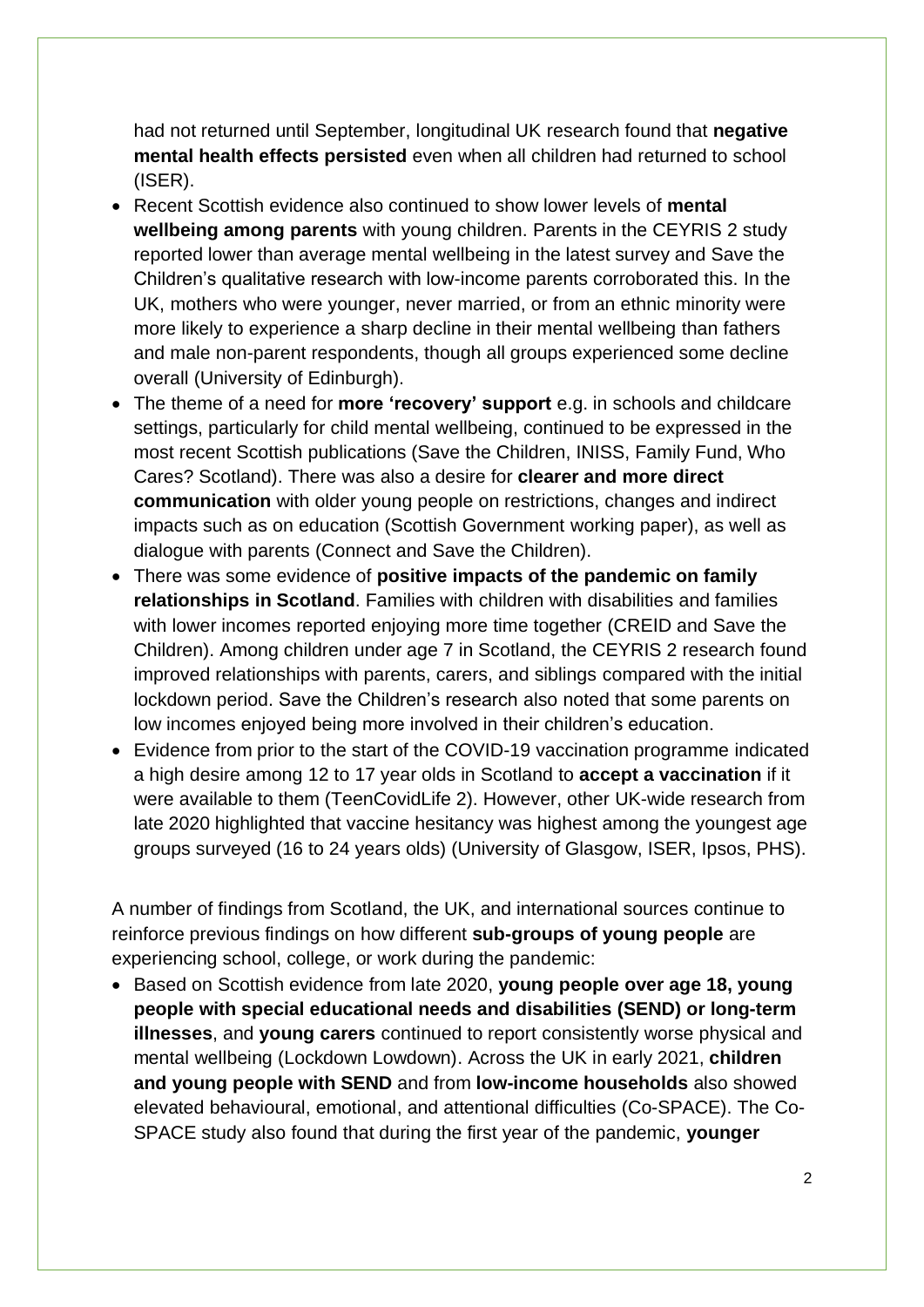**children** (4-10 year olds) experienced greater changes in their mental wellbeing (as reported by their parents/caregivers) than adolescents (11-17 year olds).

- The impact of the pandemic **on the wellbeing of girls** continued to be greater across the UK. In particular, older young girls reported more feelings of loneliness, sadness, anxiety, and worry (Girlguides, ImpactEd, and Agenda).
- **Young people living in the most deprived areas of Scotland** were less likely to report good physical health, but reported no differences in mental wellbeing in late 2020 (Lockdown Lowdown). In early 2021, research by CPAG Scotland found that many low-income families in Scotland still lacked devices and sufficient internet connections needed for home learning and spent more on bills while their children were at home. However, they indicated that cash payments for free school meals were working for them. UK-wide research reiterated the way that low-income families faced increased income instability and food insecurity, and that these continue to be experienced along existing inequality divides (Joseph Rowntree Foundation, Food Foundation, and ImpactEd).
- Research with organisations working with **refugee, asylum seeking, and Roma families with children** carried out by Children's Neighbourhoods Scotland highlighted significant additional barriers, such as language barriers and poorer housing conditions, faced by these groups and how critical third sector services were for them.
- Research with parents of **children with disabilities** found continued difficulties in accessing support and resources and reported that these children and their families continue to experience lower levels of mental wellbeing (CREID, Disabled Children's Partnership, Sibs, and NSPCC). Other research highlights the challenges parents faced with remote learning for children and young people, particularly for parents of children with SEND (Connect).
- **Care experienced young people –** The Lockdown Lowdown survey found lower mental health and worse relationships in this group than for other respondents. Research by Who Cares? Scotland and CELCIS highlighted barriers continued to exist for employment, digital access, remote learning, and access to support. However, some respondents reported improvements in physical health.
- **Minority ethnic young people –** The Lockdown Lowdown survey found that minority ethnic respondents felt less good about their physical health and were less happy being back at school and felt less safe there than white respondents. UK and international evidence continued to show the disproportionate impact of the pandemic on the wellbeing and experiences of young minority ethnic people (Children's Commissioner for Wales and the Evidence-Based Practice Unit).
- **Vulnerable children and young people –** NSPCC data from UK helplines showed sharp increases in calls regarding abuse of children and requests for mental health support. UCL's regular survey, which includes questions on abuse, indicates that people living in households with children continued to report higher rates of physical or psychological abuse. International evidence from UNICEF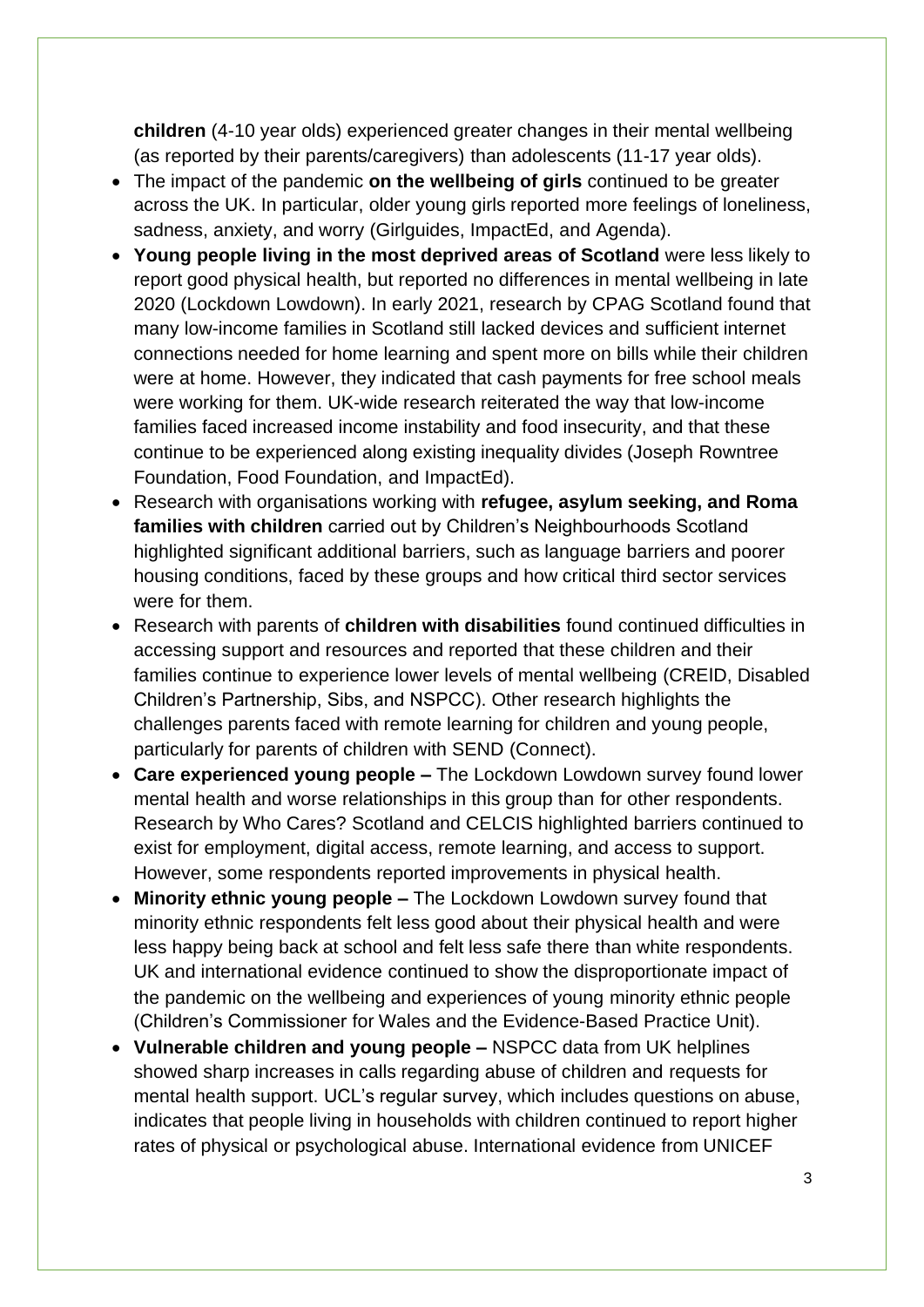suggests that while reports and calls regarding violence against children may be decreasing or suggesting a mixed picture, self-reported surveys and injuries treated in hospitals suggest a pattern of increases in violence.

• **LGBTQ+ young people –** Studies in both Scotland and the UK (Lockdown Lowdown and Just Like Us) also continued to confirm more pronounced mental wellbeing impacts on LGBTQ+ young people, particularly Black LGBTQ+ young people.

#### **Access to services and evidence-based responses**

- The PHS CEYRIS 2 survey found that a minority of parents of children aged 2 to 7 said they **had not accessed the services they wanted** during 2020, primarily those seeking dentistry services, health visitor services, and Family Support Workers. The reasons given were that parents thought the service was unavailable or that 'they did not want to be an extra burden' at the time.
- Scottish evidence continued to emerge around interruptions in services for some groups including care experienced children and those living with long-term illnesses or disabilities during the initial part of the pandemic. Research also highlights difficulties faced by these groups in accessing services remotely (Who Cares? Scotland and CREID).

#### **Evidence Gaps**

Studies on the impacts of COVID-19 on children and families have begun to consistently reinforce one another within the evidence base. In the short term, it will be useful to monitor changes in outcomes for children and families as the period of lockdown that began in January 2021 concludes. This will be particularly important for the different sub-groups highlighted in this summary who have experienced the greatest impacts of the pandemic to ensure they are not 'left behind' by response efforts as restrictions ease.

As much of the research conducted in Scotland covered in this summary was collected during 2020, it does not cover the lockdown period during 2021. Several projects are, however, continuing to gather data at the time of writing this summary.

As noted previously, the extent and impact of COVID related bereavement – and other adverse childhood experiences – needs to be better understood. In the longer term, there is the on-going need for continuing cross-sectional studies to monitor the impact of the pandemic.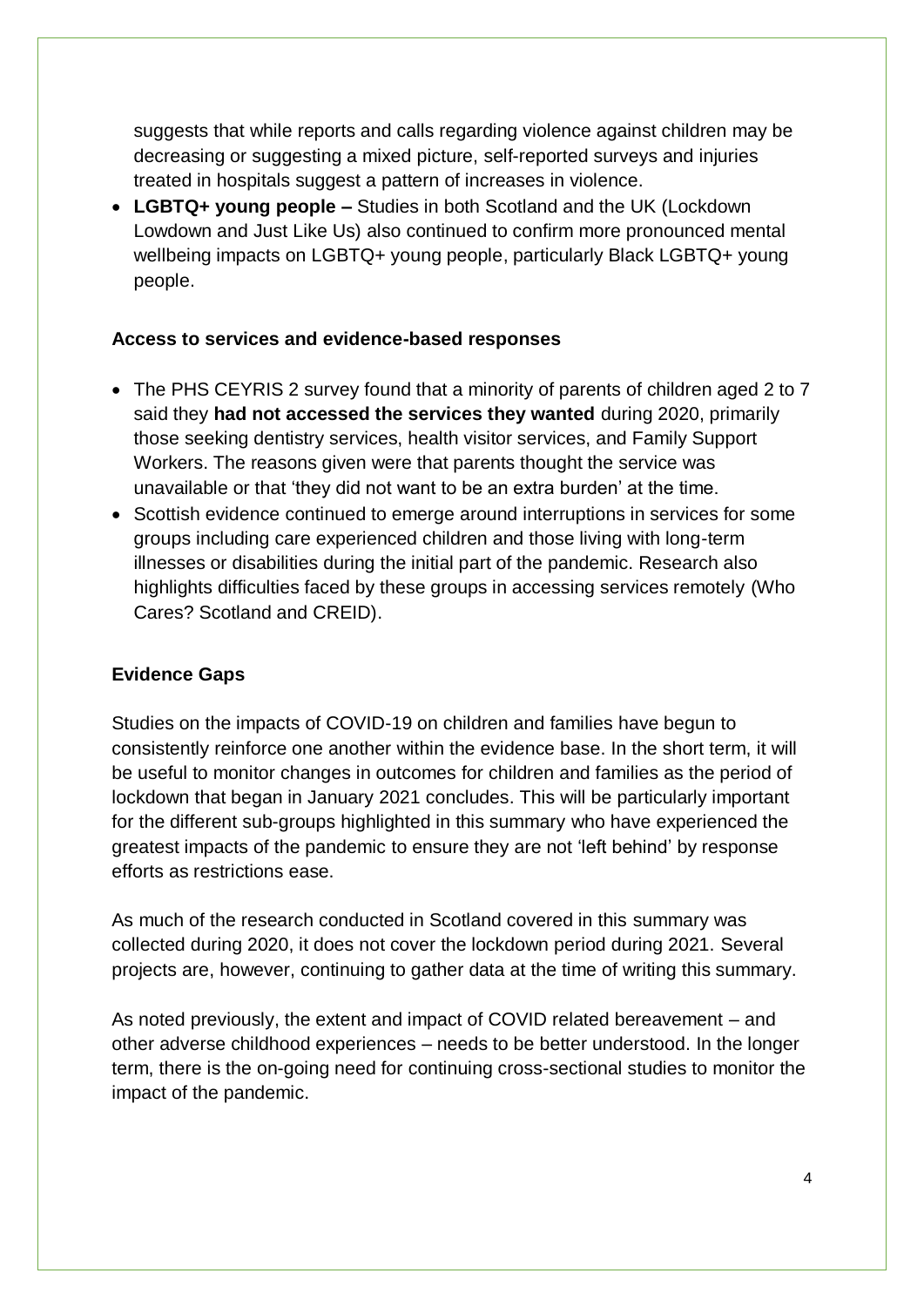## **Research Topics**

Please use this contents page to view your particular area of interest.

| 1.   | General children, young people and parent/carer COVID-19 evidence and research 7  |  |  |
|------|-----------------------------------------------------------------------------------|--|--|
| 2.   |                                                                                   |  |  |
| 3.   |                                                                                   |  |  |
| 4.   |                                                                                   |  |  |
| 5.   |                                                                                   |  |  |
| 6.   |                                                                                   |  |  |
| 7.   | Children and young people with vulnerabilities and/or disadvantage 20             |  |  |
| 7.1  |                                                                                   |  |  |
| 7.2  | Children, young people and families impacted by disability and serious health     |  |  |
| 7.3  |                                                                                   |  |  |
| 7.4  |                                                                                   |  |  |
| 7.5  |                                                                                   |  |  |
| 7.6  |                                                                                   |  |  |
| 7.7  |                                                                                   |  |  |
| 7.8  |                                                                                   |  |  |
| 7.9  |                                                                                   |  |  |
| 8.   |                                                                                   |  |  |
|      |                                                                                   |  |  |
| 9.   | General children, young people and parent/carer COVID-19 evidence and research 29 |  |  |
| 10.  |                                                                                   |  |  |
| 11.  |                                                                                   |  |  |
| 12.  |                                                                                   |  |  |
| 13.  |                                                                                   |  |  |
| 14.  |                                                                                   |  |  |
| 15.  | Children and young people with vulnerabilities and/or disadvantage  39            |  |  |
| 15.1 |                                                                                   |  |  |
| 15.2 | Children, young people and families impacted by disability and serious health     |  |  |
| 15.3 |                                                                                   |  |  |
| 15.4 |                                                                                   |  |  |
| 15.5 |                                                                                   |  |  |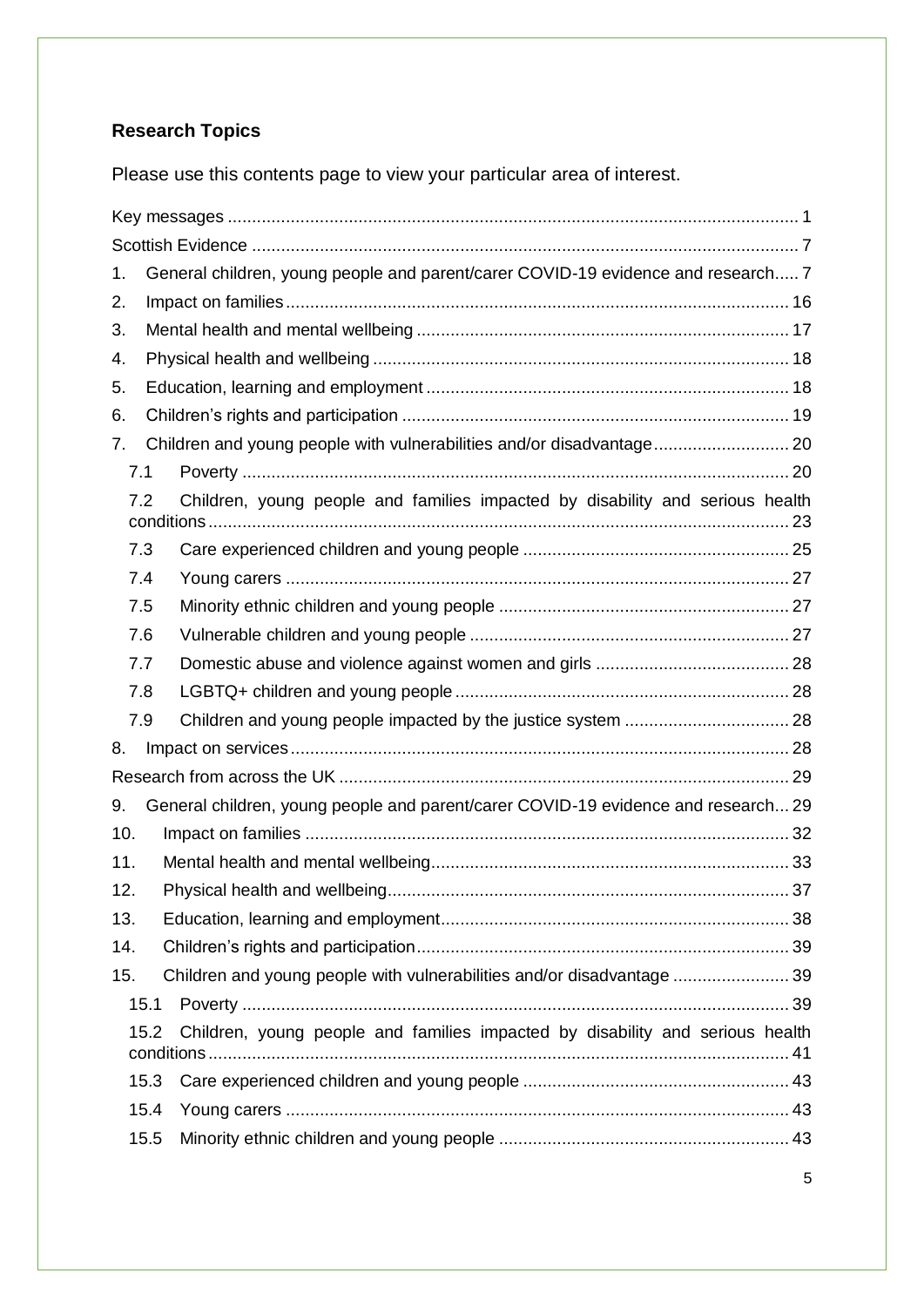NOTE – Many of the COVID-19 surveys are drawn from self-selecting or convenience/opportunity samples (a sample that a participant volunteers to be part of rather than being selected for). This means that the findings are likely to be biased in some way, and are not representative of and cannot be generalised to the wider population. Results of individual studies should therefore be interpreted with caution.

This briefing covers a broad range of policy interests but focuses predominantly on social and emotional impacts of COVID-19 on children and young people aged 3-18, with a particular interest in children and families experiencing vulnerabilities, disadvantage or discrimination.

Further information about the scope and limitations of this evidence briefing are covered in the [Scope, Limitations and Further Information](#page-47-1) section.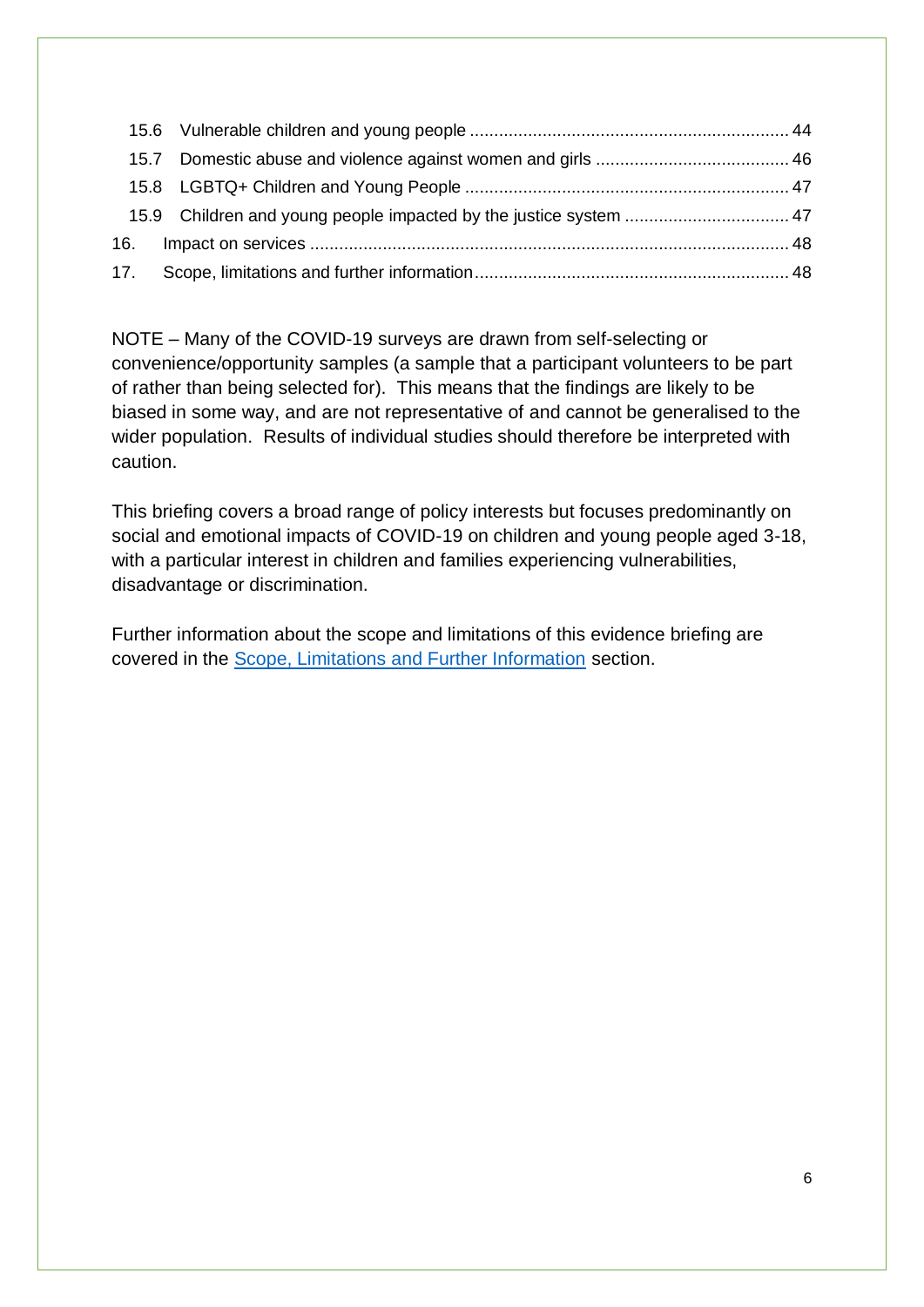## <span id="page-6-0"></span>**Scottish Evidence**

## <span id="page-6-1"></span>**1. General children, young people and parent/carer COVID-19 evidence and research**

<span id="page-6-2"></span>**Lockdown Lowdown: A [survey of young people in Scotland about their 'new](https://static1.squarespace.com/static/5cee5bd0687a1500015b5a9f/t/60362d773fa8777030b0885c/1614163321822/Jan2021-LockdownLowdown-V2-Survey-Demographic-Breakdown+%281%29.pdf)  normal' lives as lockdown restrictions change – [Demographic Exploration of](https://static1.squarespace.com/static/5cee5bd0687a1500015b5a9f/t/60362d773fa8777030b0885c/1614163321822/Jan2021-LockdownLowdown-V2-Survey-Demographic-Breakdown+%281%29.pdf)  [Results](https://static1.squarespace.com/static/5cee5bd0687a1500015b5a9f/t/60362d773fa8777030b0885c/1614163321822/Jan2021-LockdownLowdown-V2-Survey-Demographic-Breakdown+%281%29.pdf)**

Source: Scottish Youth Parliament, YouthLink Scotland, and Young Scot Date: January 2021

This research funded by the Scottish Government and delivered by partners Young Scot, Scottish Youth Parliament, and YouthLink Scotland, assessed the impact of coronavirus on education, relationships, employment, mental and physical wellbeing, and access to information. This online survey follows on from the initial Lockdown Lowdown survey that was carried out in April 2020. The new survey ran between 28 September and 2 November 2020 and received 6,043 responses from young people aged 11-25 across Scotland. As this was an open survey, findings cannot be treated as representative of young people in Scotland. Most survey respondents were aged under 18 and around six in ten were female.

General findings from the survey were published in early December 2020 and were covered in the [December edition](https://www.gov.scot/publications/covid-19-children-young-people-families-december-2020-evidence-summary/) of this evidence summary. This subsequent publication presents findings presented according to key demographic groups: age, gender, ethnicity, and Scottish Index of Multiple Deprivation (SIMD). It also presents findings for young people with disabilities, young carers and care experienced young people, and analyses education findings by type of education and employment findings by full time and part time workers. Key findings:

- Overall, the analysis shows that **young people over 18, young people with a disability or long-term illness,** and **young carers had worse outcomes than other groups** across most questions. This included lower self-assessed physical and mental wellbeing; lower satisfaction with educational arrangements; lower percentages reporting good relationships with family and friends; lower levels of optimism about both current and future employment; and higher levels of concern about catching and transmitting COVID-19.
- **Girls and young women had worse outcomes across most questions** with the exception of perceptions of education. In particular, female survey respondents were about half as likely to say they felt good about their mental health as male respondents. Respondents who **identified as non-binary** had substantially worse outcomes across all questions, although the sample was very small making findings less reliable.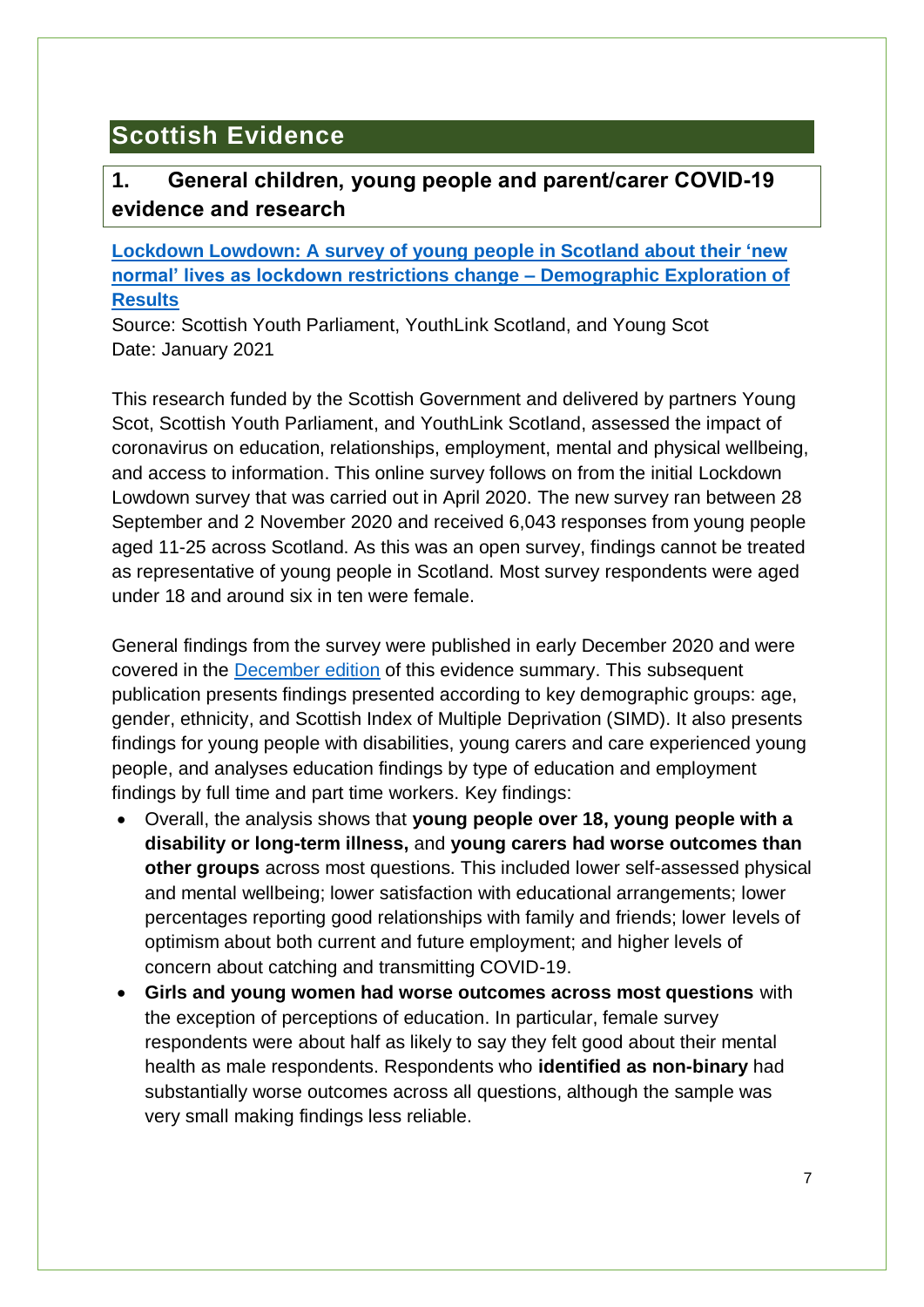- **There were limited differences by ethnicity**. Minority ethnic respondents were less likely to feel good about their physical health, less likely to be happy to be back at school, and less likely feel that their educational establishment had reopened in a safe way than white respondents.
- **In terms of SIMD, findings were mixed**. Young people from the most deprived areas were less likely to report good physical health; to be happy about being back in education and to feel that education has reopened safely; and to be concerned about catching and transmitting COVID-19. However, there were no differences, or no consistent differences, by SIMD quintile on other questions including mental wellbeing, relationships and employment.
- **Care experienced young people** were less likely to feel good about their physical and mental health and their relationships than other young people. However, they were slightly more likely to feel good about their employment prospects.
- **Young people in school** were more positive about the current arrangements for their educational course than those in colleges, with young people at university reporting the worst perceptions. Young people in full time employment were more positive about their current and future employment prospects than those in part time employment.

### <span id="page-7-0"></span>**[COVID-19 Early Years Resilience and Impact Survey \(CEYRIS\) –](https://www.publichealthscotland.scot/media/2997/ceyris-findings-from-round-2-full-report-march2021-english.pdf) Findings from [Round 2](https://www.publichealthscotland.scot/media/2997/ceyris-findings-from-round-2-full-report-march2021-english.pdf)**

Source: Public Health Scotland (PHS) Date: 1 March 2021

The COVID-19 Early Years Resilience and Impact Survey wave 2 (CEYRIS 2) was conducted between 23 November and 7 December 2020. It was an open, online parent survey on the impact of COVID-19 and associated restrictions at the time of the survey on the health and wellbeing of young children (aged 2-7) and their families. It follows on from the first round of the survey that was carried out in June and July 2020. CEYRIS 2 received 5,684 responses (around half that of the first round). The sample was self-selected and cannot therefore be seen as nationally representative. Demographic characteristics of children in CEYRIS 2 were similar to those in CEYRIS 1 and to nationally representative samples from recent national surveys. However, household income of respondents in both CEYRIS surveys was higher than average. Additionally, both surveys also had higher proportions of children with long-term conditions related to learning, concentrating, or remembering; mental health, social, emotional or behavioural issues; and other long-term conditions or illnesses compared with nationally representative data. Each round of the survey had different respondents recruited and comparisons between rounds should be treated with caution. Key findings are summarised below: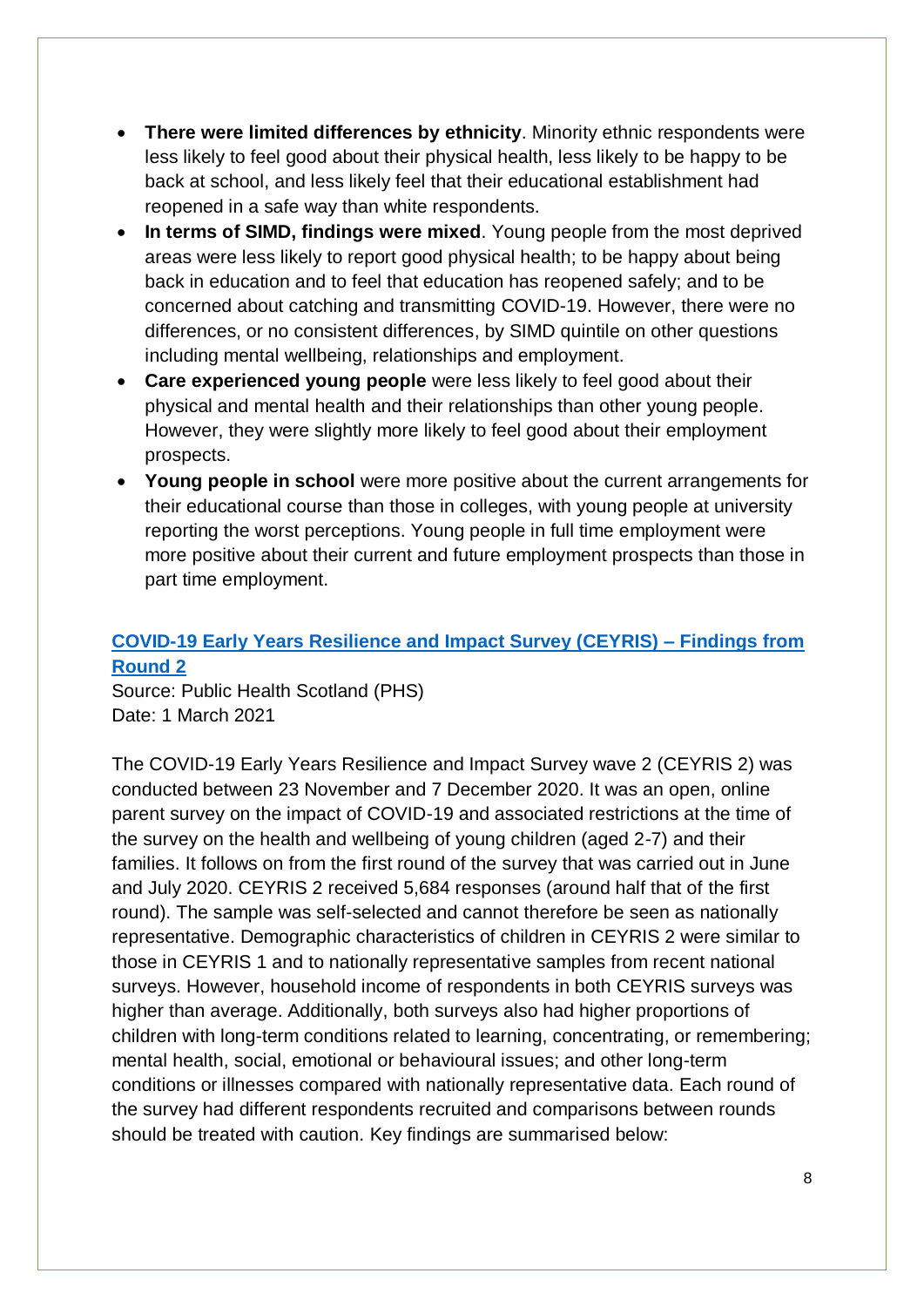- Parents were asked how their **children's behaviours and wellbeing** at the time of the survey compared with during the initial lockdown period. For a majority of children, sleep, eating behaviour, and ability to concentrate were rated as about the same, with the remainder roughly evenly split between those that rated these factors worse, or better, than during the initial lockdown. For behaviour and mood, around half of parents saw these as the same, three in ten saw these as having improved, while around a fifth reported they were worse. For physical activity, 34% of parents reported that their child's physical activity level was the same, 42% reported increased physical activity levels and 24% reported decreased levels.
- Over a third of 2-3 year olds (39%) and just under a third of 4-7 year olds (31%) displayed signs of **behavioural or emotional difficulties<sup>1</sup>** , as assessed by the Strengths and Difficulties Questionnaire (SDQ).<sup>2</sup> For children aged 2 and 3, the SDQ domain with the greatest proportion of children displaying some level of difficulty was peer relationship problems  $(37\%)$ .<sup>3</sup> For children aged 4-7, hyperactivity/inattention was the domain with the greatest proportion of children displaying difficulty (33%).<sup>4</sup>
- The questions on **school and/or childcare** found that over half of children had attended school and/or childcare on five out of the last seven days (predominantly 5-7 year olds) and 7% had not attended at all in the last week. Around two fifths of children had routinely attended indoor organised activities while these were permitted to run and about a fifth of children attended outdoor activities. However, half of the children had not been routinely attending organised activities. A higher proportion of 2-4 year olds were not routinely attending any organised activities, compared with 5-7 year olds.
- In terms of **play, learning and outdoors,** almost half of parents rated their child's imaginative play as the same as it had been during the initial lockdown period and almost half rated it as better. A large majority of children (82%) had done home learning activities most days and almost half (47%) had played actively inside on most days. Under half of children had played outside most days and only 13% had been to a park or other local greenspace.
- In terms of **social interactions**, just over half of children had not spoken to friends at all in the last week, while one quarter had spoken to friends most days.

1

<sup>&</sup>lt;sup>1</sup> In the previous round of the survey, parents reported 46% of 2-3 year olds and 36% of 4-7 year olds displaying signs of difficulties.

 $2$  SDQ is a measure of emotional, behavioural and developmental difficulties. A higher score indicates

greater difficulty.<br><sup>3</sup> In the previous round of the survey, 43% of 2-3 year olds displayed peer relationship problems. <sup>4</sup> In the previous round of the survey, 41% of 4-7 year olds displayed difficulties with

hyperactivity/inattention.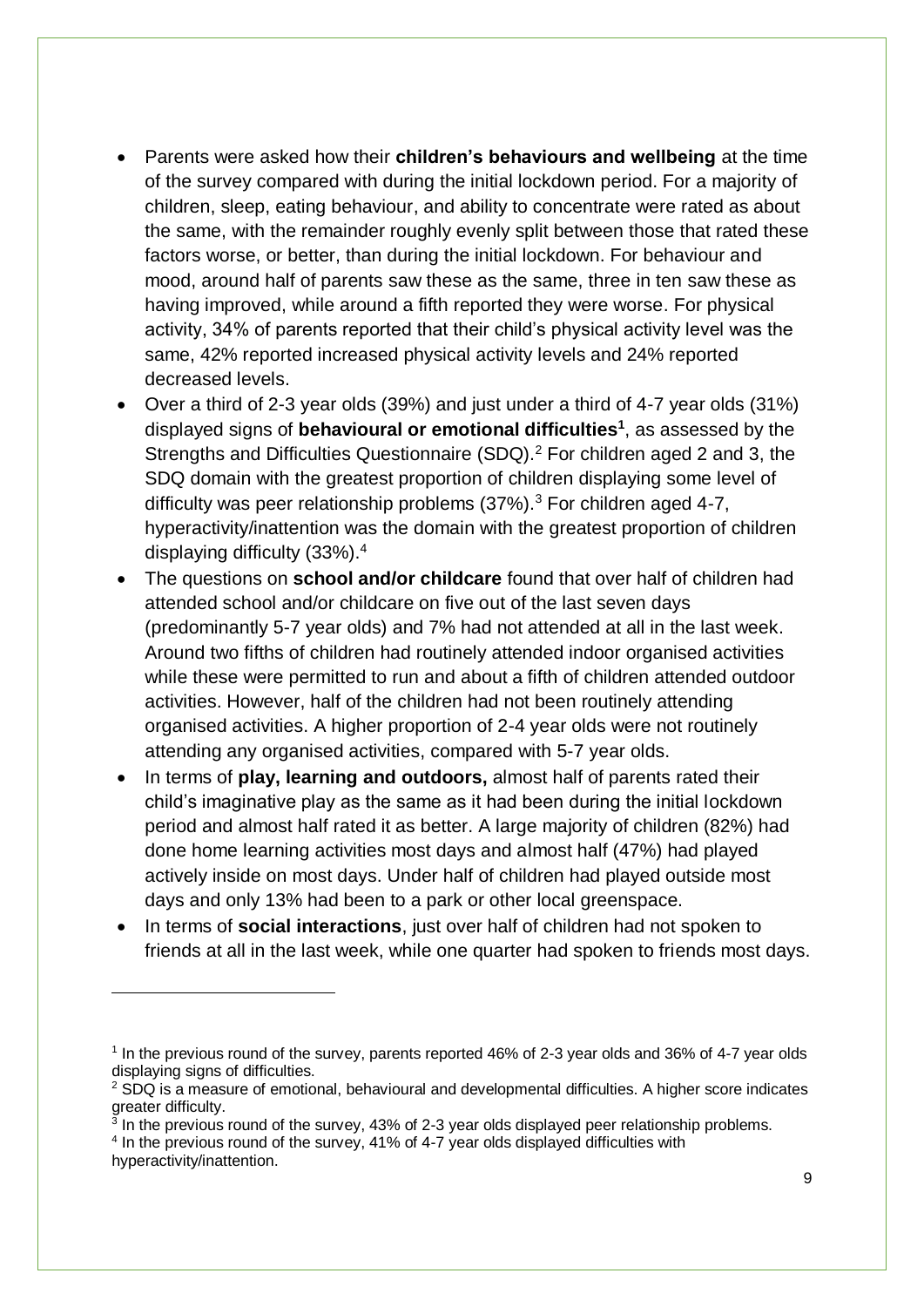Around a third had spoken to extended family members most days, while 14% had not spoken to extended family members at all in the last week. Parents and carers were also asked to rate changes in the quality of their child's relationships with some of the people in their lives. A large proportion were rated as experiencing no real change. However, over a third were rated as having worse relationships with close family members with whom they did not live full time and with grandparents, while around a third reported improved relationships with siblings and with parents/carers.

- **Parents' and carers' wellbeing** as measured by the Short Warwick Edinburgh Mental Wellbeing scale (SWEMWBS) showed a lower average score of 21, which was lower than the 2011 population norms based on which the scale was developed (24).<sup>5</sup> Minorities of parents and carers also said that they never or rarely feel relaxed, close to others, or optimistic.
- Parents and carers of 61% of the children in the survey reported that there had been no change to **household income**, while for just over a third of parents and carers (35%) household income had reduced because of the pandemic. The majority of parents and carers who reported reduced income said this had not impacted their ability to pay for certain essentials. However, for between a tenth and a fifth of parents and carers, the reduction in household income had impacted on their family's ability to pay for essentials, such as buying enough food (11%) and paying household bills (19%).
- There was some evidence parents **had not accessed the services they wanted**. For most services a minority of parents said they had not accessed the services they wanted for their children: between 3% for A&E, around a tenth for GP, 17% for the health visitor service, and a third for Family Support Worker. However, almost three quarters (74%) of parents who wanted to use a dentist, had not. The most common reason given was that they thought the service was not running. A half of those who wanted support to access food had not accessed it; most commonly, because they thought they were not eligible or did not know how to access it.
- In questions on **returning to school, nursery and other childcare settings**, overall, 5% of children had not returned since they had reopened. For those children who had not returned, parents said this was because they did not need childcare, they cannot afford childcare, or that they were concerned about their child becoming ill with coronavirus.
- The vast majority of parents whose child had returned to, or started, school/childcare were confident that settings were doing what they needed to

1

<sup>5</sup> WEMWBS and the short WEMWBS are measures of mental wellbeing. A lower score indicates lower mental wellbeing. In the previous round of the CEYRIS survey, the average SWEMWBS score was 20 for all parents and carers.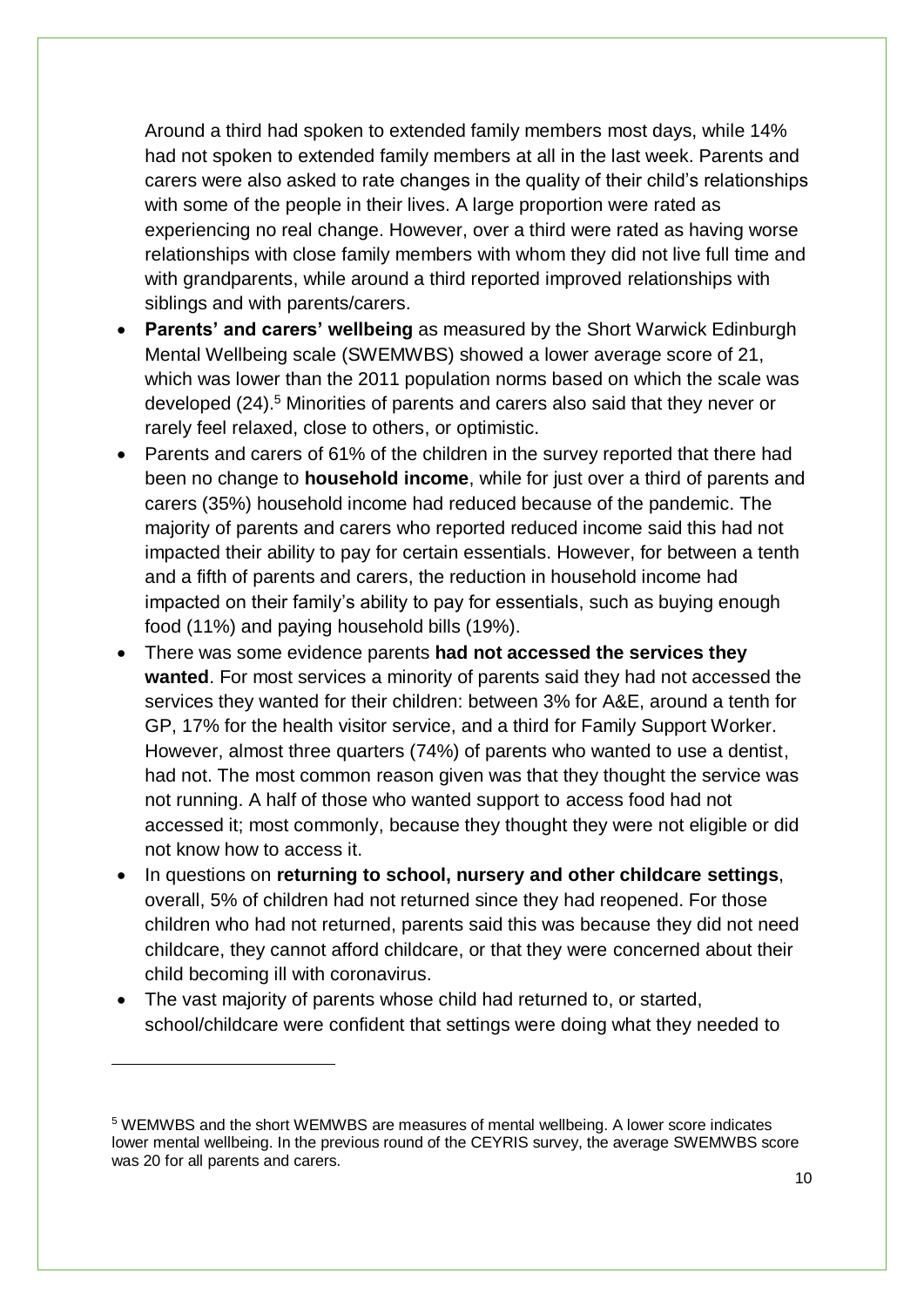reduce risk and that settings were helping children to settle in, and agreed that their child was happy to go into the setting and seemed to enjoy their time there. Just under 4 in 10 parents (38%) agreed that they were concerned about their child becoming ill with the virus, while 36% disagreed. Just under half (47%) agreed that they were concerned that their child would pass the virus on to someone else, while 28% disagreed.

- Overall, most parents (83%) reported that since schools/childcare settings had reopened, they were **able to access sufficient childcare** to allow them to resume their normal work commitments, while just over a sixth (17%) said they were still unable to access sufficient childcare. The most common reason for being unable to access sufficient childcare was 'loss of or reduction in informal childcare' (44%), followed by 'closure or restriction of afterschool and/or breakfast clubs' (29%) and 'formal childcare not available' (16%).
- In terms of **direct experience of COVID-19**, 31% of parents reported that their child had self-isolated for a short period while awaiting test results, while 14% reported their child had self-isolated for a longer period. The majority of parents agreed that their child seemed unfazed by others wearing a face covering. A fifth of parents reported that their child had experienced the death of a close relative or friend since the beginning of the pandemic – 5% had experienced bereavement related to coronavirus.

#### <span id="page-10-0"></span>**[TeenCovidLife Survey 2 –](https://www.ed.ac.uk/files/atoms/files/2021-02-01_teencovidlife2_general_report_v1.pdf) General Report**

Source: The University of Edinburgh Date: February 2021

1

The University of Edinburgh has published findings from its second TeenCovidLife Survey – an online survey of 12 to 17 year olds on how they were coping as measures after the first lockdown began to ease and schools reopened, and how they were understanding and adhering to COVID-19 guidance. This survey ran from 18 August to 10 October 2020 after schools had reopened and exam grades were released<sup>6</sup>, and was completed by 2,232 young people across all local authorities. 761 of these participants had also participated in round one. Sixty one per cent of respondents were female and 36% were male. This was an open survey and therefore should not be treated as representative of children of this age in Scotland. Each round of the survey had different respondents recruited and comparisons between rounds should be treated with caution. Further analysis of the findings may be available in future and access to the data is available from the Generation Scotland team. Key findings are summarised below:

<sup>&</sup>lt;sup>6</sup> [A separate report is available](https://www.ed.ac.uk/files/atoms/files/2021-02-01_teencovidlife2_exams_report_v1.pdf) on results related to young people's views on SQA results from August 2020.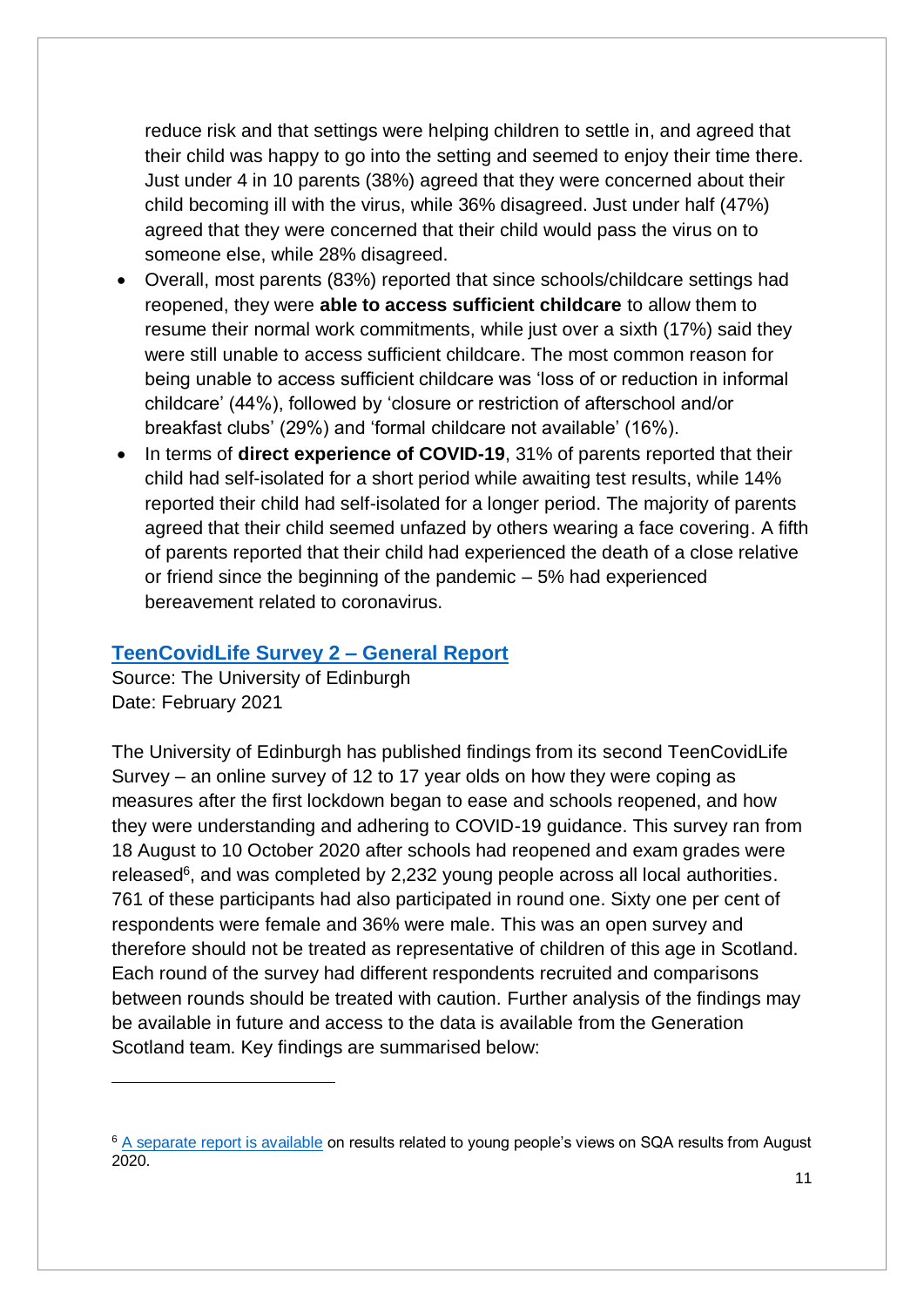- **Stress –** Almost half (48%) of young people have been negatively affected by the COVID-19 pandemic, with almost a fifth (19%) reporting feeling stressed about COVID-19 all or most of the time.<sup>7</sup>
- **Health Advice –** Young people trust health advice 'a lot' from medical professions (65%) compared with guidance from the Scottish (32%) or UK (18%) Government.
- **COVID-19 Guidance –** The majority of young people say they adhere to COVID-19 guidance, with the highest compliance in the use of face coverings in enclosed spaces (94%) and lowest in maintaining distance with people outside of the household (65%).
- **Vaccinations –** Eight out of ten young people (82%) wanted a COVID-19 vaccine if one was offered to them.
- **Health impact of return to school –** Six in ten young people (59%) were extremely or very worried about the impact returning to school would have on their family's risk of contracting COVID-19.
- **Safe return to school –** Young people were divided over whether or not it was safe for them to return to school following the first lockdown. Almost a third (30%) of young people neither agreed nor disagreed it was safe to return to school, while slightly over a third (36%) did not think it was safe.
- **Loneliness –** A fifth (20%) of young people reported feeling lonely most or all of the time. This was a smaller proportion of young people as during lockdown (28%), but still higher than pre-lockdown levels.
- **Social media use –** Half of young people (50%) report spending less time on social media now compared with during the summer holidays.

## **[Working Paper: Covid-19 Mitigation Measures Among Children and Young](https://www.gov.scot/publications/working-paper-covid-19-mitigation-measures-children-young-people/)  [People](https://www.gov.scot/publications/working-paper-covid-19-mitigation-measures-children-young-people/)**

Source: Scottish Government Date: 22 January 2021

1

This working paper summarised the currently available evidence base around mitigation measures for children and young people, including the use of face coverings in schools. It also highlighted forthcoming sources. It focused on wellbeing impacts on young people, understanding of restrictions, communications aimed at young people, and compliance and enforcement. Evidence to date is mainly qualitative in nature or drawn from non-representative surveys. A number of sources

 $\frac{7}{1}$  Slightly more than a fifth (22%) reported feeling stressed during the first survey run between May and July 2020.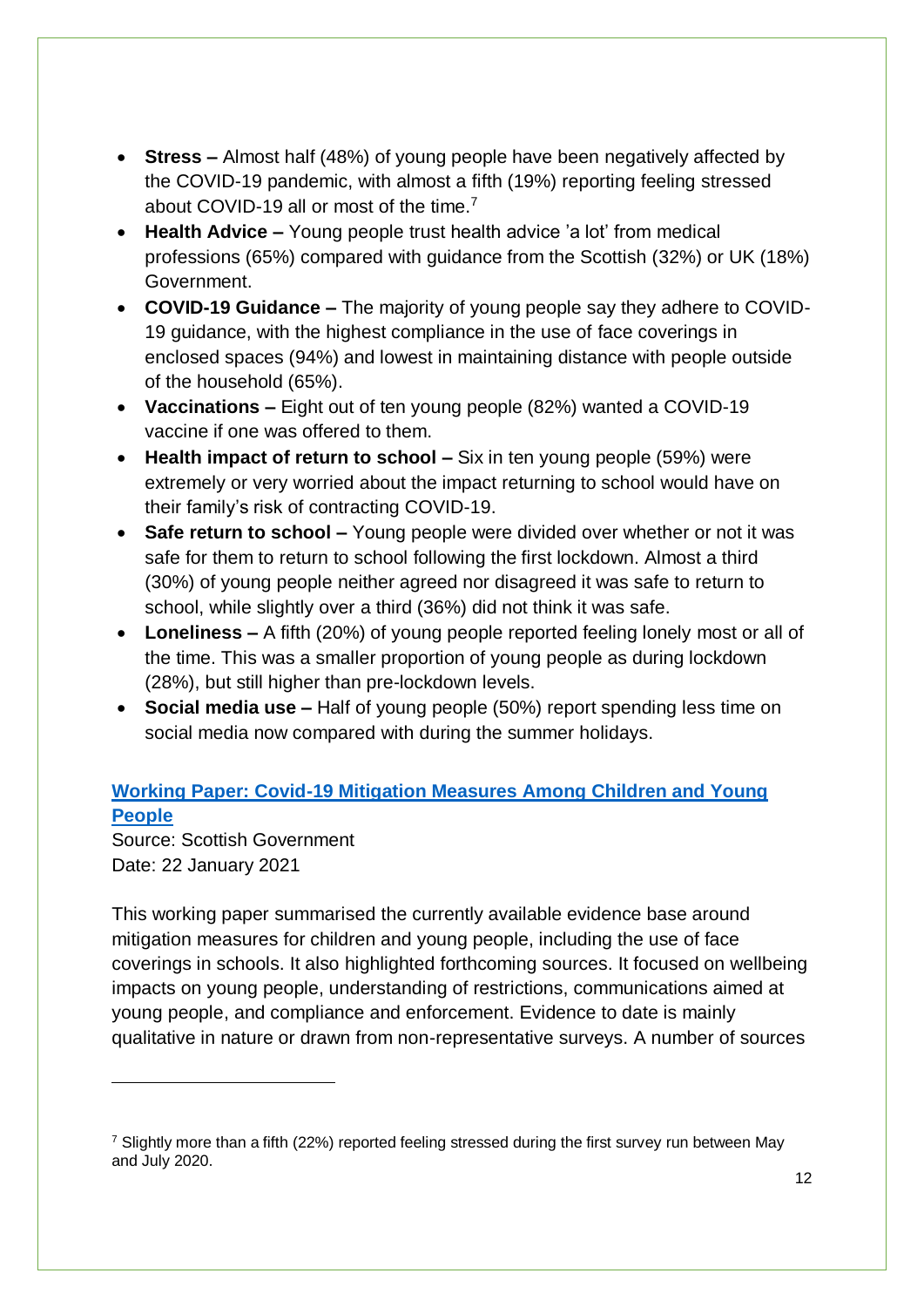referred to in the Working Paper are summarised in this and previous evidence summaries. They include: [Lockdown Lowdown,](#page-6-2) [TeenCovidLife,](#page-10-0) and data from previous rounds of the CEYRIS survey. At the time of writing, the working paper is being updated with findings collected since January 2021. Key points from the Working Paper are:

#### **Wellbeing impacts**

- There were no quantitative data available to date (as of January 2021) directly from young people on wellbeing impacts of COVID-19 restrictions, but qualitative research has consistently shown that young people generally were in favour of both physical distancing and the use of face coverings, and appreciate safety measures being taken, within educational establishments.
- Within focus groups with young people from vulnerable groups, conducted as part of earlier Lockdown Lowdown research, some disabled participants raised an issue about physical distancing making communication for deaf and partially sighted people more difficult. No negative impacts of face coverings were identified. The only concern around face coverings raised was by one young carer who felt unsafe due to lack of compliance within their school, and called for stronger enforcement.
- In YouGov polling conducted for the Scottish Government during September, a majority of parents of children under 18 were comfortable with the use of face coverings in schools and on school transport.

#### **Understanding of restrictions**

- There were notable levels of confusion or lack of knowledge about current restrictions and rules among young people. In the recent Lockdown Lowdown survey of young people aged 11 to 24 (see above) more than half of respondents said that they knew what the rules were in general, but were not sure on all the details. A minority also reported in open response survey questions that they found the rules confusing.
- In terms of parental understanding, YouGov polling for the Scottish Government during October and November 2020 showed an increase in parents of children under 18 saying they were clear on what the guidance means for their children. However, there continues to be low awareness of the detail of the rules, and no evidence of consistently increasing awareness over time. No more than 4 in 10 parents at any time point were able to correctly identify the correct restrictions in any setting or age group. Levels of awareness were lowest for rules outdoors, particularly rules for children aged 12-17.

#### **Communications**

• Qualitative research with young people points towards the need for more targeted messaging for children and young people. Research on communications carried out by Scottish Collaboration for Public Health Research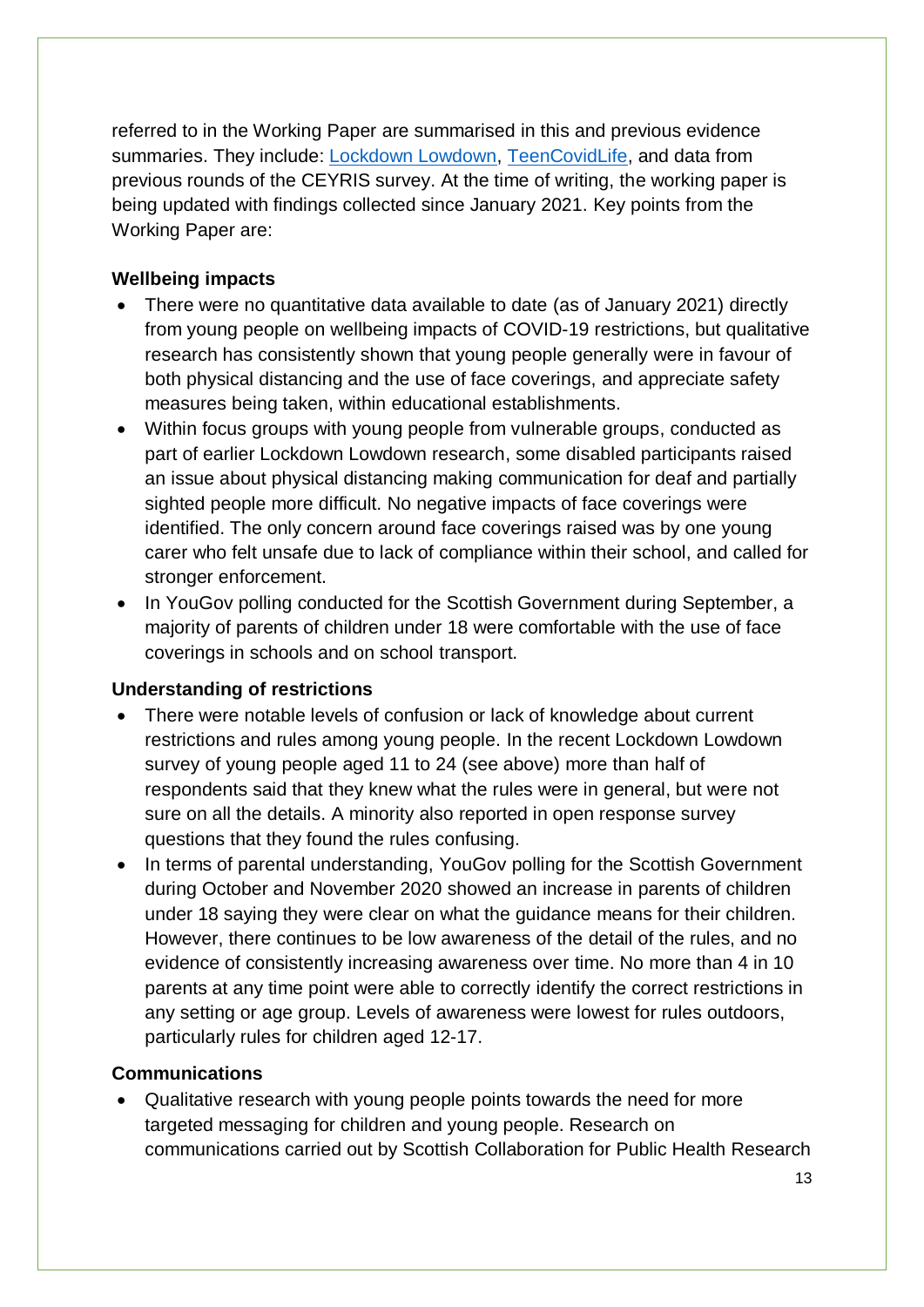and Policy found that while young people agreed that messaging on social distancing was clear, they felt that messaging around the indirect impacts of COVID-19 for their age groups was unclear, particularly with regard to issues such as education. Older young people (16+) felt that government information and messaging was not relevant to them, on the whole, and that they would like to be addressed more directly. This was consistent with findings from the second Lockdown Lowdown survey and focus groups.

#### **Compliance and enforcement**

- In terms of compliance, polling from the end of November found that 10% of parents of children under 12 and 20% of parents of children aged 12-17 said that their child had done something in the past week that was not within the restrictions / guidance. During October and November, around 4 in 10 parents said they had adapted guidance to suit their family's need. The main reason given was their child's mental health.
- There were no quantitative data available to date directly from young people on compliance, but qualitative research suggests there was a recognition by young people themselves that some young people were not complying with rules, particularly around social distancing. However, many young people perceived that other age groups were also not adhering to the restrictions, and that their age group was being unfairly judged by the media.
- Open text answers in the second Lockdown Lowdown survey and findings from the focus groups with vulnerable groups suggested that many young people would like to see stronger enforcement of existing rules and restrictions in general.

#### **(Scottish and UK evidence) [The impact of COVID-19 on children and young](https://www.publichealthscotland.scot/downloads/the-impact-of-covid-19-on-children-and-young-people-10-to-17-year-olds/)  [people in Scotland: 10 to 17-](https://www.publichealthscotland.scot/downloads/the-impact-of-covid-19-on-children-and-young-people-10-to-17-year-olds/) year-olds**

Source: Public Health Scotland Date: 24 March 2021

This report is one of a series of papers by Public Health Scotland that considered the possible positive and adverse consequences of COVID-19, particularly infection control measures, on children and young people's development and wellbeing at different ages and stages of their lives. The report focused on children aged 10 to 17 years and assessed previously published information that **covers the period of March to December 2020**, prior to the lockdown initiated in early January 2021. It does not contain any new research and many sources have been summarised in previous editions of this evidence summary.

The following key impacts were identified in the report: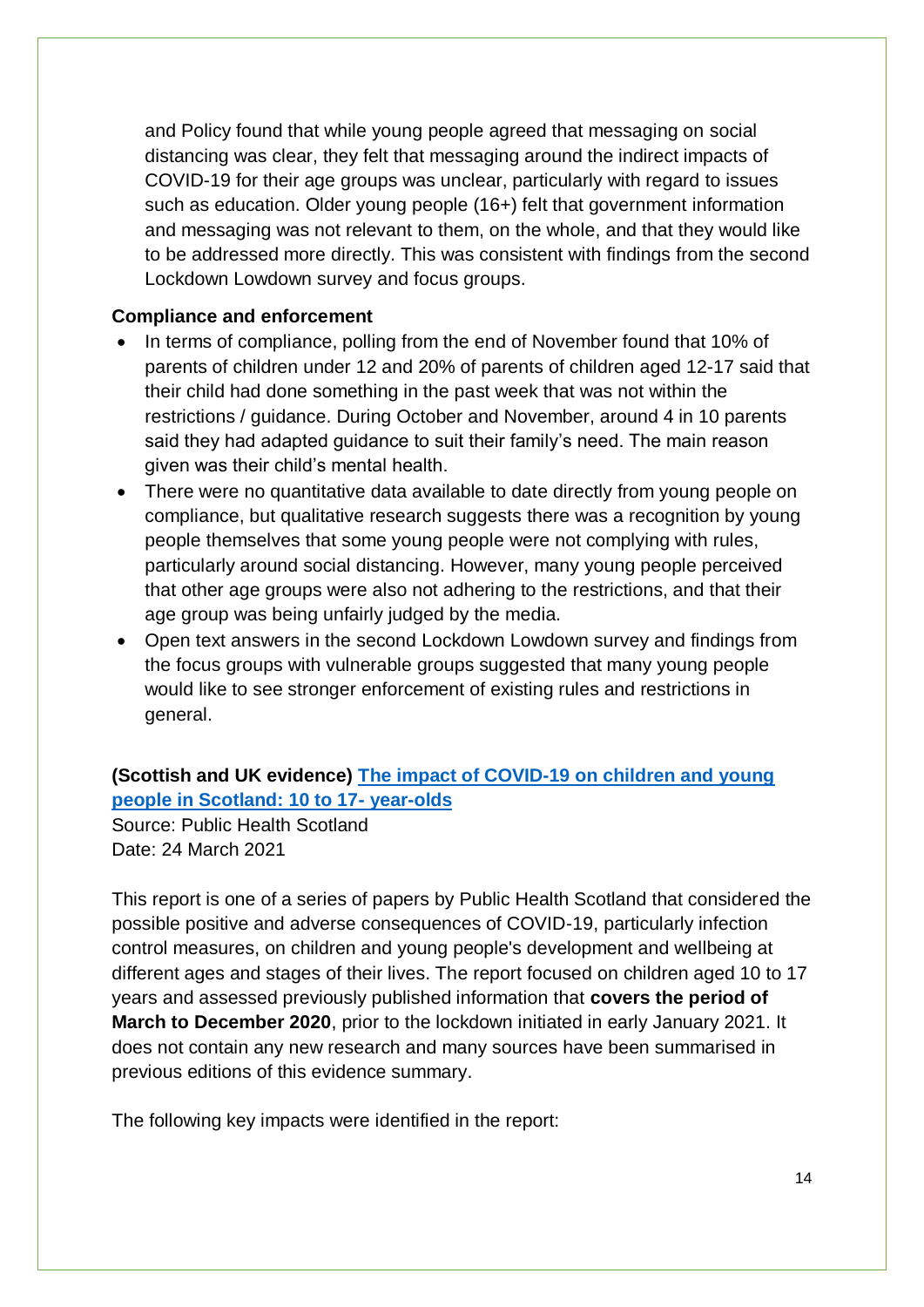- **Young people's relationships with their families –** The research reviewed here showed that families with young people may have experienced a range of 'stressors' including parents' mental wellbeing, changing family financial situations, limited access to services, and struggling to continue education with schools closed. However, research with children aged 12-14 showed that the majority enjoyed spending time with their family and felt that they got along well together during lockdown.
- **Young people's social development and relationships –** Recent surveys showed that young people between the ages of 11 and 18 were concerned about the impact of lockdown on seeing friends. While feelings of loneliness among 12 to 14 year olds were highest among girls during the initial lockdown in 2020. This had reduced by September 2020.
- **Digital connectedness –** While many young people increased their use of digital resources to remain connected and informed, this meant that young people relied on screens for schoolwork, socialising, and relaxation such as playing games or watching TV. Some studies (Scottish Online in Lockdown and Time for Inclusive Education) noted increases in bullying and prejudice-based activity online and that some groups faced inequalities of access to digital devices or privacy to use them.
- **Risk of abuse, neglect, and exploitation of young people –** From the evidence available, indications were that some children may have experienced increases in abuse since COVID-19 and have had fewer opportunities to safely raise this with someone.
- **Mental health and wellbeing of young people –** Recent evidence indicated that girls of all ages and young people in older age groups reported lower levels of mental health and wellbeing. Key themes highlighted by young people responding to the first Lockdown Lowdown and Scottish Online in Lockdown surveys included concerns about the physical and mental wellbeing of others, the impact on their own future and finances, and the negative emotional impact of school closures. Again, research highlighted the impact of existing inequalities for specific groups of young people.
- **Physical health of young people –** The report included findings that show that, while young people were concerned with their physical wellbeing, the majority felt they made healthy choices in their life. Other studies indicated difficulties for some in urban areas accessing outdoor space, increased difficulties for young carers in looking after their physical health, changes to sleep patterns, and impacts on young people from low-income families.
- **Access to and use of health and other services for young people –** The report drew on evidence highlighting increased in demand for mental health services and some of the challenges young people faced in accessing these such as lack of privacy, cancellations of face-to-face support, waiting lists for online services, and lack of clarity on where to obtain support. Young carers and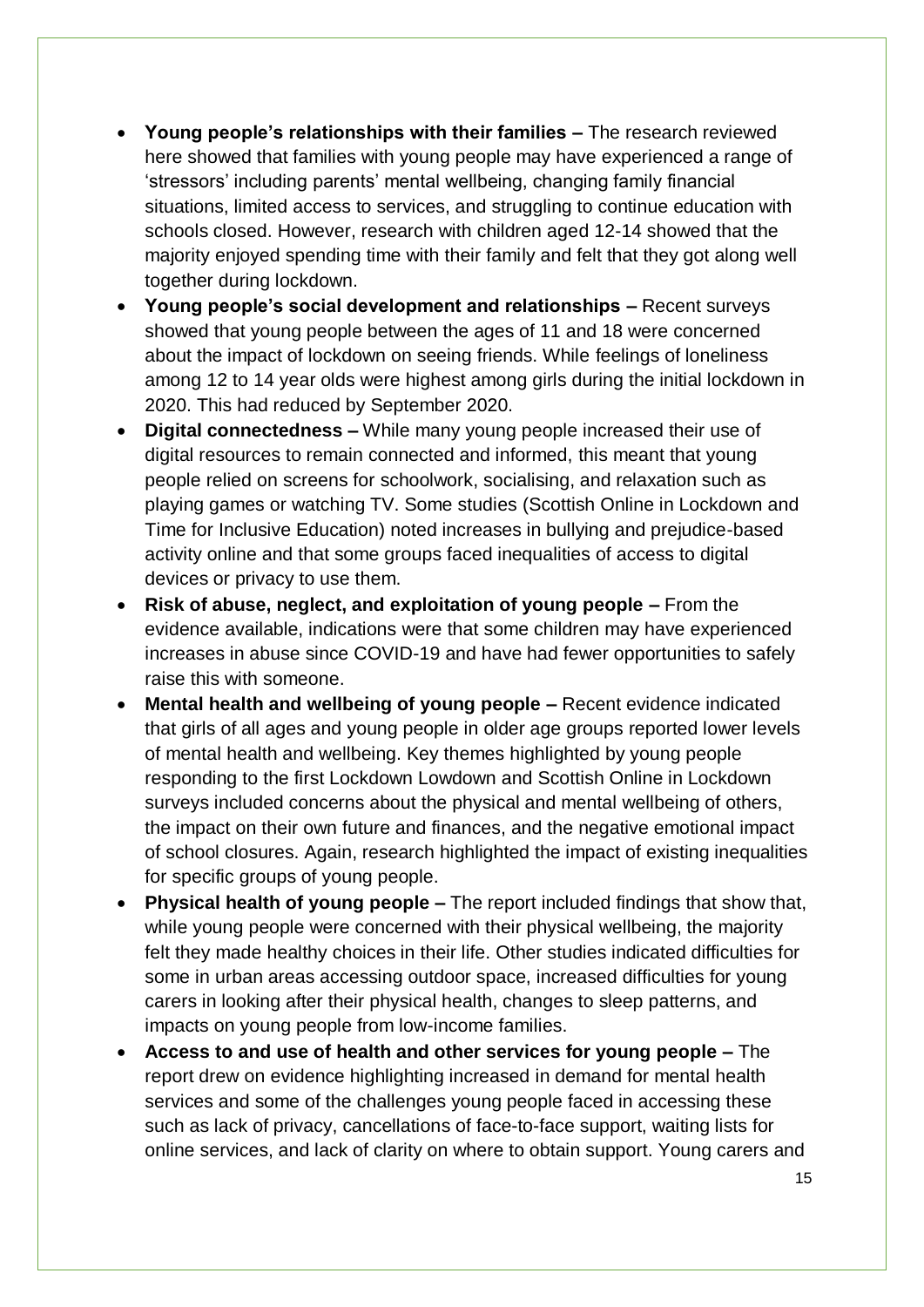young people in the youth justice system have also been affected by changes in services due to the introduction of restrictions.

• **Young people's education –** The research summarised in the report noted concern among young people, particularly older young people, about the impact of the lockdown on their education and future careers. While children expressed happiness at returning to school after September 2020, they were also concerned about catching up with learning, exams, and school safety.

#### <span id="page-15-0"></span>**2. Impact on families**

A number of findings from the [Children's Neighbourhoods Scotland](#page-21-0) research in Section 7.1 cover findings on the impact on families, specifically in South Lanarkshire.

#### <span id="page-15-1"></span>**['Dropped into a cave': How families with young children experienced lockdown](https://www.savethechildren.org.uk/content/dam/gb/reports/dropped-into-a-cave-compressed.pdf)**

Source: Save the Children Date: May 2021

Save the Children has published a report on the impact of the pandemic on families with young children living on low incomes in Scotland. The report was based on qualitative interviews with 18 parents across Scotland and thematically analysed their stories. The report also made a number of recommendations to prioritise the needs of low-income families with young children, protect incomes now and in the longer-term, guarantee holistic support for families, provide opportunities for children's play and relationship building, and to include families in the decision making process on recovering from the pandemic. The key findings from the report were:

- While the report highlights a number of specific challenges for families, it also concluded that they have been remarkably resilient.
- The pandemic was **a tipping point for those already in precarious financial circumstances** and a crisis for a family was often exacerbated by inadequate or gaps in support.
- Parents used **different strategies to cope with a lack of money** cutting back on essentials, going without, or getting into debt.
- **Parents' wellbeing suffered** due to increased anxiety around money worries, the sacrifices they made, combined with a loss of support networks.
- **Practical and emotional support** was often considered to be as, if not more, important than financial support. The experiences of family support reported were mixed.
- **The importance of family and social networks** was a strong theme. Parents, especially new mums, felt isolated when social distancing restrictions and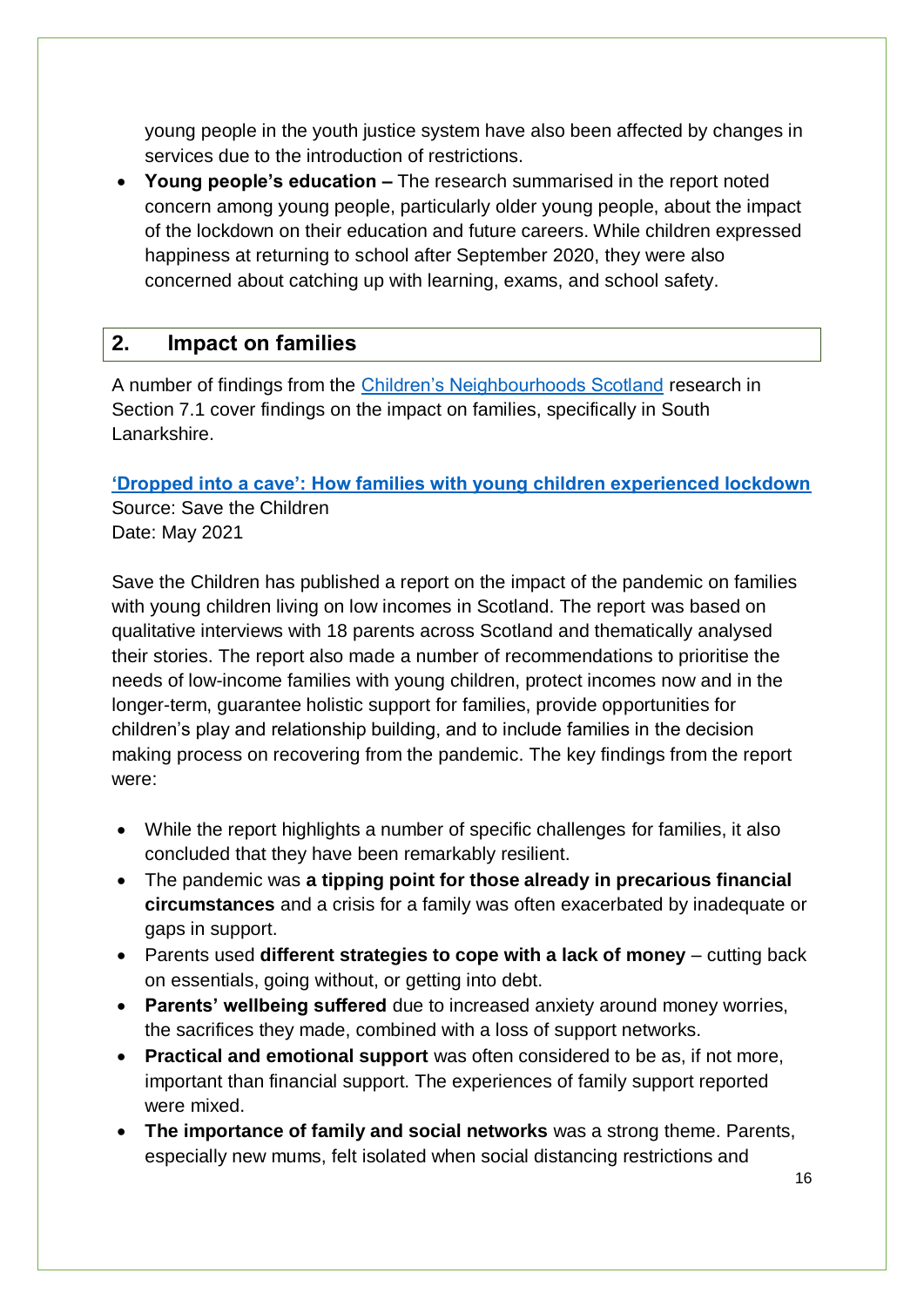lockdowns were in place. Keeping in touch online became a lifeline for maintaining these networks, but also brought with it additional costs.

- Most **parents enjoyed spending more time with their children** and felt their relationships with their children had been strengthened during lockdown. Some enjoyed learning more about how their children learn at school. However, many parents were overwhelmed by the pressures of 'home schooling' alongside the other challenges they were facing.
- The **support families received** to help with their children's wellbeing at home varied greatly. While some parents felt support provided by schools and nurseries was not always sufficient or tailored to family circumstances.
- Parents expressed concern about the **impact of the pandemic on their children's development**. They were worried that their children missed out on regular social interaction and expressed difficulties in providing varied activities for children given their particular circumstances.

## <span id="page-16-0"></span>**3. Mental health and mental wellbeing**

1

A number of findings from the [CEYRIS Round 2,](#page-7-0) [TeenCovidLife](#page-10-0) and [Lockdown](#page-6-2)  [Lowdown Demographic Breakdown](#page-6-2) research summarised in Section 1 above cover mental health and wellbeing.

#### **['In isolation, instead of school' \(INISS\): Vulnerable children's experiences of](https://www.cso.scot.nhs.uk/wp-content/uploads/COVEDI2016-1.pdf)  [Covid-19 and effects on mental health and education](https://www.cso.scot.nhs.uk/wp-content/uploads/COVEDI2016-1.pdf)**

Source: University of Edinburgh, Scottish Government, and UNICEF UK Date: October 2020

This report summarises research conducted to explore the impacts of the COVID-19 pandemic on the mental health and wellbeing of young people, particularly those preparing for examinations and vulnerable young people. The study included 759 young people completing an open, online survey and four focus groups with 45 additional young people between the ages of 14-20 years old from 17 local authorities. The survey used three sets of validated survey questions to ask about anxiety and depression, avoidance and intrusive thoughts about COVID-19, and general wellbeing.<sup>8</sup>

<sup>8</sup> These are the Revised Child Anxiety and Depression Scale Short Version (RCADS-25), Child Revised Impact of Events Scale short version (CRIES-8), and the Short Warwick-Edinburgh Mental Wellbeing Scale (SWEMWBS).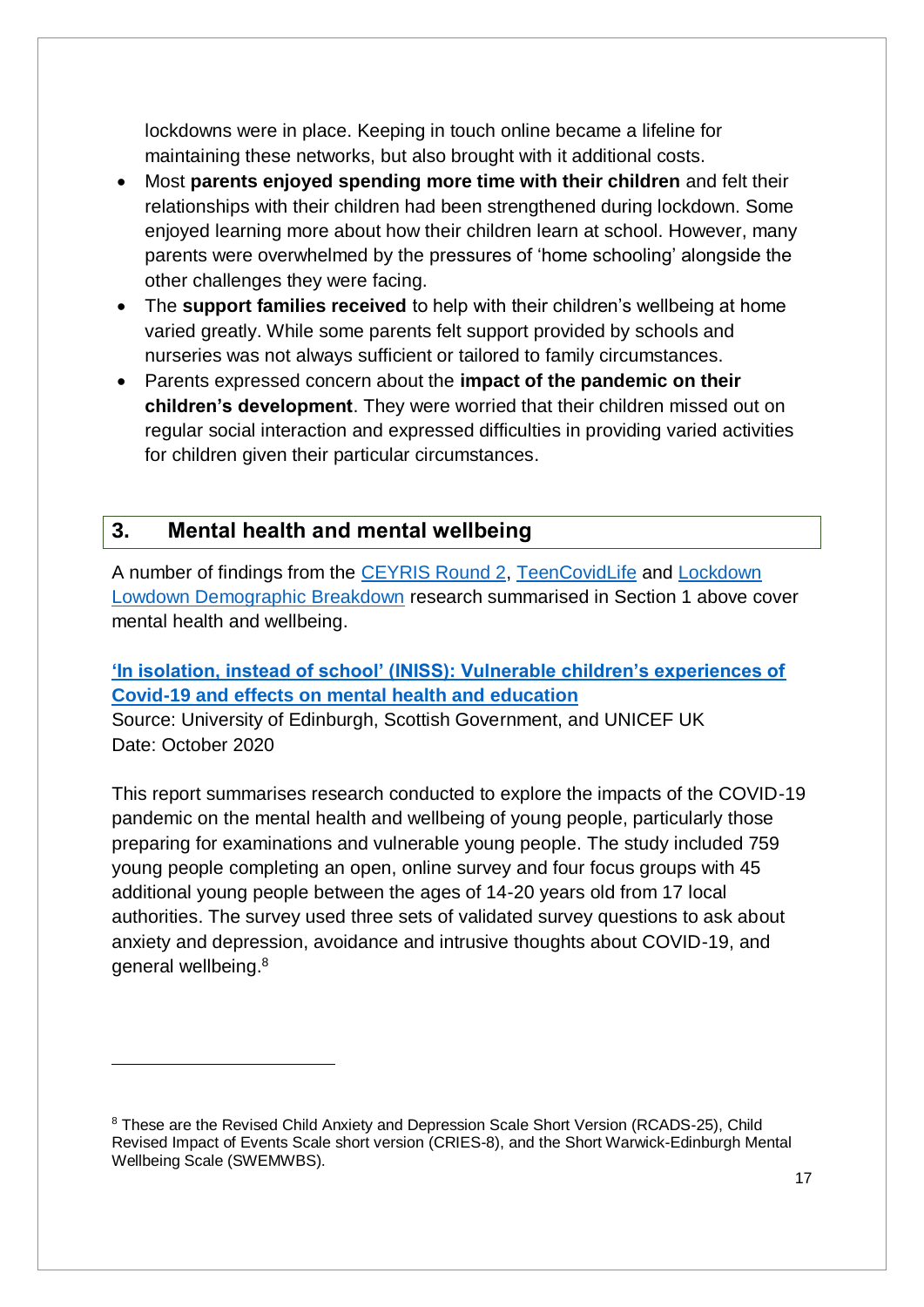This research was funded by the NHS Scotland Chief Scientist Office as part of the Rapid Research in COVID-19 Programme. It also features in a [recent journal article](https://www.tandfonline.com/doi/full/10.1080/13632752.2021.1903182) and potentially future publications.

Key findings included:

- 9% of young people met 'clinical threshold' levels for **depression**, 7% for **anxiety**, and 28% were categorised as having **elevated avoidance and intrusive thoughts and behaviours** in relation to the COVID-19 pandemic.
- Although only a minority of survey responders met clinical thresholds, between a third and two fifths of all young people surveyed reported that **school closure had negative impacts on their mental health and wellbeing**.
- 34% of survey participants reported that **feelings of anxiety became much or a bit worse**; 44% reported that **feelings of depression became much or a bit worse** since the start of the pandemic.
- Returning to school generally had a positive impact on wellbeing, though this was coupled with anxiety about COVID-19 related risks.
- Qualitative findings included mixed feelings around the cancellation of examinations in 2020, some stress related to learning at home, difficulty for some in maintaining motivation to learn, the increased and supportive role of social media, and some difficulty in accessing support from school during the first lockdown.
- Focus group participants responded that, among groups of their peers, the impacts on mental health were most severe for young people with pre-existing mental health conditions, those who receive additional support with learning, those living in households where there is violence and abuse, young carers, and members of other minority groups, such as LGBTQI.
- There were strong views on the need for greater mental health and wellbeing support in schools.

## <span id="page-17-0"></span>**4. Physical health and wellbeing**

A number of findings from the [TeenCovidLife](#page-10-0) and [Lockdown Lowdown Demographic](#page-6-2)  [Breakdown](#page-6-2) research summarised in Section 1 above cover physical health.

## <span id="page-17-1"></span>**5. Education, learning and employment**

**[Connect's Digital Survey Report](https://connect.scot/application/files/1716/1306/0819/Digital_Survey_Report_Feb_21.pdf)** 

Source: Connect Date: February 2021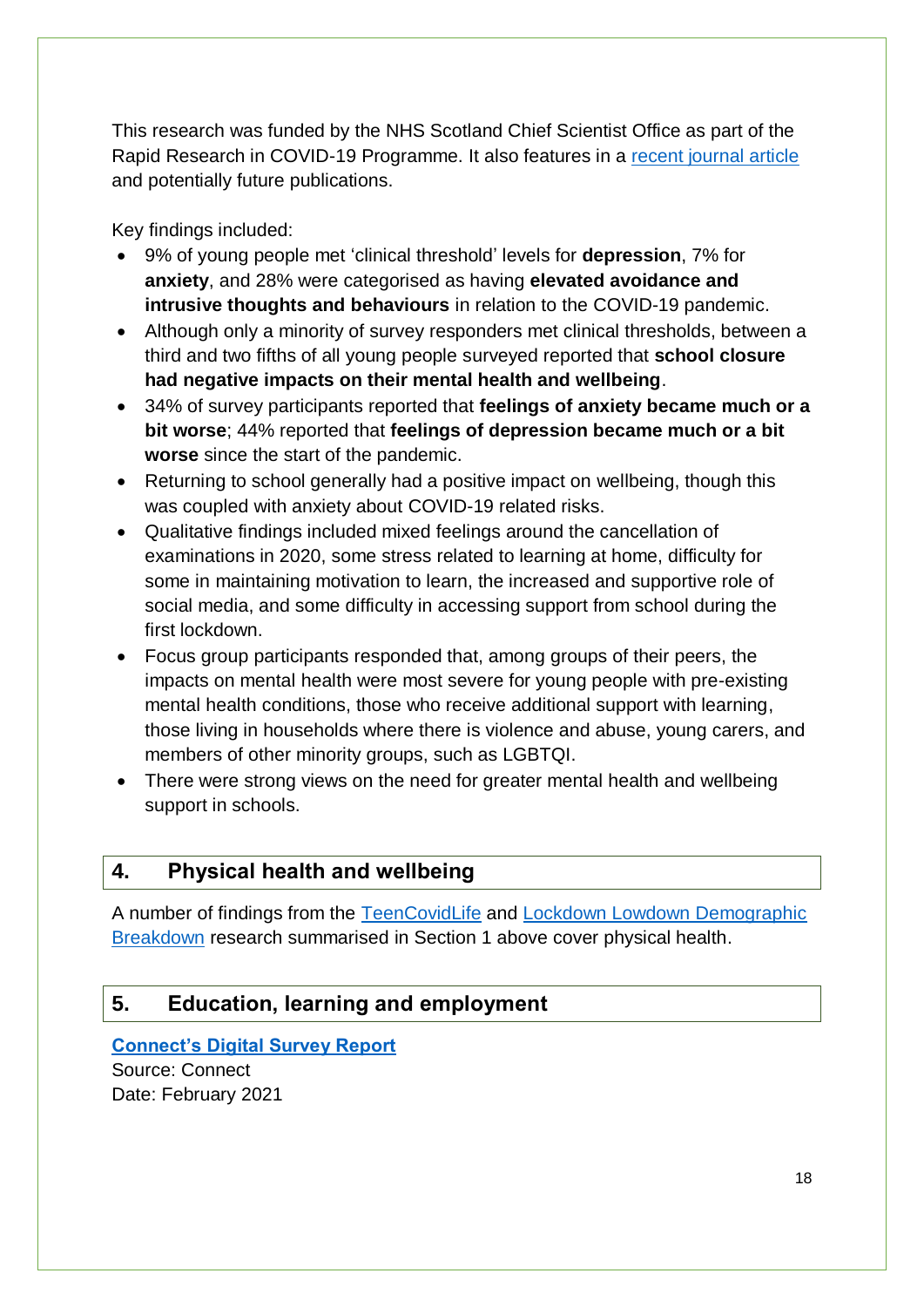The latest Connect parent online survey ran from 25 November and 16 December 2020 and was completed by 419 parents across 31 local authorities. Questions related to the experiences of their children and young people from ages of under 3 to 18 and above. The survey includes questions on the use of digital devices at home and school in the period after schools reopened, access to digital devices, and support for parents. Key findings included:

- The majority of respondents (58%) had not been offered information or training about how technology is used in their child's school.
- Parents and carers provided a number of comments highlighting a mix of positive and negative experiences with remote learning. While some highlighted the benefits of remote learning in addressing their concerns over health risks, others cited specific circumstances of children with SEND that meant that inperson learning was preferred. Some parents commented that inaccurate assumptions were made that all children would be able to participate equally from home with access to devices, internet access, and knowledge to use them.

**The COVID-19 Education Recovery Group** (CERG) publishes a weekly snapshot of COVID-19-related data for children and young people, and the local authority school-based workforce. [The most recent CERG update](https://www.gov.scot/publications/covid-19-education-recovery-group-children-and-young-people-infographic/#history) (at the time of writing) was published on 27 May 2021. The update includes the percentage of non-attendance openings recorded as pupils not in school for COVID-19 related reasons and children attending a childcare setting with COVID-19 related absences.

#### <span id="page-18-0"></span>**6. Children's rights and participation**

**Lockdown Lowdown: A survey of young people in Scotland about their 'new normal' lives as lockdown restrictions change – Demographic Exploration of Results**

Source: Scottish Youth Parliament, YouthLink Scotland, and Young Scot Date: January 2021

This report presents – as described  $above - findings$  from surveys with groups of young people that were carried out between September and November 2020. When asked if they felt **able to access their rights as a young person**, respondents in the most deprived areas, older young people, girls, people who identified as nonbinary or in another way, people with a long-term illness or disability, young carers, and care experienced young people were all less likely to agree than respondents in other relevant comparable groups.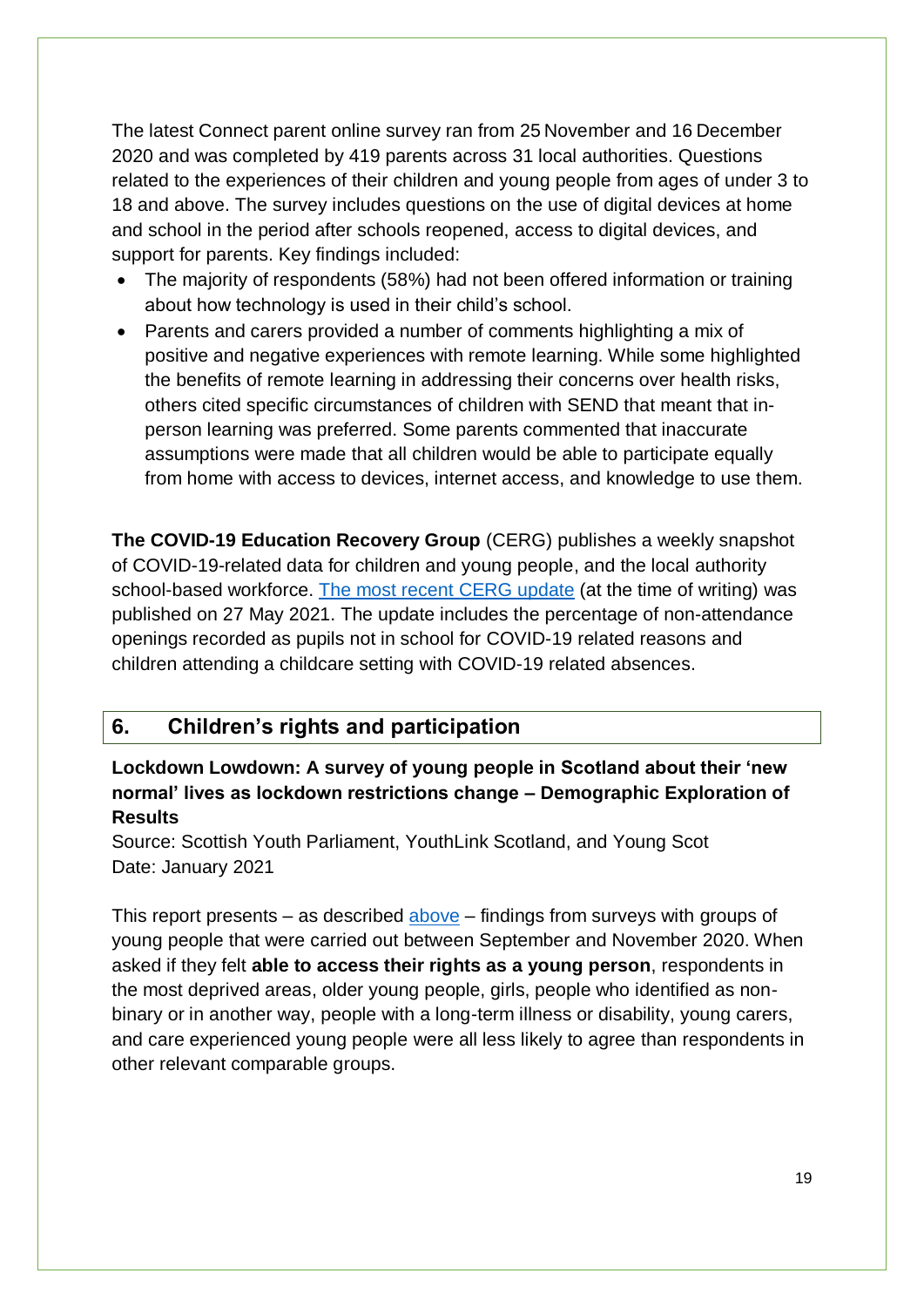## <span id="page-19-0"></span>**7. Children and young people with vulnerabilities and/or disadvantage**

The next section covers evidence relating to children and young people whose circumstances may place them at increased risk of some of the negative impacts of the pandemic.

#### <span id="page-19-1"></span>7.1 Poverty

1

A number of findings from the [Lockdown Lowdown Demographic Breakdown](#page-6-2) research summarised in Section 1 above cover findings from individuals who lived in the most disadvantaged SIMD areas. The most disadvantaged in SIMD Quintile 1 were underrepresented in this survey's sampling. The report from [Save the Children](#page-15-1) also focuses on families with low income.

#### **[The Cost of Learning in Lockdown –](https://cpag.org.uk/sites/default/files/files/policypost/Cost_of_Learning_in_Lockdown_2021_Scotland_findings.pdf) Scotland Findings**

Source: Child Poverty Action Group in Scotland Date: March 2021

Child Poverty Action Group (CPAG) has published the Scottish results of its 'Cost of a School Day' survey carried out with parents and children in January and February 2021 during the second national lockdown period. The surveys gather the views of families in Scotland in order to understand their experiences of learning during lockdown, with a particular emphasis on the experiences of households living on a low income. The open, online surveys were completed by 1,122 parents/carers and 649 children and young people in Scotland. The survey covered 30 local authorities but the findings are not based on a representative sample. A third of parent respondents were from low-income households and over 20% of children said they received free school meals.<sup>9</sup> Key findings most relevant to wellbeing are:

- 35% of low-income families lacked essential resources for learning, with laptops and devices most commonly missing. Half of these families said they were not asked if they had what was needed to learn from home.
- 75% of families receiving cash payments to replace free school meals said this had worked well or very well; satisfaction levels were far lower for other methods. Anecdotal responses in the report suggested that parents felt the flexibility was beneficial to them.

<sup>9</sup> Further demographic information of respondents was not included in the published version of the report.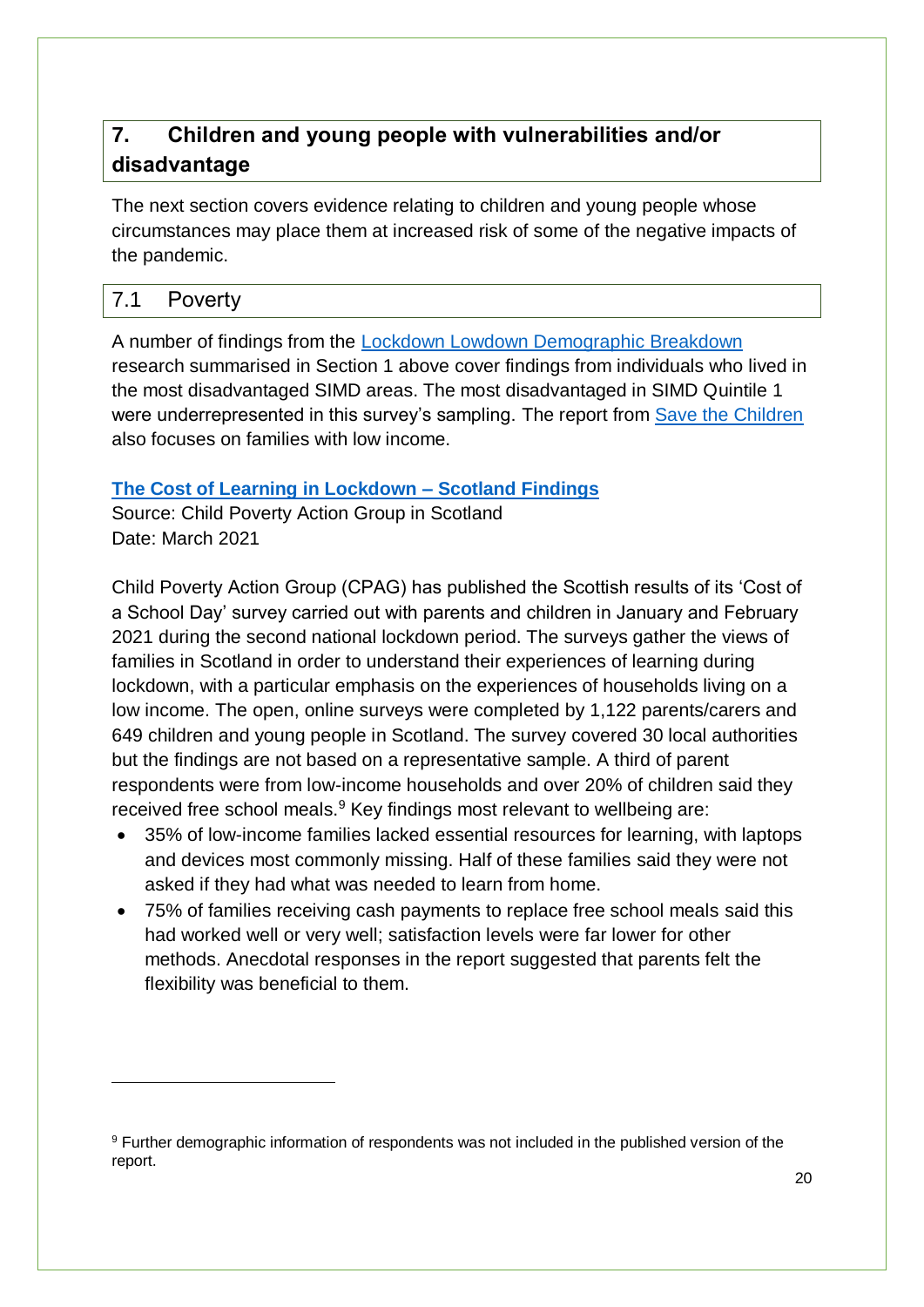- Low-income families said they were more concerned about money than spring 2020 and 90% reported spending more on essential bills while children were at home.
- Children and young people most wanted help with learning and finding a routine when they return to school.

#### **[Refugee, asylum seeking and Roma families during the COVID-19 pandemic:](https://childrensneighbourhoods.scot/wp-content/uploads/2020/12/CNS-refugee-and-migrant-families-report.pdf)  [Insights from frontline workers in Glasgow](https://childrensneighbourhoods.scot/wp-content/uploads/2020/12/CNS-refugee-and-migrant-families-report.pdf)**

Source: Children's Neighbourhoods Scotland (CNS) Date: December 2020

This report continues the publications from CNS on the impact of COVID-19 on children within different communities in Scotland, particularly those impacted by poverty and from other vulnerable groups. Researchers conducted nine semistructured interviews with frontline workers between May and June 2020 working in the third sector supporting migrant families<sup>10</sup> in Glasgow in service areas including: housing, health and social care, children and families, refugee support, and social enterprise. Families themselves were not interviewed directly due to the ethical concerns around creating additional pressures during the pandemic. The report included demographic information noting that about 75% of all asylum seeker, and refugee children in Scotland were living in Glasgow as of 2018/2019.

Key findings and recommendations included:

1

- Families without secure citizenship status faced various additional barriers compared with other families living in high-poverty areas during the pandemic.
- Higher levels of poverty left migrant families vulnerable to the economic impact of the pandemic. Insecure employment and a lack of access to social security resulted in significant loss of income for many families. This also resulted in some struggling to afford clothes for children, fuel, internet connections to support continued education for children, and personal safety items (masks and hand sanitiser). The 'digital divide' was noted particularly as having an impact on children's education among these groups, particularly for those families where language barriers existed.
- Food poverty was a recurrent theme for refugee and migrant families who initially may not have been able to access the social security system due to language barriers.

 $10$  A full literature review on inequalities experienced by refugees and migrant families is also [available.](https://childrensneighbourhoods.scot/wp-content/uploads/2020/12/CNS-lit-review-migrant-families-risk-factors-COVID.pdf)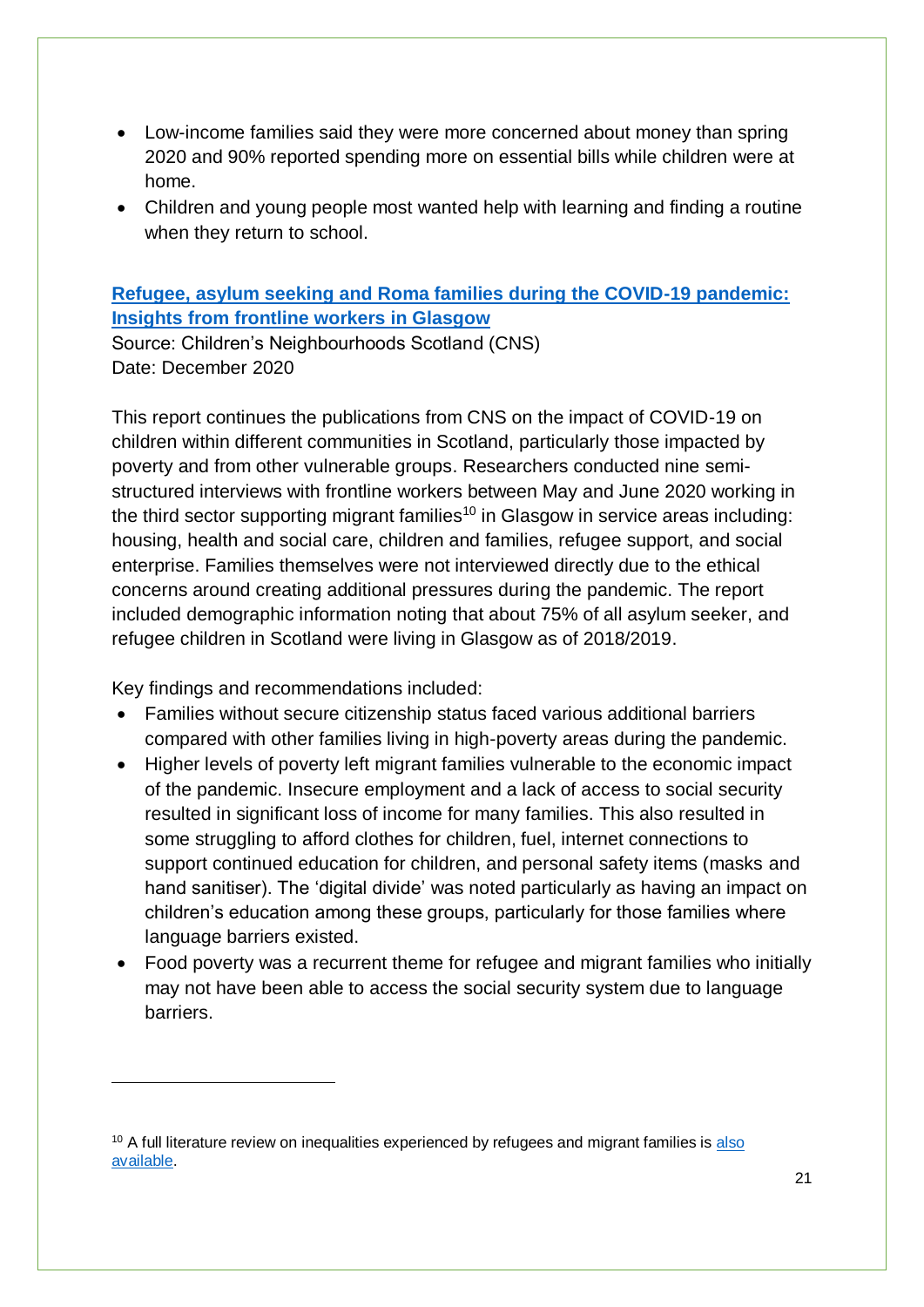- Migrant families' experience of the pandemic was further compounded by poorer housing conditions, with a reliance on the private rental sector or home office asylum seekers accommodation.
- Social isolation, the disruption of routine and activity, and the loss of formal and informal support networks during lockdown period strongly influenced the mental health and wellbeing of migrant families and individuals seeking asylum. Frontline workers emphasised that some migrant families would have experienced other traumas prior to arriving in Scotland, compounding the effects of the pandemic on their mental health and wellbeing.
- Third sector organisations played a valuable role in supporting migrant families during the pandemic, including acting as an intermediary between families and statutory services.

#### <span id="page-21-0"></span>**[COVID-19 Glasgow Research Briefing: Family Wellbeing in South Lanarkshire](https://childrensneighbourhoods.scot/wp-content/uploads/2020/12/CNS-COVID-19-SL-research-report-final.pdf)**

Source: Children's Neighbourhoods Scotland Date: December 2020.

Children's Neighbourhoods Scotland (CNS), the partnership between the Glasgow Centre for Population Health (GCPH) and the University of Glasgow, has published its collection of resources exploring the impact of COVID-19 on families, children and young people across communities in Glasgow and South Lanarkshire. The resources include an in-depth research report and three focused briefing papers on: family wellbeing, local services responses and collaboration in South Lanarkshire. Previous insight papers have been included in previous evidence summaries. The report includes the following key findings:

#### **The socio-economic context of COVID-19**

- Many families previously in work have fallen into financial hardship as a result of the pandemic. There has been a rapid increase in the number of people now on Universal Credit in South Lanarkshire.
- The COVID-19 pandemic has exacerbated the sense of isolation that was already felt by many rural residents with reduced access to public services and the cost and reduced availability of public transport.
- A lack of digital devices and not being able to afford broadband or mobile data restricted the ability of some children to learn at home during lockdown especially in rural areas.

#### **Family wellbeing**

• In South Lanarkshire, some families felt the closure of schools was challenging due to the loss of the sense of community and support that schools provide. However, some children found benefits in the shift to home-schooling, as it removed the pressure of attending school.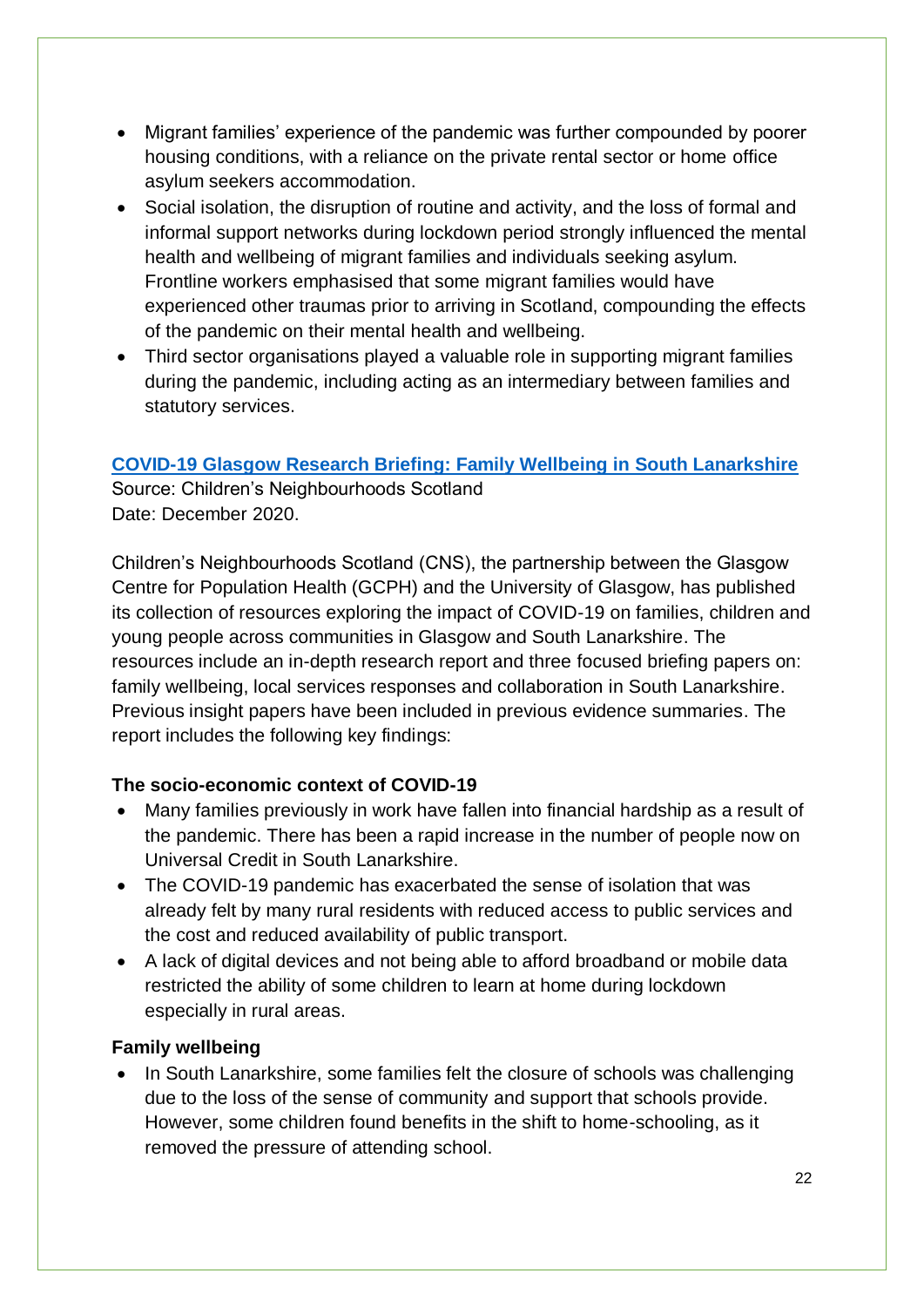- Financial insecurity, furlough and unemployment, coupled with home-schooling, the additional costs and stress of occupying children at home and the uncertainty over schools and childcare added to the anxiety felt by parents.
- Due to the 'stigma' around poverty in rural areas, some families were reluctant to accept support from food banks and charities.

#### **Service responses**

- The response of third sector organisations in South Lanarkshire during this pandemic was described as 'absolutely phenomenal'**.** Emergency food provision was organised within hours of lockdown being announced. Third sector organisations had to adapt rapidly and provide a different type of service to ensure that families were still receiving support under lockdown.
- Service professionals across sectors in South Lanarkshire worked hard to support with the community wellbeing helpline and the new coordinating groups set up to organise local service provision.

#### **Collaboration**

- In some high poverty rural areas in South Lanarkshire, initial take up of emergency food provision was low. Local service providers worked in collaboration and re-designed food provision to overcome the stigma of poverty by providing mobile 'food larders'.
- The pan-Lanarkshire Resilience Planning Group included third sector representation, which was a positive step towards strategic partnership working between the public and third sector.

<span id="page-22-0"></span>7.2 Children, young people and families impacted by disability and serious health conditions

A number of findings from the [Lockdown Lowdown Demographic Exploration](#page-6-2) research summarised in Section 1 above and [Co-SPACE](#page-32-1) research in Section 11 below cover findings from individuals who identified as having a long-term illness or disability.

**[The impact of COVID-19 on children with additional support needs and](https://www.research.ed.ac.uk/en/publications/the-impact-of-covid-19-on-children-with-additional-support-needs-)  [disabilities in Scotland](https://www.research.ed.ac.uk/en/publications/the-impact-of-covid-19-on-children-with-additional-support-needs-)**

Source: Centre for Research in Education Inclusion and Diversity (CREID), University of Edinburgh Date: 19 January 2021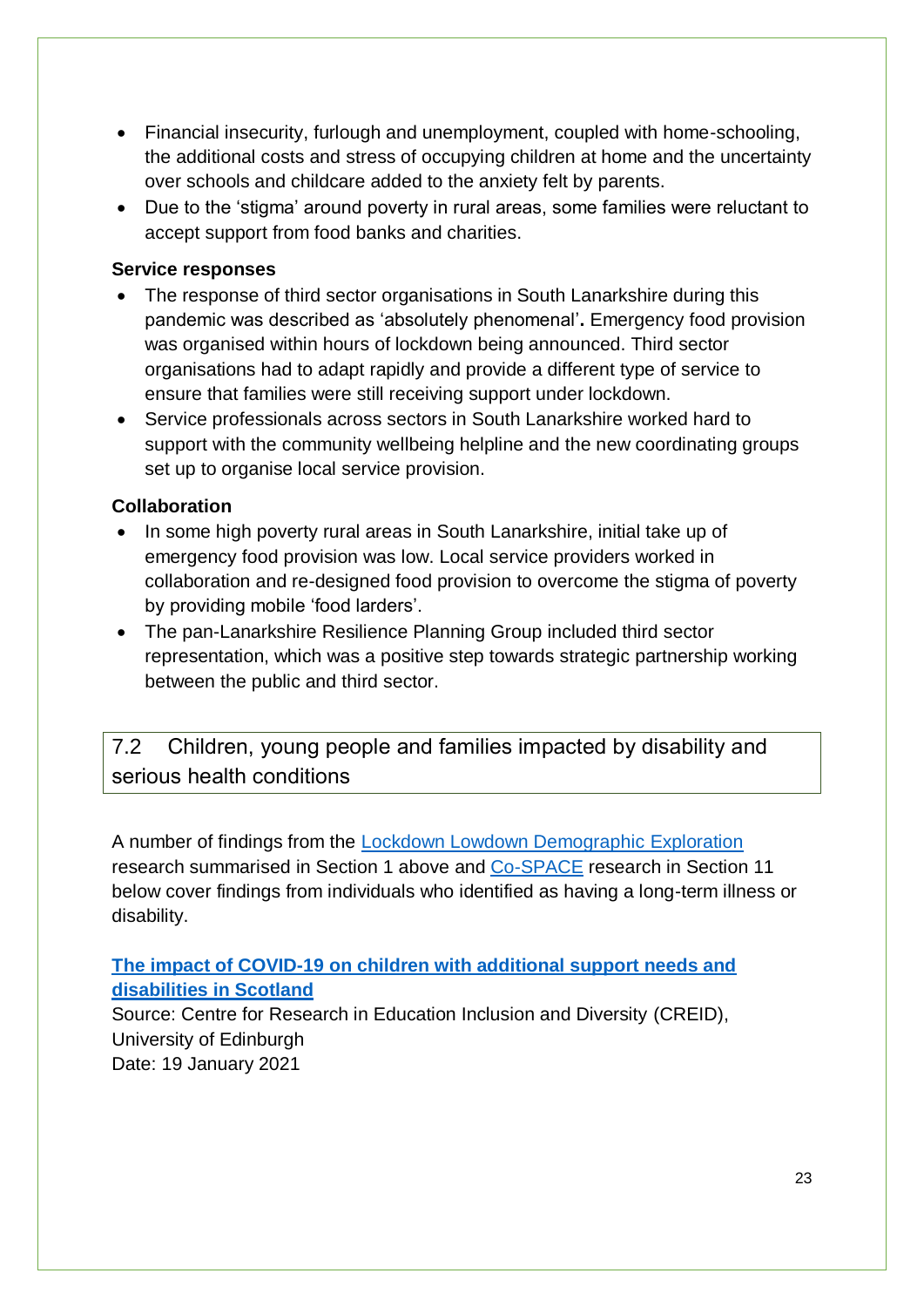This journal article draws on evidence from a qualitative study of the experiences of 16 families in Scotland with children having additional support needs and disabilities (ASND) during June and July 2020.

Key findings included:

- Particularly in the beginning of the pandemic, there was **limited attention paid to the rights of children with ASND** as education and care services were suddenly forced to adapt to new restrictions.
- **Existing inequalities were exacerbated**, such as unequal access to IT, varying levels of support and differences in family resources.
- Most families mentioned the negative impact of the pandemic on the **mental health and wellbeing** of their children, while some mentioned challenges with **maintaining their children's regular exercise**.
- Families also reported **some positive experiences**, such as enjoying more time together and a release from school-generated stress.
- The **disruption in educational provision is likely to have a negative impact**  on the educational progress and wellbeing of children with ASND, which will take determined efforts to rectify in the future.

**The impact of COVID-19 – [A year in the life of families raising disabled and](https://www.familyfund.org.uk/Handlers/Download.ashx?IDMF=fbe7dfd2-3276-4a3f-844c-c7b5f7764da8)  [seriously ill young children Scotland Findings](https://www.familyfund.org.uk/Handlers/Download.ashx?IDMF=fbe7dfd2-3276-4a3f-844c-c7b5f7764da8)** Source: Family Fund Date: March 2021

This research conducted by Family fund included a total of 1,248 families on lowincomes with disabled children and young people in Scotland. The research included an open, online survey, conducted through five waves of surveying between March 2020 and February 2021 and qualitative interviews with families. It was also part of a wider UK study, included below in **Section 15.2**. The key findings from respondents in Scotland were:

- 80% of families reported that **overall support available to them had decreased** since the beginning of the pandemic. This compared with 75% of families in the UK-wide results.
- 78% of families reported that their **overall financial situation had worsened** as a result of the pandemic. This compared with 76% of families in the UK-wide results.
- 86% of families reported that their **overall health and wellbeing had worsened** since the beginning of the pandemic. This was 79% for the UK overall.
- 38% of families believe it will take **more than a year before their lives return to normal**. This was 42% of families in the UK-wide results.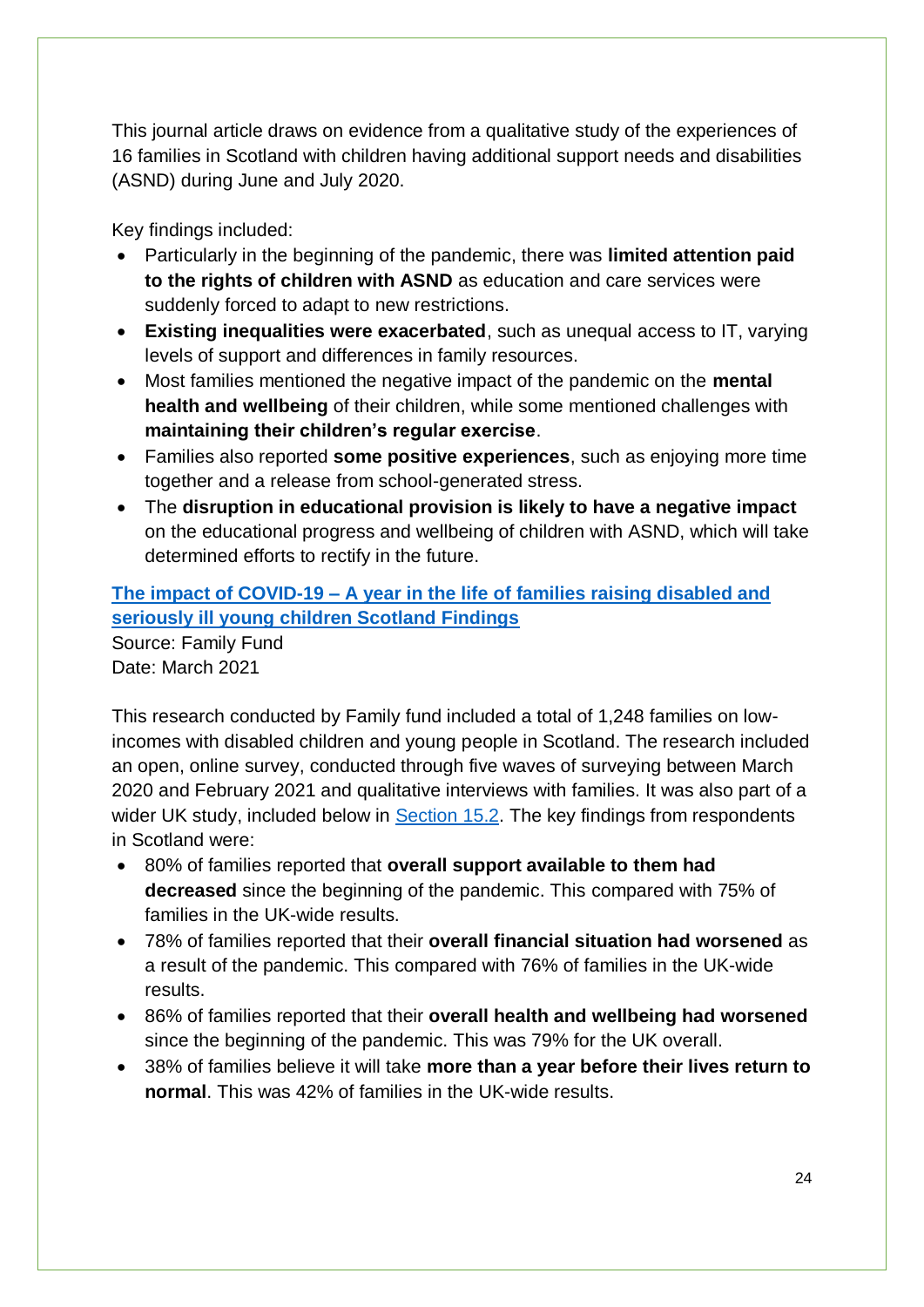### <span id="page-24-0"></span>7.3 Care experienced children and young people

A number of findings from the [Lockdown Lowdown Demographic E](#page-6-2)xploration research summarised in Section 1 above cover findings from care experienced young people.

#### <span id="page-24-1"></span>**[COVID-19 Recovery Planning: Views from our Care Experienced Membership](https://www.whocaresscotland.org/wp-content/uploads/2021/03/Covid-19-Recovery-Planning-Full-Report-Feb-21-1.pdf)**

Source: Who Cares? Scotland Date: February 2021

This report is the result of the Annual Participation Programme run by Who Cares? for their Care Experienced members. 95 Care Experienced members participated, 17 of whom were under the age of 20. A large proportion of respondents did not report their age. Members responded through surveys, national and local workshops, and one-to-one discussions with Who Cares? staff. Given the small sample size, especially of those under the age of 20, and the range of data collection methods used, the findings below are interpreted as qualitative research. Findings specifically from younger care experienced people are noted below where the original report separates these. Key findings from care experienced people are:

- During the initial lockdown period, **communication was found to be confusing and overwhelming**. Participants spoke about family, friends and wider social network that helped them make sense of the information, but not all young people had someone supportive in their life. Digital exclusion was also highlighted as a barrier to accessing information.
- Care experienced people also highlighted the **interruption in universal services** they usually relied on, such as GPs, benefits advice, and legal representation. However, participants also reflected on the positive support provided by care providers and statutory services in new ways.
- A large majority of participants said that their **mental health had become worse during the pandemic**, and that they often felt worried, anxious, depressed, and lonely. The lack of support networks, both personal and professional affected young people in this group in particular. Positive impacts discussed were that people **appreciated their friends more** and that people felt more open to be able to talk about how they felt.
- **Experiences of physical health were mixed**. Some people reported eating better and exercising more; however, where physical health had worsened, this was often linked to mental health.
- The pandemic has **exacerbated an already challenging employment market** for care experienced people. They experienced redundancies and a lack of clarity around furlough for zero-hour contracts, leaving them reliant on a complex benefit system that could be difficult to navigate without support. Some care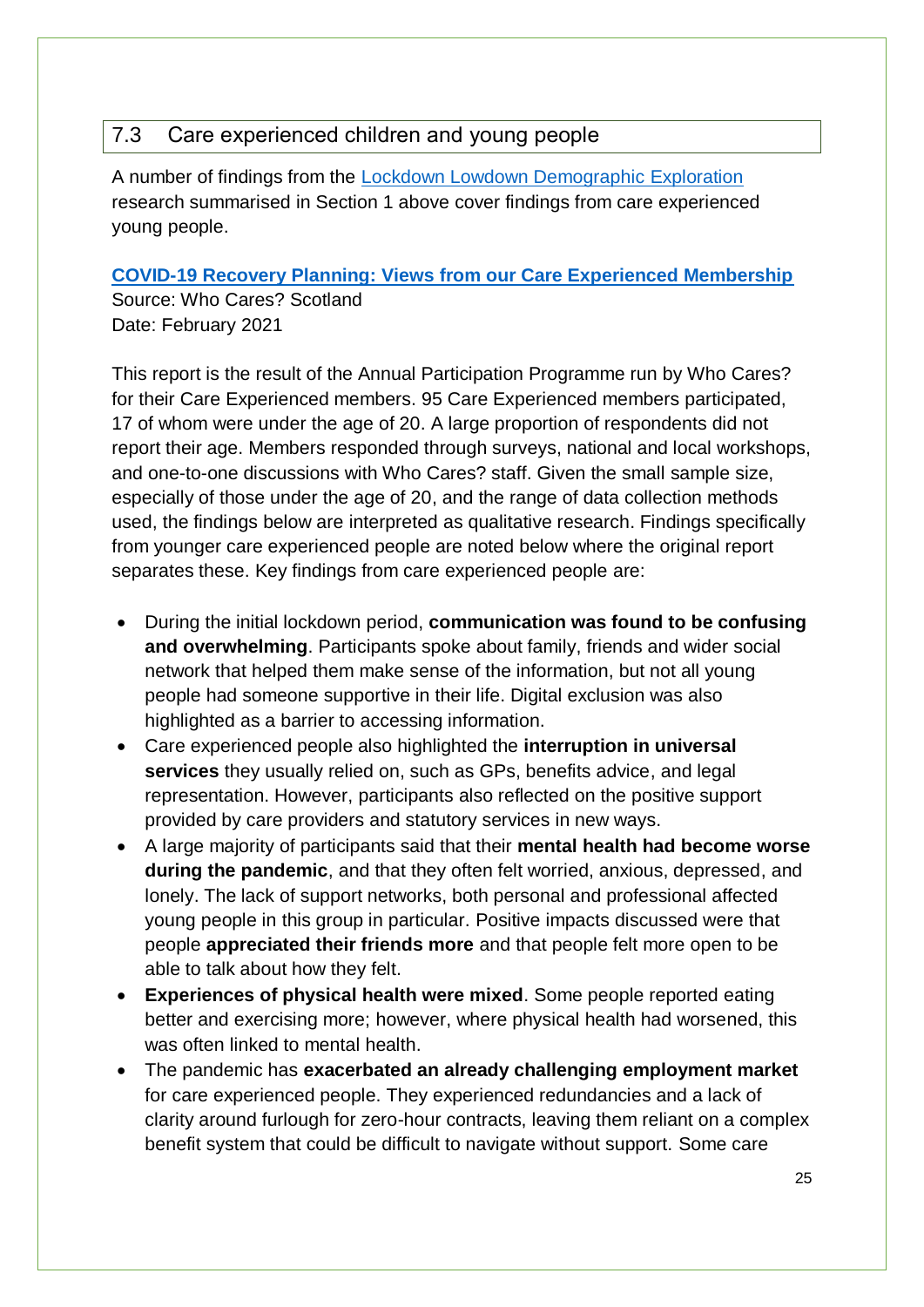experienced people faced financial hardship including severe food and fuel poverty.

- Lack of **digital access was a significant barrier** to accessing education, services and personal networks. While digital access enabled some services and aspects of care to continue, participants consistently stated that they prefer meeting and to receive support in person.
- Most participants found **remote learning very challenging**, although for some single parents it worked well as it allowed them to combine education with caring responsibilities.
- There was some evidence of parents **not being aware of their entitlement to access emergency education provision** for their children, or choosing not to because of perceived health risks.
- The travel restrictions put in place delayed changes in living arrangements for young people making transitions between types of care placement.
- In general, care experienced people that were also carers found managing their caring responsibilities extremely challenging in this situation.

The report made a number of recommendations based on what care experienced people would like to see in terms of support relating to: improvements in information available around support, tailored pandemic-related guidance for that accounts for specific circumstances of care, greater prioritisation of specific needs (especially mental health needs and education), financial support, support with finding secure employment, and reducing the digital divide.

#### **[The digital divide: The Impact on the rights of care leavers in Scotland](https://www.celcis.org/files/5516/1158/7905/The_digital_divide_The_impact_on_the_rights_of_care_leavers_in_Scotland_Inform.pdf)**

Source: Centre for Excellence for Children's Care and Protection (CELCIS), The University of Strathclyde, and the University of Edinburgh Date: January 2021

This report builds on previous research conducted in March 2020 on the experience of care leavers' use of technology during the COVID-19 pandemic. The research used a mixed methods approach including an online survey and an online focus group, conducted between September and November 2020 with 24 survey responses and 4 individuals participating in the focus group. All respondents were between the ages of 15 and 29 years old. Key findings from the report included:

- **Access to digital devices was considered a critical need to care leavers** for most activities including accessing services (including social security, welfare payments, and food), socialising, and accessing employment and education.
- Most respondents had increased their use of technology during the initial lockdown. Responses indicated a mixed picture on impact of this increased use on wellbeing. While some felt it was helpful for maintaining a sense of normality, others expressed negative impacts on their wellbeing from overuse. Those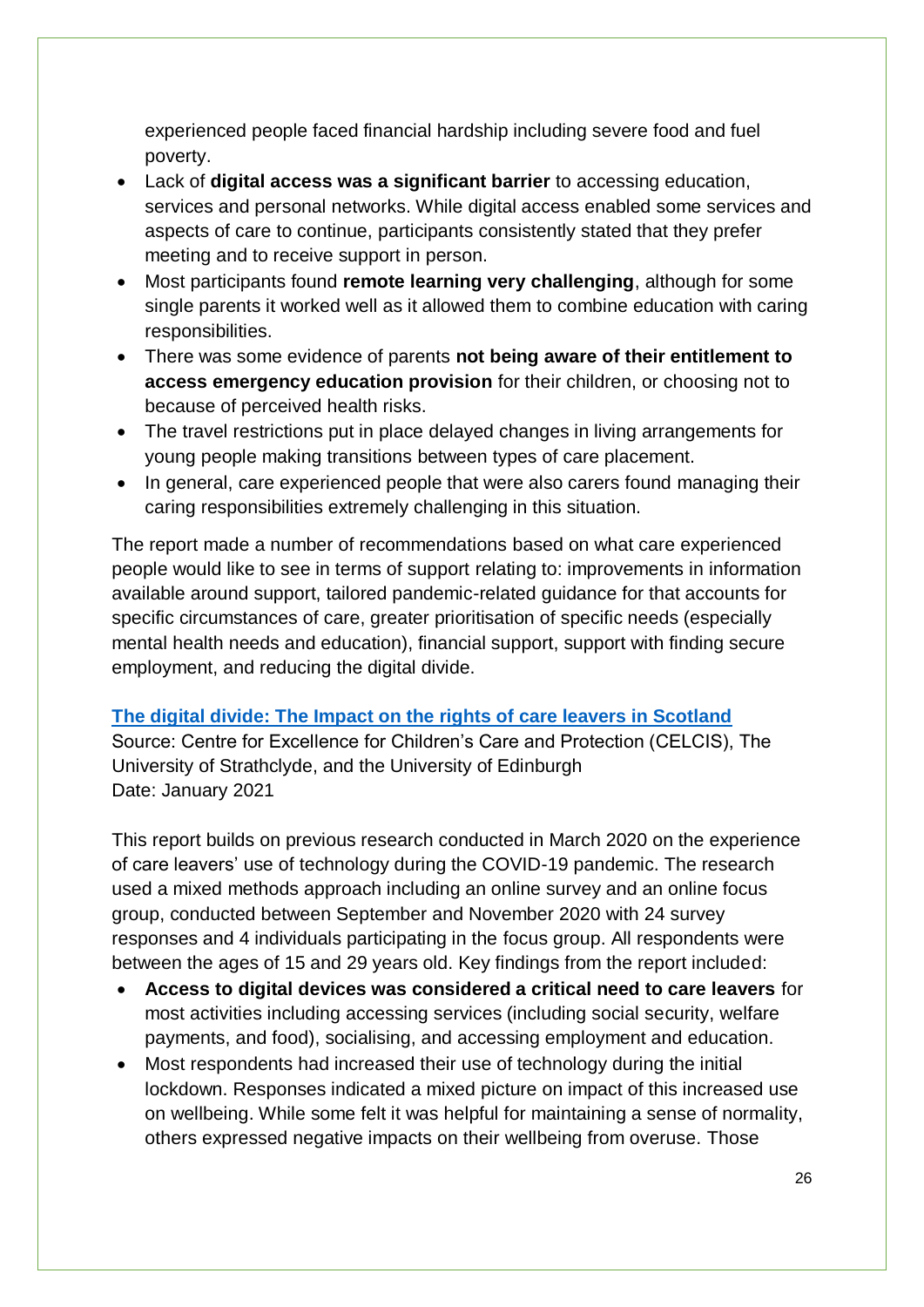unable to access the internet at certain points reported that this affected their feelings of loneliness, anxiety, and vulnerability.

• The majority of respondents said they had not received additional help to stay online during restrictions.

#### <span id="page-26-0"></span>7.4 Young carers

A number of findings from the [Who Cares?](#page-24-1) Research summarised in Section 7.3 above and from the [Lockdown Lowdown Demographic Exploration](#page-6-2) summarised in Section 1 above cover the impact on young carers.

#### <span id="page-26-1"></span>7.5 Minority ethnic children and young people

This summary recognises that experiences of different groups will vary considerably for different ethnicities and be influenced by other intersecting demographics. Specific findings are presented where they are available from the original research.

A number of findings from the [Lockdown Lowdown Demographic Breakdown](#page-6-2) research summarised in Section 1 above cover findings from minority ethnic individuals.

#### <span id="page-26-2"></span>7.6 Vulnerable children and young people

This section includes sources that look at evidence on Child Protection. For this evidence summary, most of the findings related to this group are drawn from sources that include responses from across the UK. Please see [section 15.6](#page-43-0) below.

The Scottish Government continues to collect data on vulnerable children (and adults) from local authorities and Police Scotland on a weekly basis. View the weekly [Scottish Government data charts on vulnerable children and adults.](https://public.tableau.com/profile/sg.eas.learninganalysis#!/vizhome/VulnerableChildrenandAdultProtection/Introduction)

#### **Lockdown and Beyond – [A COVID Insights Report](https://www.sfad.org.uk/our-new-report-lockdown-and-beyond)**

Source: Scottish Families Affected by Alcohol and Drugs Date: December 2020

This report provided a summary of data gathered by Scottish Families Affected by Alcohol and Drugs through their helpline. The **helpline experienced an 80% increase in contacts during 2020**, compared with 2019. Topics of concern raised in calls included concerns about having no money or food and requiring foodbank support, concerns about mental health generally, concerns about alcohol use, and concerns about drug use. While the report does not specify the extent to which children and young people were callers or the subjects of these calls, Scottish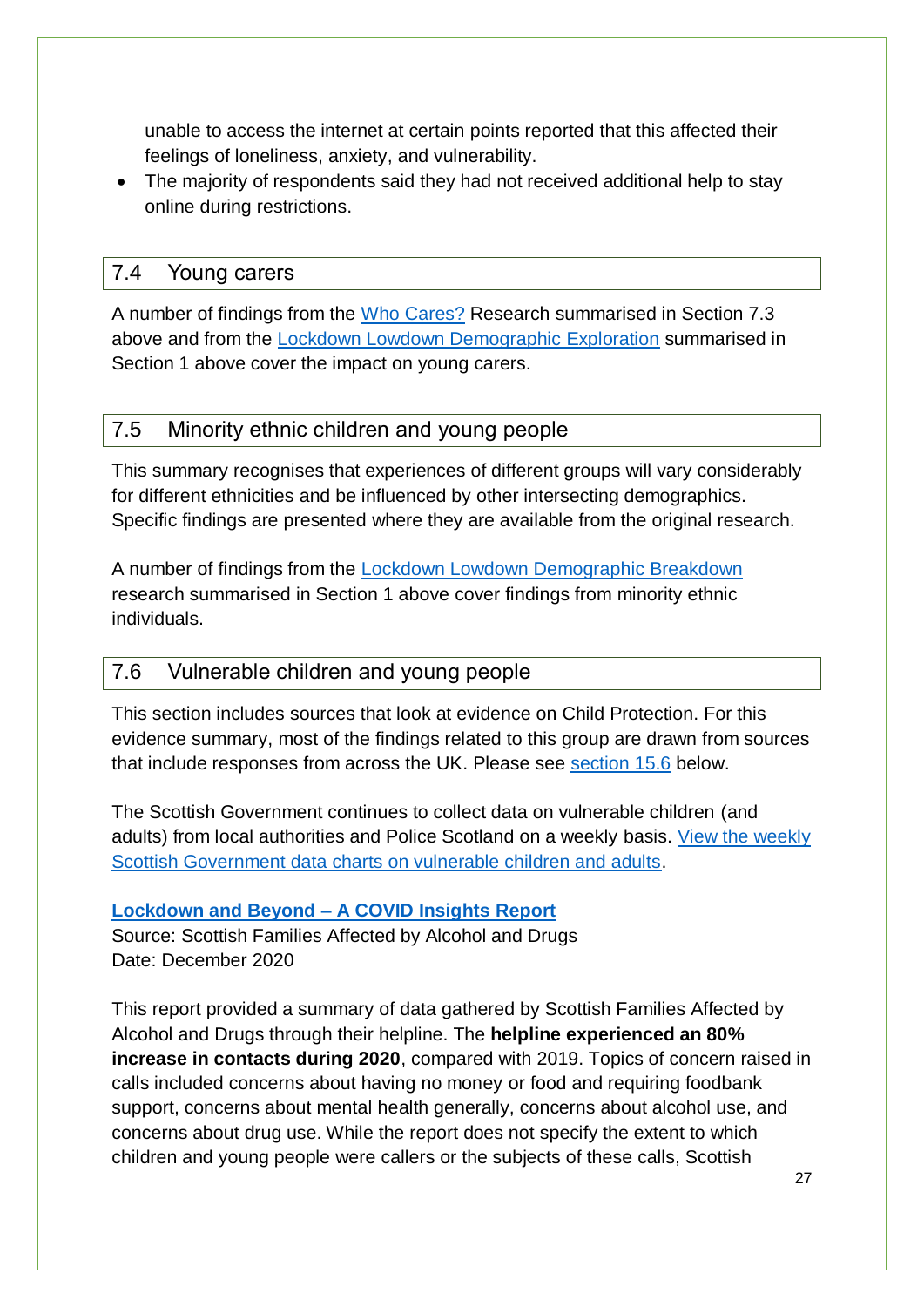Families staff during 2020 reported increased concern around the detrimental impacts to the wellbeing of children and young people in families affected by substance use.

#### <span id="page-27-0"></span>7.7 Domestic abuse and violence against women and girls

**[Justice Analytical Services Coronavirus \(COVID-19\) Data Report: April 2021](https://www.gov.scot/binaries/content/documents/govscot/publications/statistics/2021/05/coronavirus-covid-19-justice-analytical-services-data-report-april-2021/documents/justice-analytical-services-coronavirus-covid-19-data-report-april-2021/justice-analytical-services-coronavirus-covid-19-data-report-april-2021/govscot%3Adocument/justice-analytical-services-coronavirus-covid-19-data-report-april-2021.pdf)** Source: Scottish Government Date: 27 May 2021

This report presented data on the impact of COVID-19 on the justice system during April 2021 and included data on people experiencing domestic abuse and other forms of violence against women/girls. The evidence was drawn from several sources within the justice system during the period April 2020 to April 2021. A key finding of relevance to children and families was that reported incidence of domestic abuse was down 6% since April 2020, and 8% since April 2019.

### <span id="page-27-1"></span>7.8 LGBTQ+ children and young people

A number of findings from the [Lockdown Lowdown Demographic Breakdown](#page-6-2) research summarised in Section 1 above cover findings from individuals who identified as non-binary or in another way, though the number of respondents was very small.

#### <span id="page-27-2"></span>7.9 Children and young people impacted by the justice system

No new evidence to report for this summary.

#### <span id="page-27-3"></span>**8. Impact on services**

A number of findings from the [CEYRIS Round 2](#page-7-0) research summarised in Section 1 above, from the [YoungMinds](#page-33-0) survey summarised in Section 11 below, and the [Children's Neighbourhoods Scotland](#page-21-0) research (South Lanarkshire only) summarised in Section 7.1 above cover findings on the impact on services, service responses, and collaboration efforts.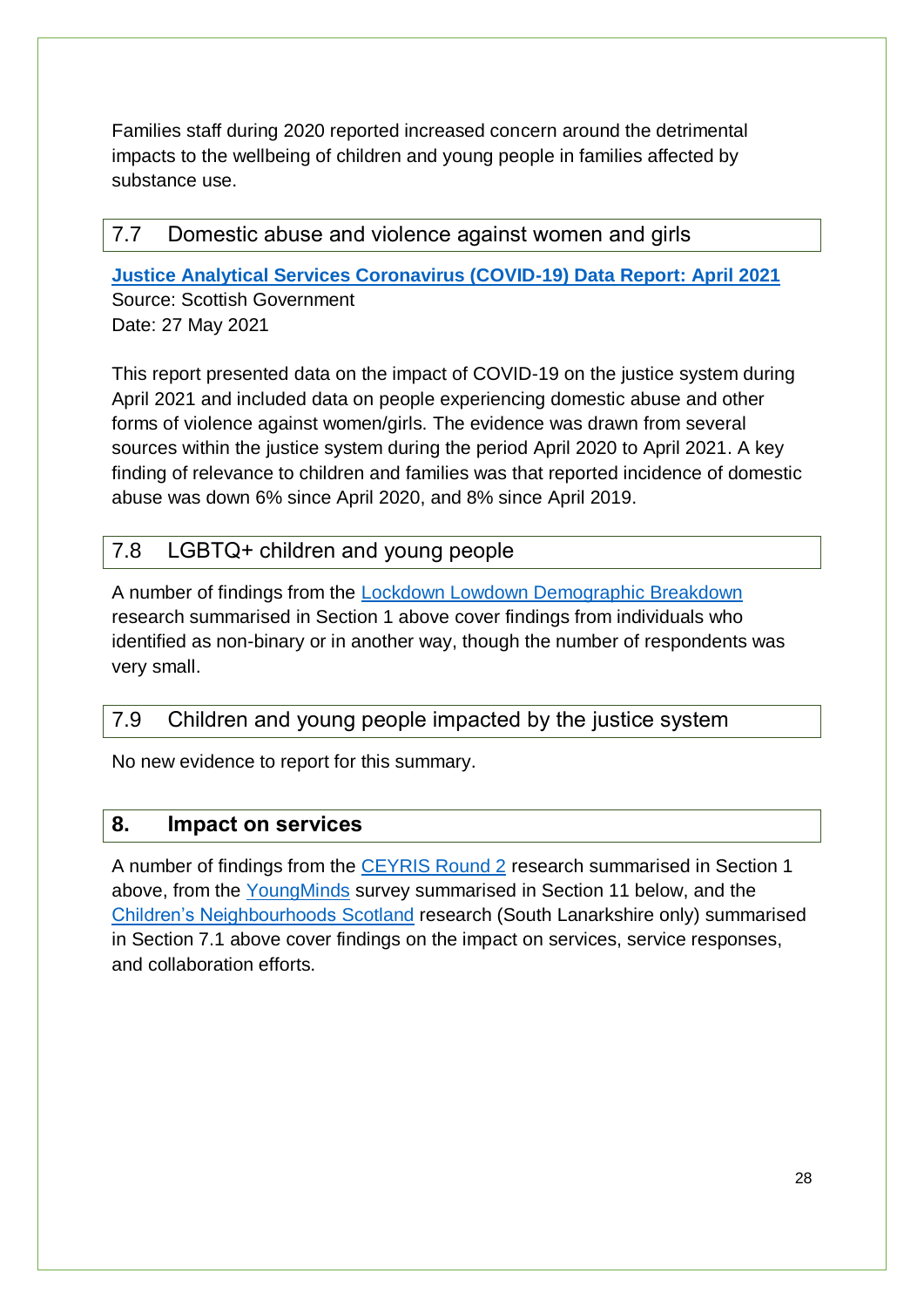## <span id="page-28-0"></span>**Research from across the UK**

This section covers evidence that is not specific to Scotland. Many of the surveys, however, are UK-wide and include Scotland. The geographic area or country of focus is included in brackets before the title of each report in the sections below.

## <span id="page-28-1"></span>**9. General children, young people and parent/carer COVID-19 evidence and research**

#### **(England) [School closures and children's emotional and behavioural](https://www.iser.essex.ac.uk/files/projects/school-closures/SDQnote2021_final.pdf)  [difficulties](https://www.iser.essex.ac.uk/files/projects/school-closures/SDQnote2021_final.pdf)**

Source: Institute for Social and Economic Research (ISER), University of Essex Date: 15 March 2021

This report draws on the Understanding Society UK Household Longitudinal Survey data to examine responses provided to the validated SDQ scores from female parents/guardians of about 1,900 children between the ages of 5 and 11 in England only (see [Section 1](#page-6-1) above for more on SDQ scores).

The primary purpose of the research was to assess a causal effect of the school closures on changes in emotional and behavioural difficulties. This research compared children who were prioritised to return to school in June 2020 (reception, year 1 and year 6, equivalent to P1, P2 and P7), and were thus eligible to an additional six weeks of school attendance, with those of a similar age who were not. This comparison is specific to the changes in COVID-19 restrictions in England. It provides a comparison between SDQ scores from surveys in July and September of 2020 and comparable time periods from surveys between 2009 and 2019.

Key findings from the report included:

- In July 2020, SDQ scores had risen substantially compared with before the pandemic among all children, but the increase was greater among children not prioritised for return to school. By September, when all children had returned to school, SDQ scores had fallen for all groups, but remained above pre-pandemic levels and the gap between priority and non-priority groups remained similar.
- This suggested that wellbeing impacts of school closures persisted over time and were not resolved simply by returning to school.

**(UK) [Impacts of the first COVID-19 lockdown on learning, health behaviours,](https://www.birmingham.ac.uk/documents/college-mds/applied-health/contrast-study/contrast-report-06-04-2021-accessible.pdf)  [and mental wellbeing in young people aged 11 -](https://www.birmingham.ac.uk/documents/college-mds/applied-health/contrast-study/contrast-report-06-04-2021-accessible.pdf) 15 years** Source: Institute of Applied Health Research, University of Birmingham Date: April 2021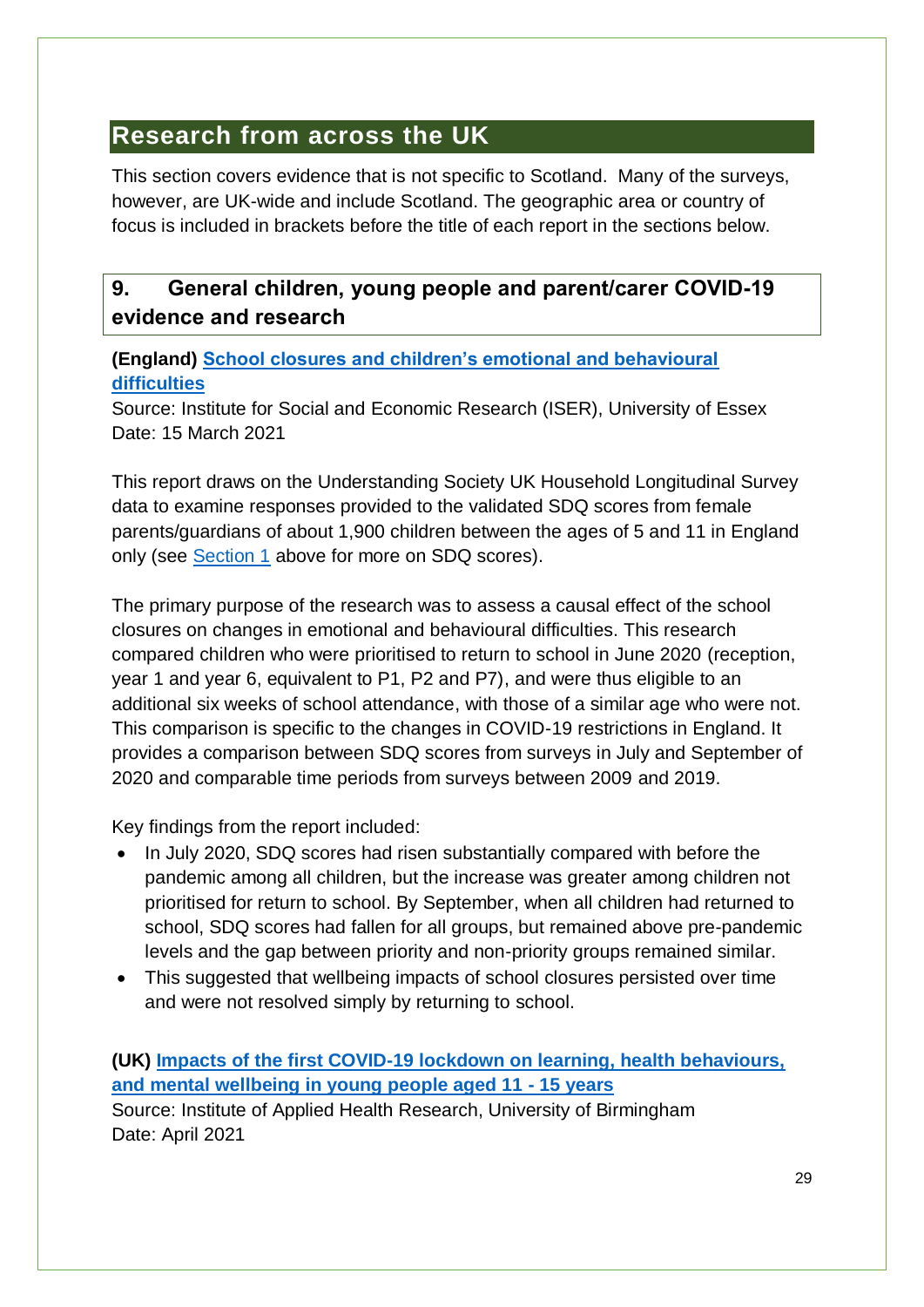This research project<sup>11</sup> focuses on both the short and long-term health, education, and wellbeing impacts of COVID-19 restrictions specifically on young people aged 11 to 15. The research recruited 687 young people aged 11-15 years in secondary education in the UK (94% of respondents were from England, 5% from Scotland, 1% from Wales, and none from Northern Ireland) to participate in an online survey in June - July 2020. The researchers plan to follow up with respondents to look at longer-term impacts in the future. The study includes differences by socioeconomic position based on the Family Affluence Score questionnaire. The survey [asked](https://www.birmingham.ac.uk/documents/college-mds/applied-health/contrast-study/contrast-survey-v7-10-06-2020-website-version.pdf)  [questions](https://www.birmingham.ac.uk/documents/college-mds/applied-health/contrast-study/contrast-survey-v7-10-06-2020-website-version.pdf) on respondents' behaviours both during and prior to the first lockdown.

Key findings included:

1

- Almost all participants reported that they were not learning at their usual level. Participants from **less affluent families reported greater reductions in their level of learning** and were less likely to have access to their own computer or tablet for online schoolwork.
- Participants spent **low amounts of time on physically active activities** and high amounts of time on screen based sedentary leisure activity. Participants from less affluent families had lower physical activity levels during the lockdown, but reported similar changes to their physical activity levels as those from families that are more affluent.
- **Food insecurity increased** with the greatest increases seen in participants from the least affluent families.
- Average weekday **sleep duration increased** by one hour, and **sleep related difficulties reduced.**
- The majority of participants felt as safe or more safe, and as able to or more able to seek support, but less able to do enjoyable things and to achieve things during the lockdown, compared with beforehand.
- **Mental wellbeing** was lower among participants from less affluent families, but compared with participants from more affluent families, they were more likely to report feeling safer and being more able to seek support, have fun and achieve things during the lockdown than beforehand.
- Overall, the lockdown had a more **positive effect on the closeness of relationships with household members**, but a more negative effect on the closeness of relationships with friends and family members outside of the household.

<sup>&</sup>lt;sup>11</sup> The project is also known as the 'Short and long term impacts of Covid-19 restrictions on Older childreN's healTh-Related behAviours, learning and wellbeing STudy' (CONTRAST).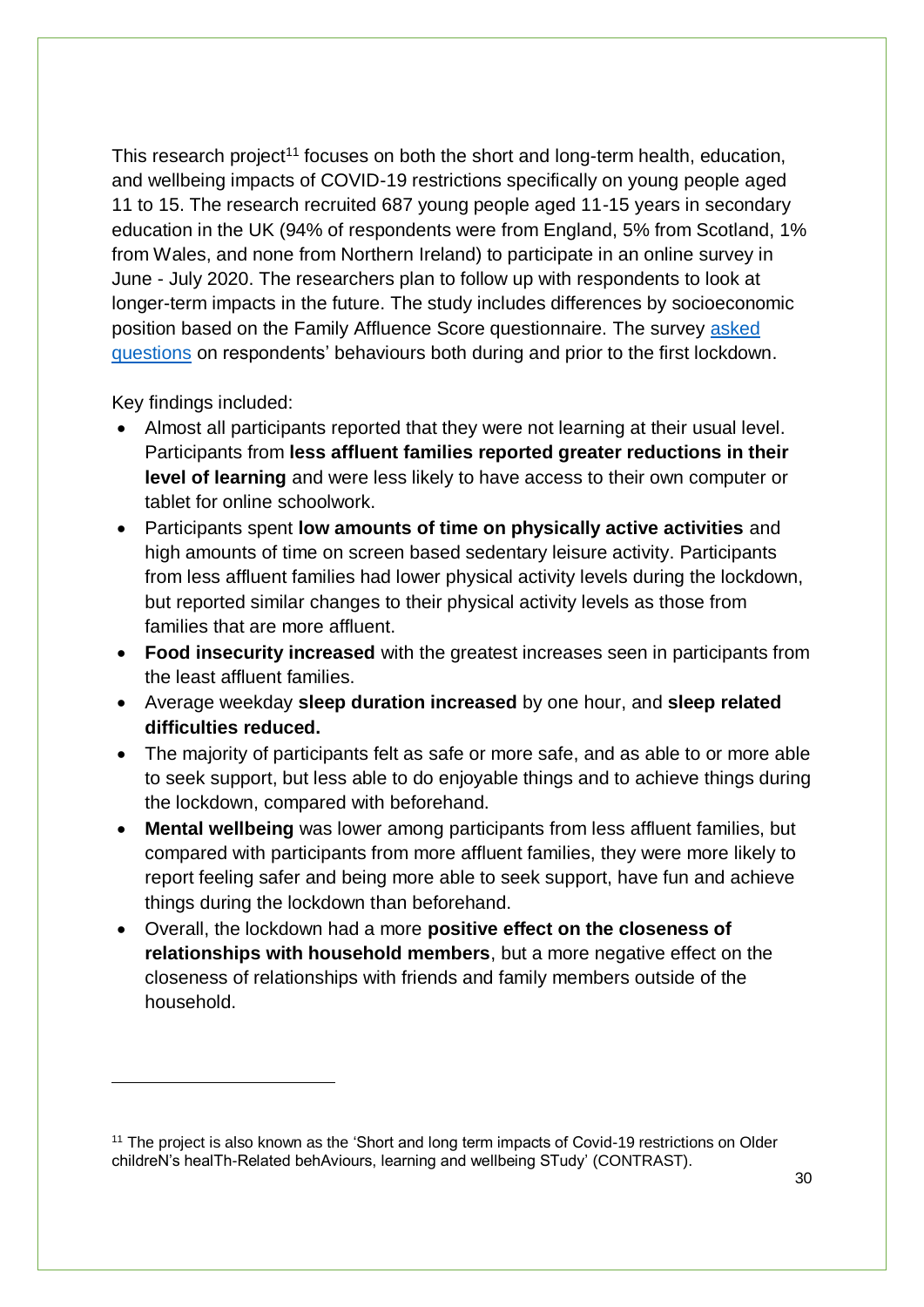**(England) [COVID-19 isolation having detrimental impact on children's](https://www.gov.uk/government/news/covid-19-isolation-having-detrimental-impact-on-childrens-education-and-welfare-particularly-the-most-vulnerable)  [education and welfare, particularly the most vulnerable](https://www.gov.uk/government/news/covid-19-isolation-having-detrimental-impact-on-childrens-education-and-welfare-particularly-the-most-vulnerable)**

Source: Ofsted Date: 15 December 2020

Ofsted published its third and final set of reports on the effects of the COVID-19 pandemic across the sectors it inspects and regulates – from early years to post-16 education. This was based on nearly 2,000 visits to education and social care providers during the autumn term. Key findings included:

- Repeated isolation has chipped away at the progress pupils have made since returning to school in September.
- The effectiveness of remote education was varied and difficult to determine.
- Children arriving at secure children's homes are, in effect, put into solitary confinement.
- Many children with special education needs and/or disabilities (SEND) were not attending school, were struggling with remote learning and were at risk of abuse or neglect.
- Even more schools report at least one child now being home schooled. Many parents doing this said their children will not return to school 'until pandemic is over.'

### <span id="page-30-0"></span>**(Wales) [Coronavirus and Me: a second nationwide survey of the views and](https://www.childcomwales.org.uk/wp-content/uploads/2021/02/CoronavirusAndMe_Jan21_ENG_110221_FINAL.pdf)  [experiences of children and young people in Wales](https://www.childcomwales.org.uk/wp-content/uploads/2021/02/CoronavirusAndMe_Jan21_ENG_110221_FINAL.pdf)**

Source: Children's Commissioner for Wales Date: 24 February 2021

The Children's Commissioner for Wales has released findings from the second Coronavirus and Me survey looking at the views and experiences of children and young people in Wales during the Level 4 lockdown in Wales in January 2021. 19,737 children and young people, aged 3-18 responded to the survey. The findings included negative emotional and mental health impacts, worries about falling behind with education, and missing friends and school. The report also highlighted how disabled children and young people were more worried, more likely to feel sad, and more likely to feel unsafe. Children and young people from Black, Asian and Minority Ethnic groups (this was the terminology used by the survey) were also more likely to feel lonely and to feel unsafe (see [section 15.5](#page-42-2) below).

**(England) [Childcare use and perceived impact on child development for](https://www.ipsos.com/ipsos-mori/en-uk/childcare-use-and-perceived-impact-child-development-families-0-4-year-olds-during-covid-19)  [families of 0-4 year-olds during COVID-19](https://www.ipsos.com/ipsos-mori/en-uk/childcare-use-and-perceived-impact-child-development-families-0-4-year-olds-during-covid-19)**

Source: Ipsos MORI (for the Department for Education) Date: 18 March 2021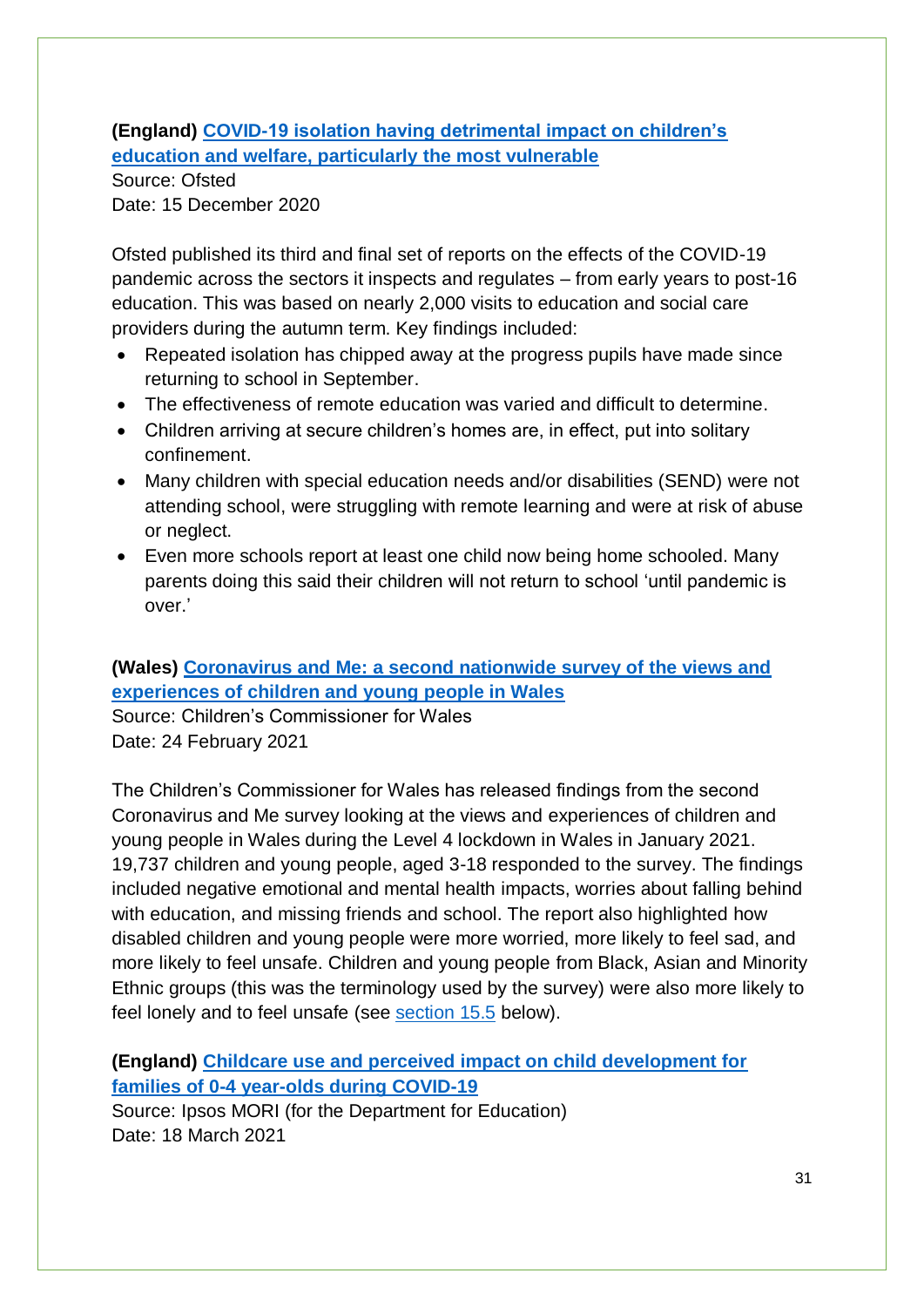Ipsos MORI have published research from two rounds of surveys collected between November 2020 and January 2021 on behalf of the Department for Education on the use of childcare and perceived impact on child development. The surveys were conducted with a representative sample of 1,000 English parents of children aged 0- 4 through an online survey. Key findings included:

- Nearly three-quarters of parents whose child used formal childcare before COVID-19 reported that their child was using formal childcare in January 2021.
- A sixth reported that they intended to use formal childcare as soon as the national lockdown restrictions are lifted; around a tenth were not planning to use formal childcare again until at least March 2021 (even if restrictions were lifted).
- Among parents whose child was not receiving formal childcare in January 2021, the most common reasons were that the parent never used formal childcare, the childcare available was too expensive, and childcare was not needed as the parent(s) was on maternity or paternity leave.
- Parents whose child was not using formal childcare in January 2021 were asked what would encourage them to use formal childcare over the coming months. Parents most commonly cited the end of the national lockdown, followed by childcare at reduced or no cost, when older/vulnerable relatives had been vaccinated, and when they/their immediate family had been vaccinated.
- More than half of parents whose child used formal childcare before COVID-19 reported that the overall disruption to childcare/school settings since March 2020 had harmed their child's social and educational development.
- Around two-thirds of parents were concerned about the impact of the current national lockdown on their child(ren)'s social and educational development.

#### <span id="page-31-0"></span>**10. Impact on families**

**(UK and England) [Parental experiences during the pandemic: What can we](https://childcare-covid.org/uk-governments-withdrawn-sexist-advert-hits-a-little-too-close-to-home/)  [learn from survey data?](https://childcare-covid.org/uk-governments-withdrawn-sexist-advert-hits-a-little-too-close-to-home/)**

Source: University of Edinburgh, Childcare and Wellbeing in Times of COVID-19 project

Date: 17 March 2021

The Childcare and Wellbeing in Times of COVID-19 project has shared early findings in a blog by the project's research team. The mixed-methods research combines analysis from existing longitudinal surveys with qualitative interviews and coproduction activities to understand the impact of COVID-19 on families' wellbeing and childcare. The research includes data from the UK-representative Understanding Society longitudinal study from January 2017-June 2019 and a COVID specific sweep in July 2020. It also includes data from the Next Steps study,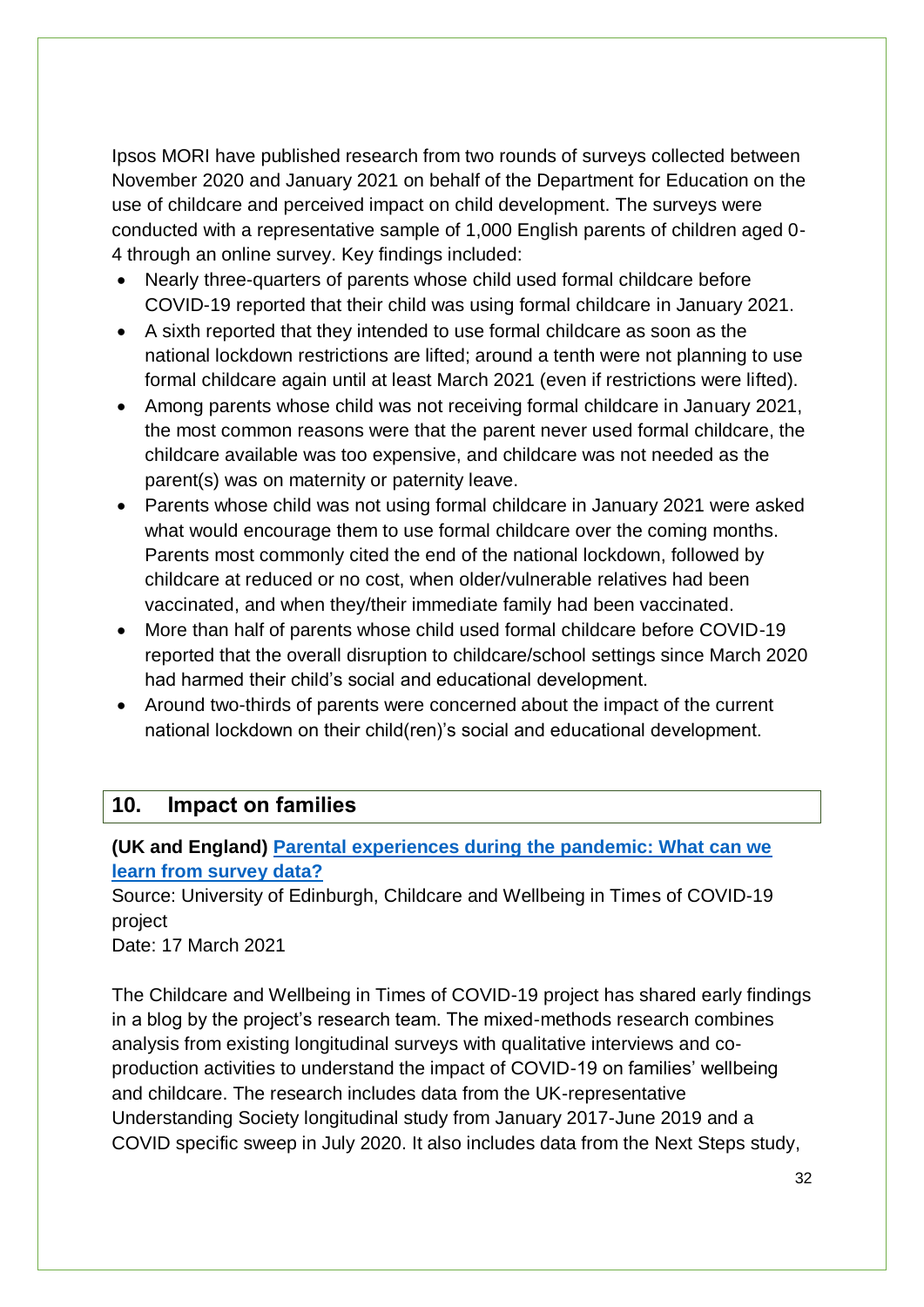representative of a cohort of 16,000 individuals born in England in 1990. The authors note that these findings are from the early stages of the pandemic and will continue to explore them further. A full report is expected to be published in October.

Findings so far included:

- Among Understanding Society respondents, one in four parents at age 30 had experienced a **drop in their mental health** on a standardised health questionnaire,<sup>12</sup> compared with one in five non-parents.
- **Women with children were the most likely to experience a decline** in mental health. There was no significant difference between women and men without children.
- Female parent respondents who were younger, never married, or from an ethnic minority group were more likely to experience this decline than other groups.
- Among Next Steps respondents, 59% of female parents self-reported that they felt more stressed during the pandemic than before, compared with 41% of male parents, 45% of female non-parents, and 28% of male non-parents.

## <span id="page-32-0"></span>**11. Mental health and mental wellbeing**

<span id="page-32-1"></span>**(UK) [Report 10: Children and adolescents' mental health: One year in the](https://cospaceoxford.org/findings/report-10-changes-in-childrens-mental-health-throughout-one-year-of-the-covid-19-pandemic/)  [pandemic](https://cospaceoxford.org/findings/report-10-changes-in-childrens-mental-health-throughout-one-year-of-the-covid-19-pandemic/)** Source: University of Oxford

Date: 5 May 2021

1

**Oxford University's Co-SPACE (**COVID-19: Supporting Parents, Adolescents and Children during Epidemics) study is tracking changes to mental wellbeing using SDQ scores over the course of the pandemic and has published its tenth report. This was based on data from an open survey with over 8,700 parents/carers and over 1,200 adolescents aged 11 to 16 who were recruited through social media, partner organisations, networks and charities, the media, and targeted online advertising. Findings were not nationally representative and 6.6% of the respondents live in Scotland. Key findings included:

• Parents and carers reported a **sharp decrease in behavioural, emotional and attentional difficulties** among primary and secondary school aged children **as restrictions have eased since February 2021**.

<sup>&</sup>lt;sup>12</sup> The Understanding Society survey used the General Health Questionnaire set of 12 questions and a change of 5 or more points was used to indicate decline in mental health.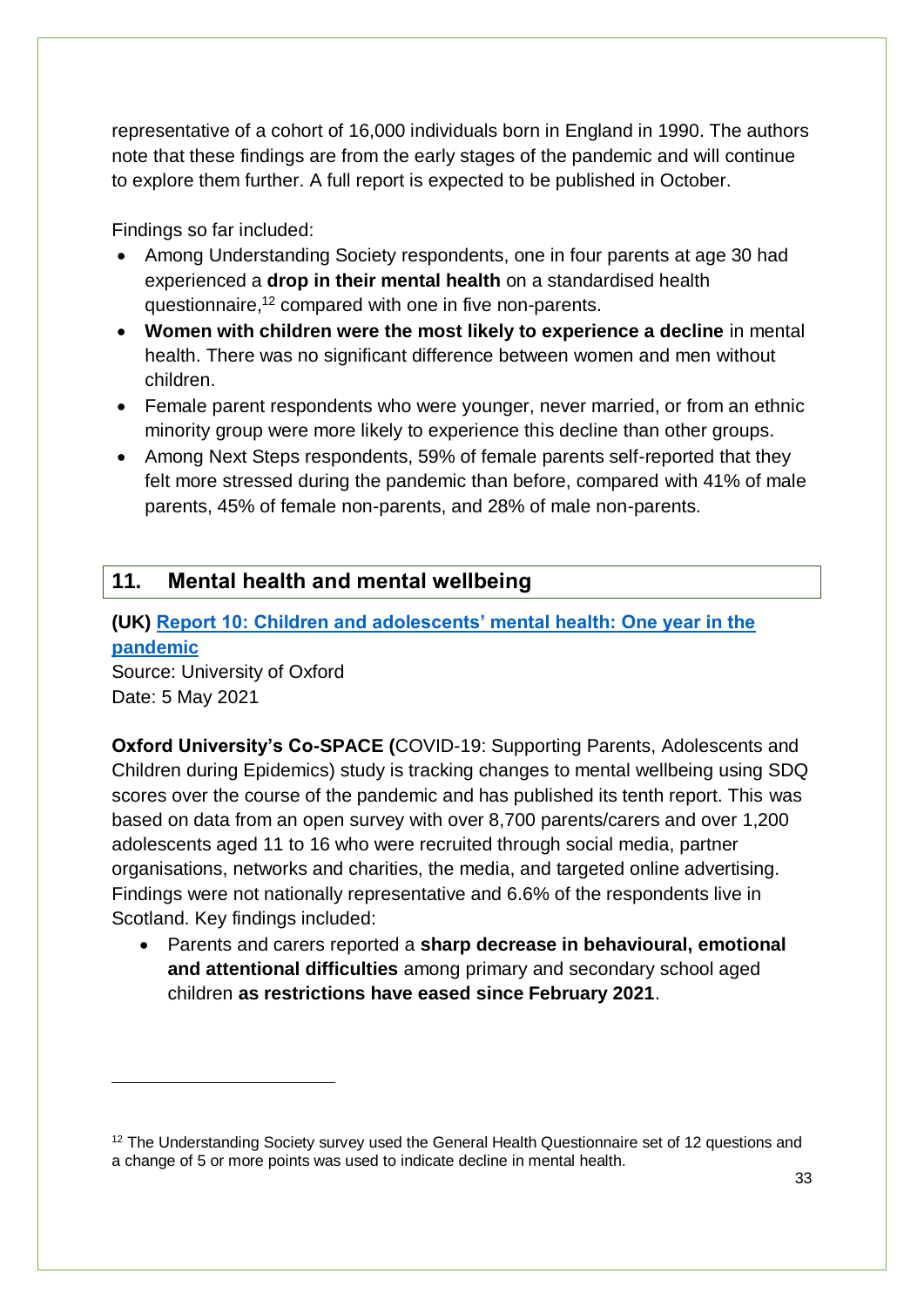- Parents and carers reported the **highest level of behavioural, emotional and attentional difficulties in June 2020 and February 2021**, when restrictions were highest.
- Overall, **younger children (aged 4-10) have had greater changes in levels of behavioural, emotional, and attentional difficulties** throughout the pandemic; levels of **difficulties among secondary school aged children (aged 11-16) have been more stable**.
- Patterns of parent/carer reported behavioural, emotional, and attentional difficulties over time have been **relatively similar for boys and girls**.
- Overall children have experienced **reductions in mental health symptoms as restrictions eased in March 2021**, however **children with SEN/ND** and those from **low-income households** have continued to show elevated mental health symptoms.
- The pattern of **adolescent self-reported mental health was consistent** with parent/carer reports.

Emerging Minds has launched a further project called the Co-RAY project [\(Covid-19](https://emergingminds.org.uk/co-ray-project/)  [response: Mental Health resources for and by Young People\)](https://emergingminds.org.uk/co-ray-project/). Working with a range of mental health organisations, this 18-month project aims to make sense of the research and support young people themselves to develop and share resources that will be helpful for other young people. The project will also share existing evidence based resources.

#### **(UK) [Barnardo's warns of lasting impact of pandemic on children and young](https://www.barnardos.org.uk/news/barnardos-warns-lasting-impact-pandemic-children-and-young-peoples-mental-health-and-wellbeing)  [people's mental health and wellbeing](https://www.barnardos.org.uk/news/barnardos-warns-lasting-impact-pandemic-children-and-young-peoples-mental-health-and-wellbeing)**

Source: Barnardo's Date: May 2021

<span id="page-33-0"></span>Barnardo's has undertaken a wide range of research throughout the pandemic as part of its 'Big Conversation' campaign. During 2021, the organisation has completed a second YouGov online poll of over 4,000 children and young people aged 8-24, however full sampling details were not provided. This blog post summarises forthcoming findings. The blog highlights that the number of 16-24 year olds reporting **struggling with their mental health and wellbeing** has increased from last year suggesting mental health and wellbeing has worsened despite the recent positive news about the vaccine rollout and the lifting of restrictions. Young people reported **stress** has increased the most since before the pandemic, with 58% reporting a rise, compared with 43% last year. **Loneliness** was next at 56% (up from 48% last year), followed by **worry** at 54% (up from 48% last year) and **sadness** at 52% (up from 46% from last year).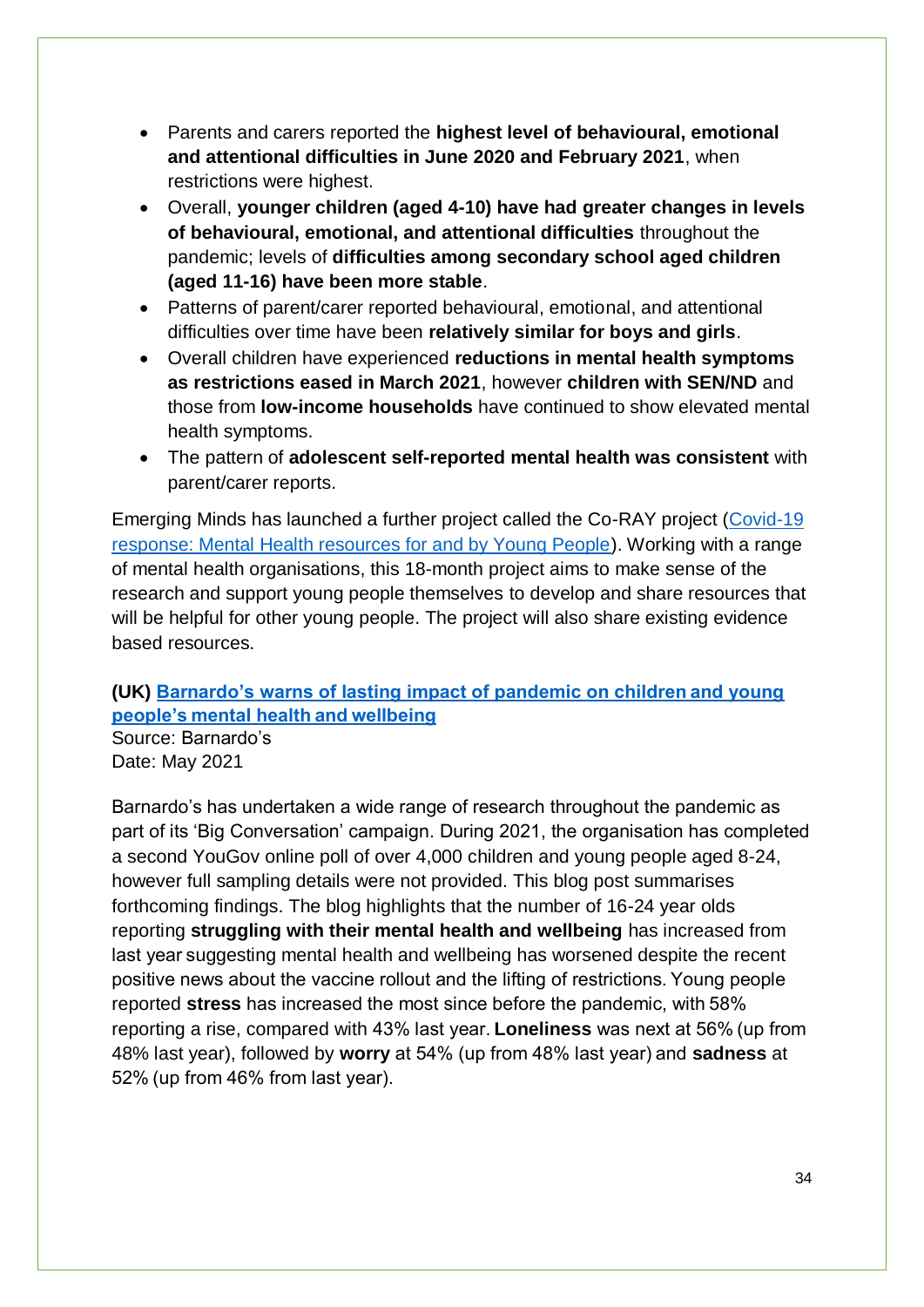### **(UK) [Coronavirus: Impact on young people with mental health needs](https://youngminds.org.uk/media/4350/coronavirus-report-winter.pdf) [Survey 4: February 2021](https://youngminds.org.uk/media/4350/coronavirus-report-winter.pdf)**

Source: Young Minds Date: February 2021

This report outlines the results of Young Minds' fourth online COVID-19 survey with young people aged 13-25 with a **history of mental health needs**. 2,438 respondents completed the survey. The majority of respondents identified as female (79%), and 88% said they were White British. Just 6% of respondents were from Scotland and the sub-sample is not representative. This survey was conducted 26 January – 12 February 2021 during the national lockdown. The report notes that it was too early to draw definitive conclusions about the long-term impact, many remained concerned about the future. Key findings included:

- 75% of respondents agreed that they were finding the **current lockdown harder to cope with than the previous ones**.
- 67% believed that the pandemic would have a **long-term negative effect on their mental health**.
- 79% believed that their **mental health would improve once most restrictions are lifted**.
- The **most common pressures** during the period of lockdown in 2021 were loneliness and isolation, concerns about school, college, or university work, and a breakdown in routine.
- Among young people who believe they have needed mental health support during the pandemic, 54% said that they have received some form of support (e.g. through NHS mental health services; school or university counsellors; helplines; charities). 24% said that they have looked for support but not accessed any; 22% said that they had not looked for support.
- Among respondents who were at school or college, 55% said that there was a counsellor or mental health support team available in their school, 23% disagreed.
- Among respondents who were at school or college, almost half (48%) did not think that their school was focusing more on wellbeing and mental health than usual.

## **(UK) [Back in lockdown: Girls' and young women's hopes and fears for the](https://www.girlguiding.org.uk/globalassets/docs-and-resources/research-and-campaigns/back-in-lockdown-report.pdf#:~:text=Back%20in%20lockdown%20-%20Executive%20summary%202%20In,findings%20show%20that%20the%20pandemic%20has%20caused%20tremendous)  [future](https://www.girlguiding.org.uk/globalassets/docs-and-resources/research-and-campaigns/back-in-lockdown-report.pdf#:~:text=Back%20in%20lockdown%20-%20Executive%20summary%202%20In,findings%20show%20that%20the%20pandemic%20has%20caused%20tremendous)**

Source: Girlguiding Date: 16 February 2021

Girlguiding has released new research looking at how girls and young women aged 4-18 in the UK were coping during the latest national lockdown and with the changes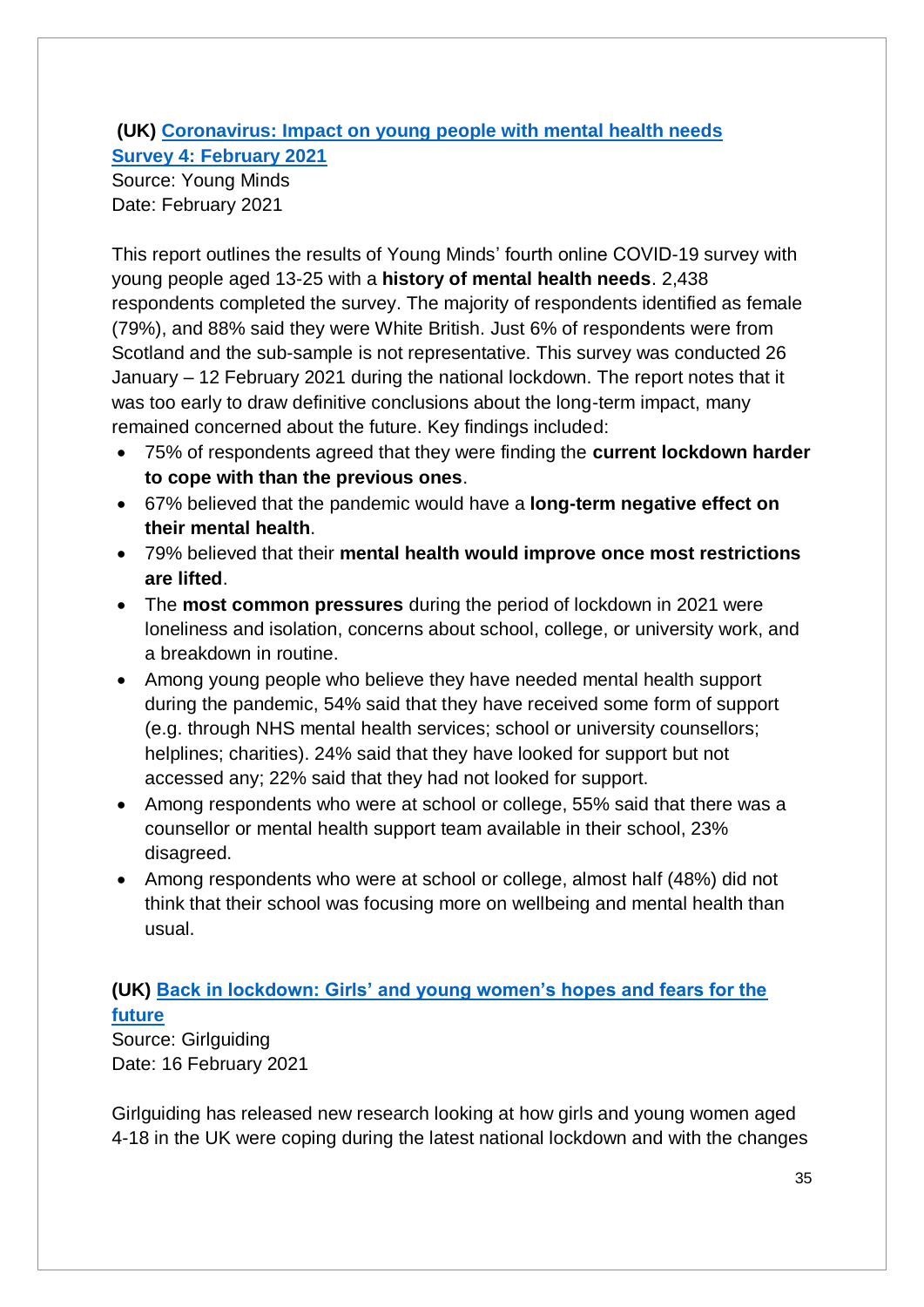that have occurred in their lives over the past year. Findings from a survey of 1,900 members included: 53% said the pandemic and latest lockdown **have negatively affected their mental health**, with older girls being the most affected; 42% of girls said they were **feeling more lonely**, 43% **more sad**, and 44% **more anxious** and worried than during the first lockdown in March 2020.

## **(UK) [Voices from Lockdown: One Year On: A way forward for women and girls](https://weareagenda.org/wp-content/uploads/2021/03/Voices-From-Lockdown-A-Way-Forward-report.pdf)** Source: Agenda

Date: 22 March 2021

Agenda has published a report on how the pandemic has affected women and girls. The report brings together three surveys conducted with 196 responses from 150 women and women and girls' organisations carried out since the first national lockdown. Findings included: of the 10 specialist girls' organisations surveyed, 10 said anxiety was very common among the girls they were supporting and 9 out of 10 identified self-harm as very or quite common; 31% of all women and girls' organisations saw an increase in poverty and destitution in those they supported since the start of the pandemic; 56% of services identified financial problems and poverty as a key driver of mental health issues for women and girls; and 100% of organisations reported the complexity of women and girls' needs has increased.

#### **(England) [Bullying during the coronavirus pandemic](https://anti-bullyingalliance.org.uk/sites/default/files/uploads/attachments/Bullying%20in%20the%20pandemic.pdf)**

Source: Anti-Bullying Alliance Date: February 2021

The Anti-Bullying Alliance has published findings from a survey of 406 pupils (the majority were in secondary school), school staff, and parents and carers in England about bullying and relationships, carried out during the week 1-7 February 2021, when some children were in school but most were taking part in learning at home. Findings included: 68% of young people said they **felt less connected to their friendships** than before the pandemic; 75% of young people learning from home were **not given opportunities to communicate with other pupils** during online lessons, and where they were allowed to use the **chat functions these were often used to say unkind and bullying things**; and children and young people **reported bullying** about their home life and access to technology.

<span id="page-35-0"></span>**(International) [Emerging Evidence: Coronavirus and children and young](https://www.annafreud.org/media/13549/emergingevidence7.pdf)  [people's mental health](https://www.annafreud.org/media/13549/emergingevidence7.pdf) (Issue 7)** Source: Evidence Based Practice Unit Date: 21 April 2021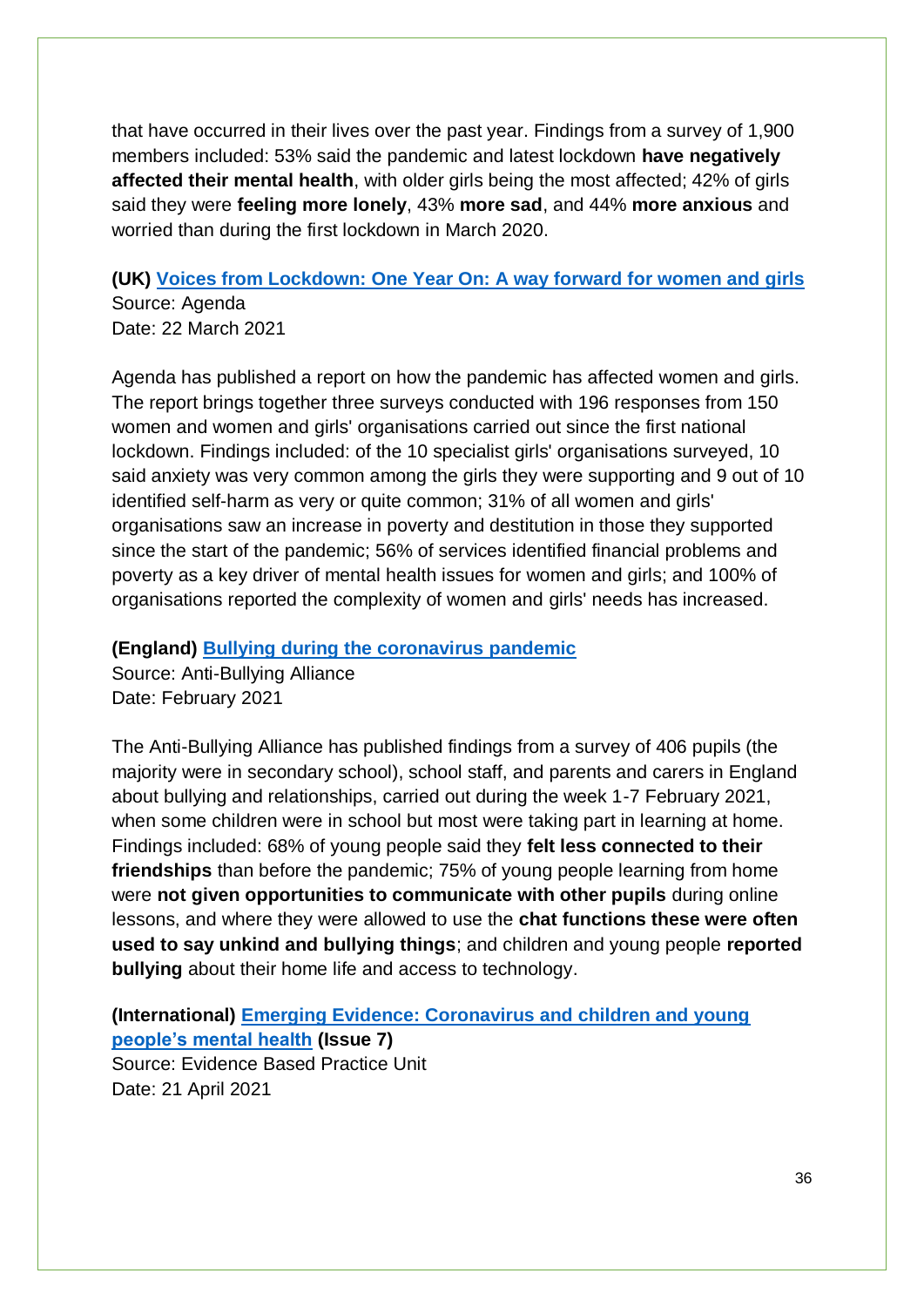This was the seventh in a series of evidence reviews on the impact of the pandemic on children and young people's mental health and how to support them with these challenges. Key sub-groups covered included children and young people with preexisting health and education needs, children and young people experiencing socioeconomic disadvantage and social care needs, and minority ethnic children – the findings for each sub-group are reported in the relevant sub-heading of this briefing below. This report covers academic research and grey literature between November 2020 and January 2021 and focuses on newly emerging evidence rather than recurrent themes covered in previous editions. A summary of key findings on the mental health challenges for children and young people is below:

- Evidence from Bangladesh during the pandemic indicates that the prevalence of suicidal ideation among university students aged 18-28 was 12.8%, but it was not possible to ascertain whether this was an increase, as the prevalence of suicidal ideation pre-pandemic varied greatly by study.
- A study from Italy indicated that more time spent in lockdown was associated with increases in the problematic "all or nothing" thinking style and a greater likelihood of experiencing post-traumatic stress disorder (PTSD) symptoms among university students.
- There was evidence that some groups of children and young people have experienced a disproportionate impact on their mental health during the pandemic. The current issue cited research that has found that girls and young people of colour may be particularly impacted.
- In the United States of America (USA), young people's social media use was associated with worse mental health outcomes during the pandemic. A higher number of hours per day spent on social media predicted moderate-to-severe depression and anxiety in April to July 2020.

#### <span id="page-36-0"></span>**12. Physical health and wellbeing**

#### **(UK) [Predictors of COVID-19 vaccine hesitancy in the UK household](https://doi.org/10.1016/j.bbi.2021.03.008)  [longitudinal study](https://doi.org/10.1016/j.bbi.2021.03.008)**

Source: University of Glasgow, ISER University of Essex, Ipsos MORI UK Ltd, and Public Health Scotland

Date: May 2021

This research, conducted between 24 November and 1 December 2020, draws on respondents participating in the 'Understanding Society' survey and looks at the likelihood for vaccine uptake and reasons for hesitancy. The sample includes respondents who lived in households that had completed a recent wave of the main survey and participated in other 'Understanding Society' COVID-19 surveys. The final weighted sample size used in the research was 9,390. The sample was representative of the UK and included younger people aged between 16 and 24.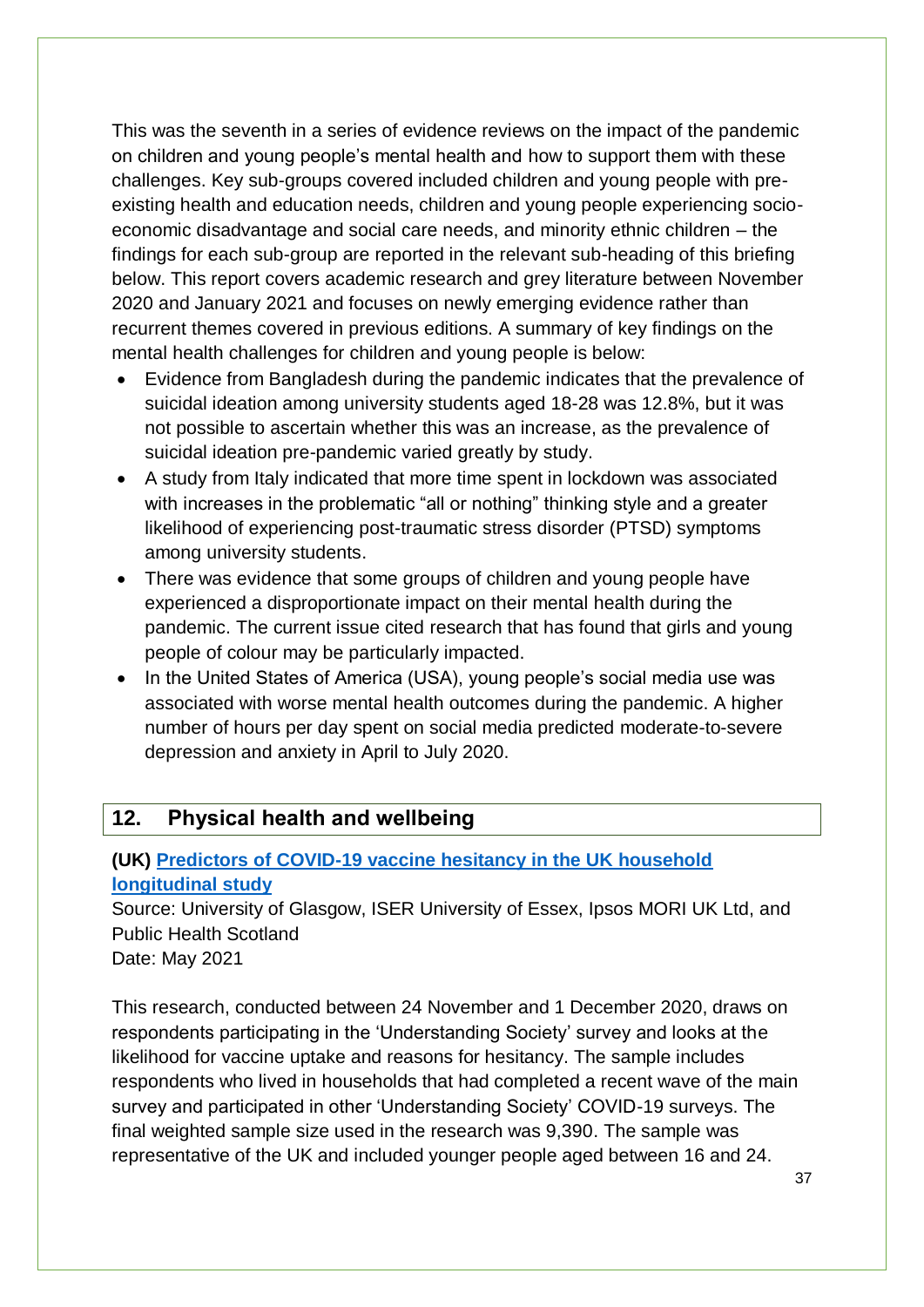Crucially, this research was carried out prior to the first vaccination doses being received and prior to the lockdown initiated in January 2021.

Key findings included:

- While 18% of all respondents said they would be 'unlikely' or 'very unlikely' to get a vaccination, **hesitancy was higher in younger age groups** (26.5% in 16 – 24 year olds and 28.3% in 25-34 year olds vs 4.5% in those aged 75+).
- Hesitancy also was higher in women than men (21.0% vs 14.7%) and among Black (71.8%) and Pakistani/Bangladeshi ethnic groups as well.
- The main reasons provided for hesitancy were worry about unknown future effects of the vaccine, other reasons (not specified), and side effects.

## <span id="page-37-0"></span>**13. Education, learning and employment**

**(England) [Lockdown lessons: pupil learning and wellbeing during the Covid-19](https://drive.google.com/file/d/19tcaSSfyxzTXWjBlj8LsgtJM-frrfbXu/view)  [pandemic -](https://drive.google.com/file/d/19tcaSSfyxzTXWjBlj8LsgtJM-frrfbXu/view) final report** Source: ImpactEd

Date: 08 February 2021

ImpactEd has published a report on pupil learning and wellbeing during the pandemic. The report draws from an open survey of over 62,000 pupils aged 6- to 18-years old across England enrolled in ImpactEd partner schools. The key findings included: children who had struggled the most during lockdown were not always children who had been previously identified as vulnerable; challenges with remote learning were felt more strongly by pupils from **disadvantaged backgrounds**; pupils in years 10 and 11 experienced the greatest challenges with motivation for learning; **girls experienced greater anxiety** about returning to school and more anxiety while in school; **pupil wellbeing was stable** during the first period of remote teaching.

**(England) [The impact of Covid-19 on School Starters: Interim briefing 1, Parent](https://educationendowmentfoundation.org.uk/public/files/Impact_of_Covid19_on_School_Starters_-_Interim_Briefing_1_-_April_2021_-_Final.pdf)  [and school concerns about children starting school](https://educationendowmentfoundation.org.uk/public/files/Impact_of_Covid19_on_School_Starters_-_Interim_Briefing_1_-_April_2021_-_Final.pdf)** Source: Education Endowment Foundation Date: April 2021

The Education Endowment Foundation released a briefing paper reporting initial findings from a study on the impacts of the COVID-19 pandemic on the socioemotional wellbeing, language, and numeracy skills of Reception Year children in England. This research was based on surveys returned from 58 schools not participating in the Education Endowment Foundation's Early Years trials, not Early Adopters of the Early Years Foundation Stage Profile, and had more than 15 children entering Reception Year. 673 parents, the majority of whom were mothers,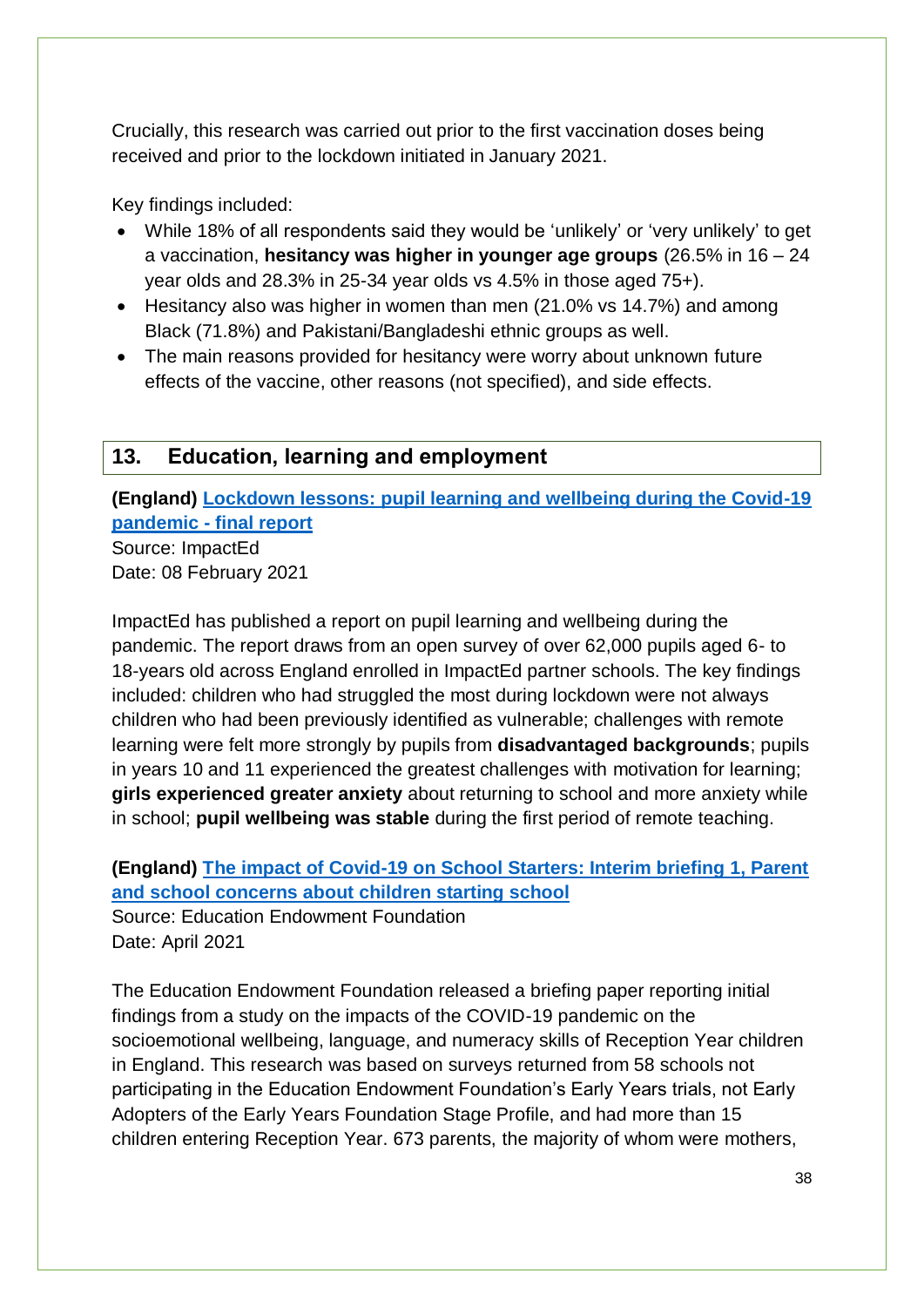responded to a separate survey asking about the experiences of their children. The surveys were completed between October 2020 and 5 January 2021. Key findings included:

- 76% of schools (44 out of 58 schools) reported that children who started school in autumn 2020 needed more support than children in previous cohorts did.
- According to schools, children were struggling particularly with three areas of development: 1) communication and language development; 2) personal, social and emotional development; and 3) literacy.
- 56% of parents were concerned about their children starting school following the lockdown.
- A large proportion of parents who expressed concerns about their children's transition to school were particularly concerned about children's social and emotional development (33%) while far fewer were concerned about language and communication (3%).
- Once the school year started, most parents (96%) thought that their child had settled in well and 85% of parents did not report any concerns about how their child was coping in school.

## <span id="page-38-0"></span>**14. Children's rights and participation**

No new evidence to report for this summary.

## <span id="page-38-1"></span>**15. Children and young people with vulnerabilities and/or disadvantage**

## <span id="page-38-2"></span>15.1 Poverty

**(UK) [Seeking an anchor in an unstable world: experiences of low-income](https://www.jrf.org.uk/report/seeking-anchor-unstable-world-experiences-low-income-families-over-time)  [families over time](https://www.jrf.org.uk/report/seeking-anchor-unstable-world-experiences-low-income-families-over-time) and [Staying afloat in a crisis: families on low incomes in the](https://www.jrf.org.uk/report/staying-afloat-crisis-families-low-incomes-pandemic)  [pandemic](https://www.jrf.org.uk/report/staying-afloat-crisis-families-low-incomes-pandemic)**

**Source: Joseph Rowntree Foundation Date:** 09 March 2021

The Joseph Rowntree Foundation has published two reports looking at the experiences of 14 low-income families before and after the coronavirus pandemic. The reports find that: families on low incomes who were already facing constraints and instability at the start of 2020 were more vulnerable to the impacts of the pandemic; and the factors most likely to help families get by or improve their lives were: steady work, two wages in the family, reduced need for childcare as children got older, and support from extended family; access to furlough and having supportive employers were also important.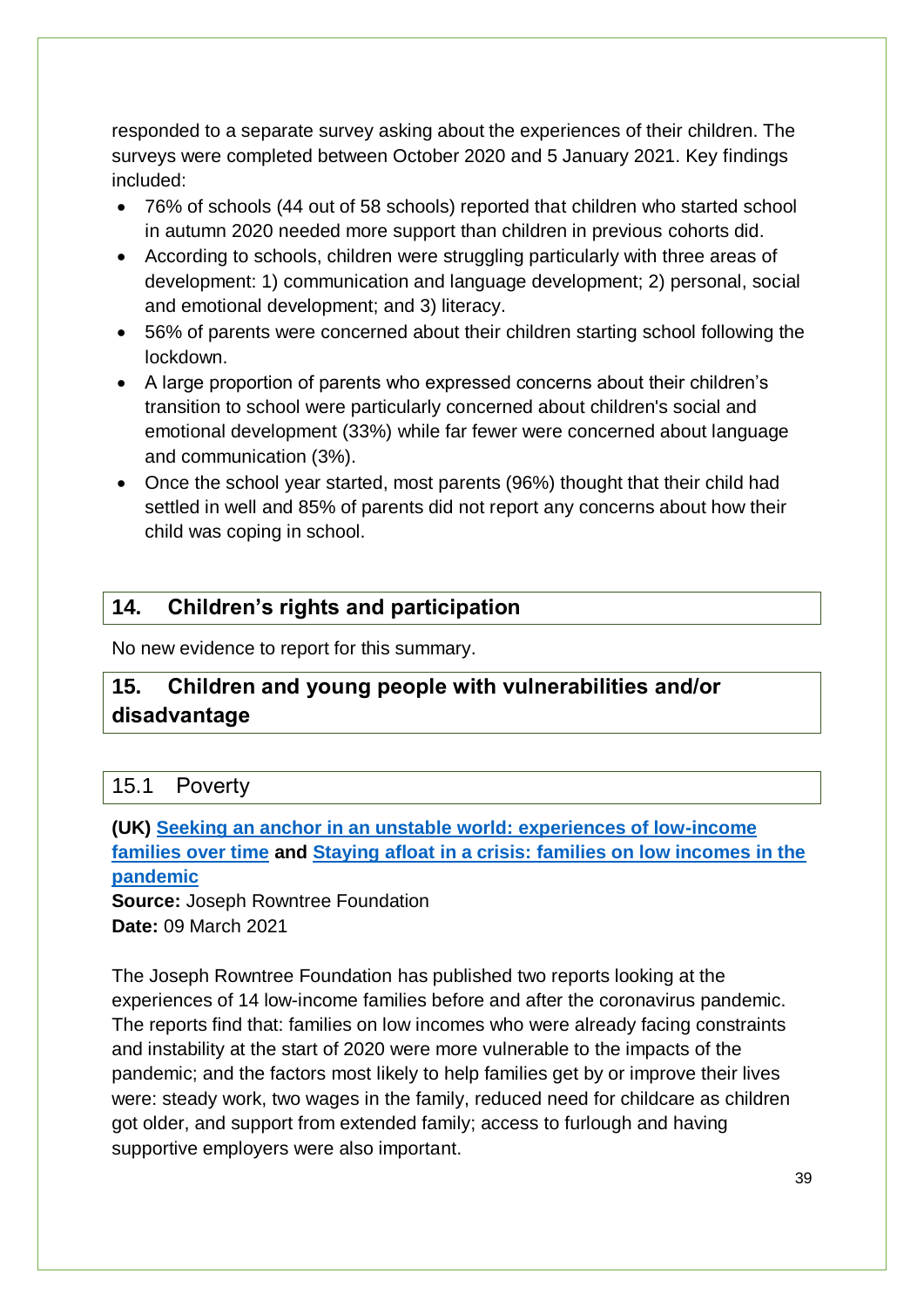### **(UK) [A crisis within a crisis: The impact of the COVID-19 pandemic on food](https://foodfoundation.org.uk/wp-content/uploads/2021/03/FF_Impact-of-Covid_FINAL.pdf)  [insecurity](https://foodfoundation.org.uk/wp-content/uploads/2021/03/FF_Impact-of-Covid_FINAL.pdf)**

Source: The Food Foundation Date: 1 March 2021

To assess the impact of the COVID-19 pandemic on food insecurity across the UK population, the Food Foundation commissioned seven nationally representative surveys with YouGov between March 2020 and January 2021, one of which was specifically focused on households with children. A further two nationally representative surveys were commissioned with Childwise to hear directly from children and young people about their COVID-19 food experiences. The purpose of this report was to present new data from the most recent surveys conducted in January 2021 and draw comparisons to evidence compiled periodically since March 2020.

Key findings included:

- Despite vital emergency measures in place, more people were considered food insecure at the time of publication than before the pandemic.
- Households with children have been hit hard, with many children still falling through the cracks in support. 12% of households with children have experienced food insecurity in the 6 months prior to January 2021.
- Existing support schemes have made a difference, but gaps have meant many people still struggle to eat adequately. Extremely clinically vulnerable people were more than twice as likely to be food insecure than average.
- COVID-19 has dramatically widened inequalities in food security and nutrition. Minority ethnic adults were twice as likely to experience food insecurity compared with White British adults.

#### **(UK) [A year like no other: youth homelessness during the COVID pandemic](https://centrepoint.org.uk/media/4773/a-year-like-no-other.pdf)** Source: Centrepoint Date: 20 April 2021

Centrepoint has published a report looking at young people's homelessness during the coronavirus pandemic. Figures show that: the total number of calls to the Centrepoint helpline in 2020/21 was 33% higher than the year before – up from 9,770 in 2019/20 to 13,019 in 2020/21; and 27% of those who provided information about their care status in 2020/21 were care leavers, compared with 19% in 2019/20.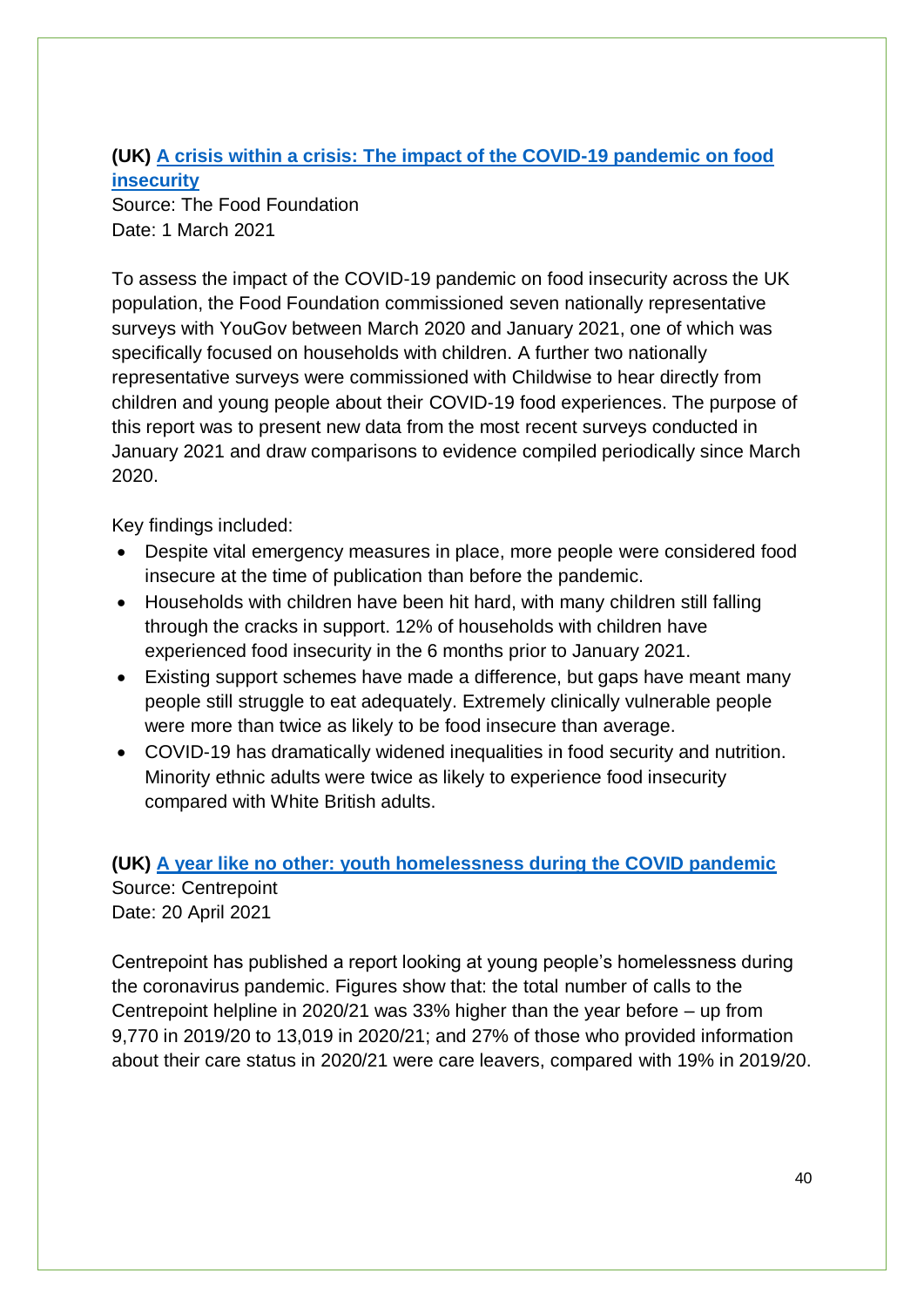<span id="page-40-0"></span>15.2 Children, young people and families impacted by disability and serious health conditions

**(England) [Coronavirus: disabled children and young people](https://disabledchildrenspartnership.org.uk/wp-content/uploads/2021/05/No-End-in-Sight.pdf) Source:** Disabled Children's Partnership **Date**: 14 May 2021

The Disabled Children's Partnership has published a report on the impact of the pandemic on disabled children, their siblings and their parents. The report showed the findings from the third in a series of surveys of disabled children and their families. It found: a high proportion of disabled children and their families were **still experiencing severe levels of social isolation** despite the easing of restrictions; over half of families were **unable to access therapies vital for their disability**; 60% of families were **experiencing delays and challenges accessing health service appointments**; and that disabled children and their families were at risk of developing additional long-term health problems.

#### **(UK) The impact of COVID-19 – [A year in the life of families raising disabled](https://www.familyfund.org.uk/Handlers/Download.ashx?IDMF=c7e2f959-c183-49e8-bef8-1a7ae8e12e6e)  [and seriously ill children and young people](https://www.familyfund.org.uk/Handlers/Download.ashx?IDMF=c7e2f959-c183-49e8-bef8-1a7ae8e12e6e)**

Source: Family Fund Date: 12 April 2021

This research conducted by Family fund included a total of 13,284 families on lowincomes with disabled children and young people across the UK. The research included an open survey, conducted through five waves of surveying between March 2020 and February 2021 and qualitative interviews with families. Scotland specific findings are included above in [Section 7.2.](#page-22-0) The key findings from UK respondents were:

- 75% of families reported the overall support available to them has decreased since the beginning of the coronavirus pandemic.
- 76% of families reported their overall financial situation has worsened as a result of the coronavirus pandemic.
- 79% of families reported their overall health and wellbeing worsened since the beginning of the coronavirus pandemic.
- Mental health of parents assessed using the WEMWBS questions decreased across the five survey waves, while loneliness increased until showing only a slight decrease between December 2020 and February 2021.
- 42% of families believed it would take more than a year before their lives return to normal.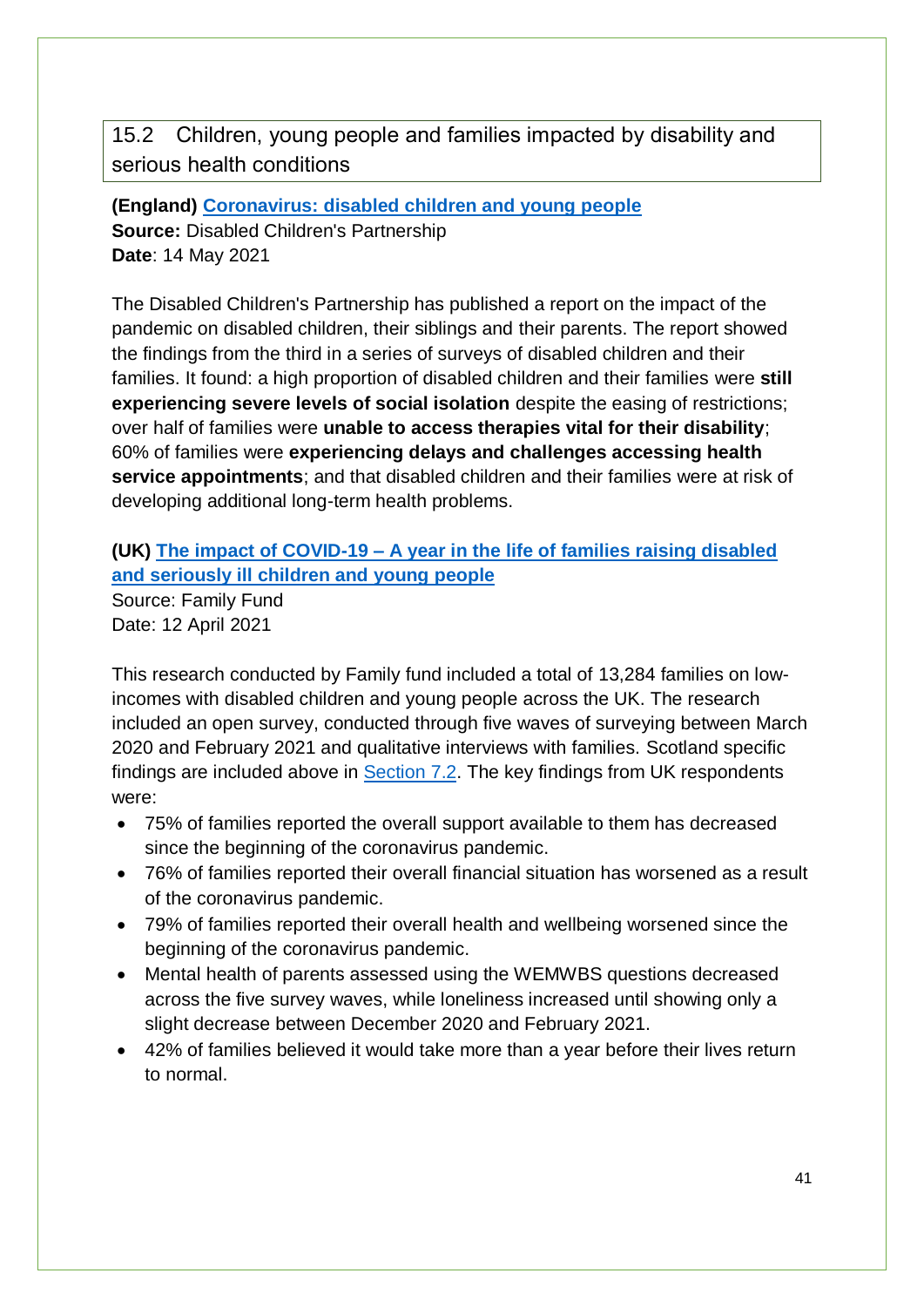#### **(UK) [Lonely lockdown: life for siblings of disabled children in the UK](https://discovery.ucl.ac.uk/id/eprint/10125424/)**

Source: Sibs, UCL Date: 08 April 2021

Sibs, a UK charity supporting brothers and sisters of disabled children and adults, has published findings from a survey of parents to understand how the needs of siblings of disabled children were affected by lockdown. A survey of 640 parents found that: 81% said their **sibling child's mental health had worsened**; 43% of siblings were **providing more care in lockdown** and 40% of young siblings were feeling **isolated and missing support from family and friends**. An earlier survey carried out in May 2020 found that 75% of parents felt their sibling child's mental health had worsened in lockdown.

#### **(UK) [The impact of the coronavirus pandemic on child welfare: d/Deaf and](https://learning.nspcc.org.uk/media/2521/impact-of-coronavirus-pandemic-on-child-welfare-deaf-disabled-children.pdf)  [disabled children and young people](https://learning.nspcc.org.uk/media/2521/impact-of-coronavirus-pandemic-on-child-welfare-deaf-disabled-children.pdf)**

Source: NSPCC Learning Date: February 2021

This briefing draws on data from Childline counselling sessions and NSPCC helpline contacts to summarise the impact of the pandemic on d/Deaf, disabled, and autistic children and young people. In total, the counselling sessions reached 119 d/Deaf children, 2,625 children with other disabilities, and 2,870 children on the autism spectrum. The briefing summarises anonymised quotes from helpline sessions into key themes. Key findings included:

- Coronavirus restrictions have caused **disruption to young people's routines**, which has been difficult for some children to cope with and adjust to.
- **Support services have been harder for young people to access** during the pandemic, with services either closed or severely reduced. Where services were transferred online, some young people found it difficult to access them, due to their disability.
- **Home learning** has also presented several challenges for some young people, including accessibility of online lessons and reduced additional support.
- Some young people have experienced **delays in being assessed for support** during the pandemic.
- After returning to school, some young people found they were no longer receiving the same level of support as they had been given before lockdown.
- The pandemic conditions have put **additional stress on families where a child is disabled.** Some parents have struggled to cope with the demands of caring for a disabled child with reduced support. Some children have also had to care for a disabled sibling during lockdown.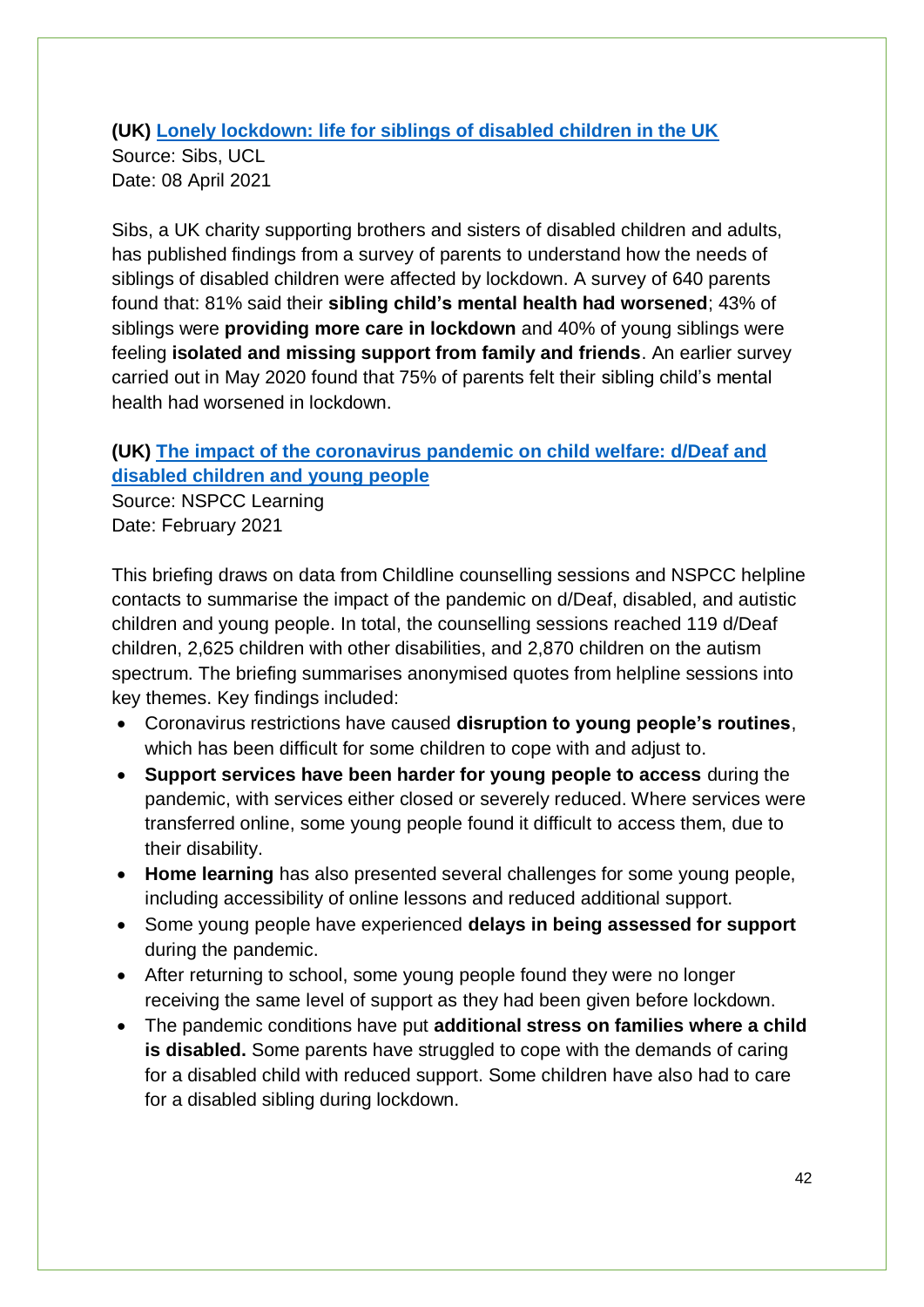• Some young people reported being unfairly, and in some cases aggressively, challenged for not wearing a face covering, even though they were exempt from doing so.

#### **(International) Emerging Evidence: Coronavirus and children and young people's mental health (Issue 7)**

Source: Evidence Based Practice Unit Date: 21 April 2021

This report – as described in [Section 3](#page-35-0) above – reviewed recent evidence on the impact of the pandemic on children and young people with pre-existing health and education needs. Key findings are:

- Available evidence from Italy, Turkey, Hong Kong, Germany, and the USA found some form of impact on the physical or mental health of children with migraines, multiple sclerosis, special education needs and/or acute or chronic diseases, eating disorders, and young psychiatric hospital patients.
- Among children with cancer aged 8-18 in the Netherlands, there was no increase in psychosocial stress.

#### <span id="page-42-0"></span>15.3 Care experienced children and young people

No new evidence to report for this summary.

#### <span id="page-42-1"></span>15.4 Young carers

No new evidence to report for this summary.

## <span id="page-42-2"></span>15.5 Minority ethnic children and young people

A number of findings from the [Children's Commissioner for Wales](#page-30-0) in Section 9 cover findings from Black, Asian, and Ethnic Minority (BAME) groups. Though the survey included a large sample size, it was not representative of the wider population of Wales. Key findings included:

- BAME children and young people were **more likely to feel lonely**; 7-11 year olds were **more likely to be worried in general and about Coronavirus**.
- They were **less likely to say they feel safe**; 7-11 year olds were **less likely to say they are happy** and were **less likely to say they are speaking with friends and family** to keep a healthy body and mind.
- BAME 12-18 year olds were **more likely to be doing indoor activities** (e.g. exercise, music, reading or writing, art, and learning a new skill).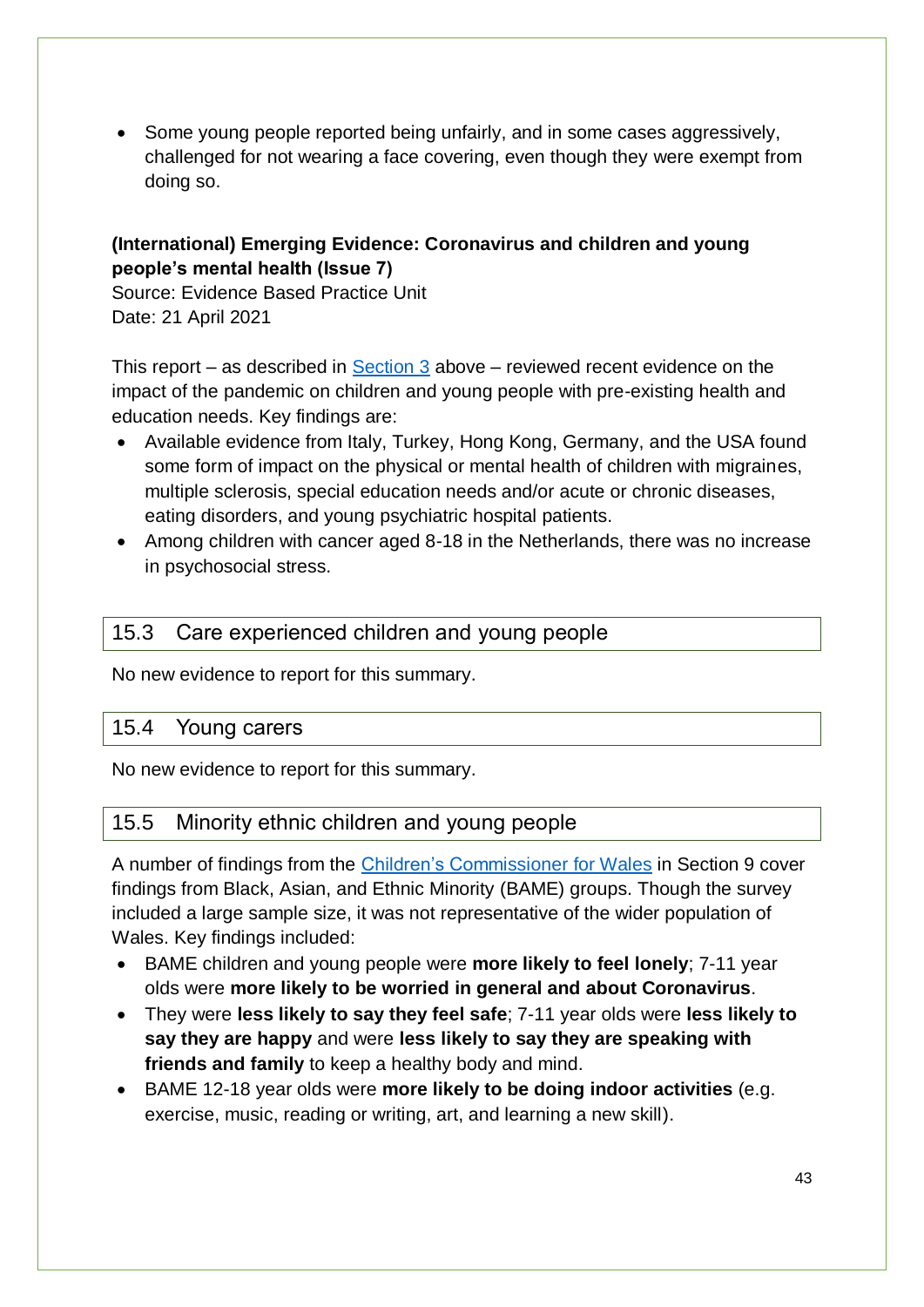- BAME children and young people were more likely to feel closing of public spaces (e.g. libraries, outside spaces, or religious or faith group spaces) has affected their learning outside school or college.
- There was little difference between 12-18 year old BAME and White Welsh or British responses around enjoying learning at their own pace, getting good support and feedback from teachers about work, or feeling worried about falling behind, qualifications, or not feeling motivated.

#### **(International evidence) Emerging Evidence: Coronavirus and children and young people's mental health (Issue 7)**

Source: Evidence Based Practice Unit Date: 21 April 2021

This report – as described in [Section 3](#page-35-0) – reviewed recent evidence on the impact of the pandemic on minority ethnic children and young people (referred to as people of colour in the report). Key findings are:

- In a study in the USA, during the pandemic, young people aged 18-25 who identified as Black/African American experienced greater stress severity than those who identified as White or Hispanic/Latinx.
- A longitudinal study in the USA found that Hispanic/Latinx young people had higher levels of reported loneliness than White young people did during the pandemic. There was no significant association found between race and depression or anxiety symptoms among young people.

## <span id="page-43-0"></span>15.6 Vulnerable children and young people

This section includes sources that look at evidence on Child Protection.

## **(UK) [Calls to the NSPCC helpline surge during the pandemic](https://www.nspcc.org.uk/about-us/news-opinion/2021/nspcc-child-abuse-helpline-pandemic/)**

Source: NSPCC Date: 29 April 2021

The NSPCC has released additional figures specifically related to the concerns reported from adults to the helpline from the year between April 2020 and March 2021. These included:

- Adult health and behaviour (including worries about parental alcohol and substance misuse, domestic abuse and parental mental health), which increased 42% to more than 20,400 contacts
- Neglect, which increased 15% to more than 12,800 contacts
- Physical abuse, which increased 18% to more than 12,600 contacts
- Emotional abuse, which increased 40% to more than 11,600 contacts.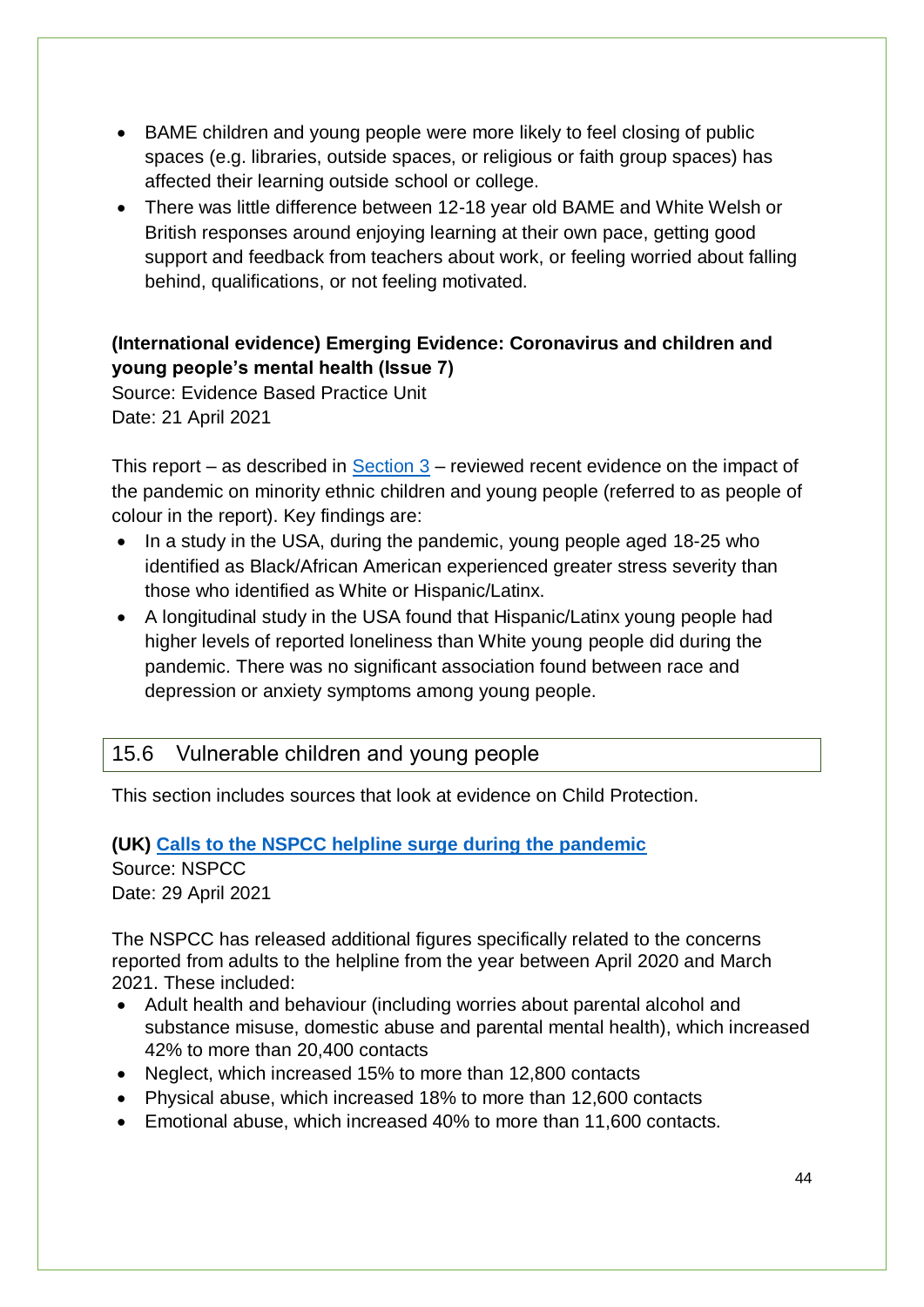• An overall increase of contacts by 23% from the previous year. 47% of these led to a referral to an external agency.

## **(UK) [Thousands of young people speak to Childline about mental health and](https://www.nspcc.org.uk/about-us/news-opinion/2021/children-counselling-sessions-covid-pandemic/)  [abuse during the pandemic](https://www.nspcc.org.uk/about-us/news-opinion/2021/children-counselling-sessions-covid-pandemic/)**

Source: NSPCC Date: 14 May 2021

NSPCC has released figures from the Childline service on the nearly 90,000 counselling sessions and NSPCC helpline contacts to **highlight the impact of mental health and abuse on children and young people** during the coronavirus pandemic. Of these counselling sessions, over 73,000 were about mental or emotional health and over 16,600 were delivered regarding abuse.

#### **(England) [Vulnerable children and young people](https://assets.publishing.service.gov.uk/government/uploads/system/uploads/attachment_data/file/980371/Vulnerable_children_and_young_people_survey_-_summary_to_returns_waves_1_to_22.pdf)**

**Source:** Department for Education **Date:** 28 April 2021

The Department for Education (DfE) has published data from the vulnerable children and young people survey of local authorities in England looking at the impact of the coronavirus on children's social care. Wave 22, from 22-24 March 2021, shows that: the total number of referrals during Wave 22 was 11% lower than the usual number at that time of year and the total number of children who started to be looked after reported in Waves 1 to 22 of the survey was around 29% lower than the same period in 2017-20.

**(England and Wales) [Child protection conference practice during COVID-19](https://www.nuffieldfjo.org.uk/resource/child-protection-conference-practice-covid-19) Source:** Nuffield Family Justice Observatory **Date:** 14 December 2020

Nuffield Family Justice Observatory has published a report, based on research by King's College London, on the impact of coronavirus restrictions in England and Wales on child protection conferences (meetings where professionals and parents come together to identify and address serious concerns about child abuse and neglect). Findings from research with family members and professionals involved in child protection conferences (CPCs) between September and October 2020 included: CPCs were mainly conducted over video or by phone; professionals saw benefits and challenges to remote CPCs - with advantages including improved attendance and engagement by a range of professionals, whilst disadvantages included restricted opportunities for discussion and problems with technology; parents were much less positive about remote CPCs - reporting a lack of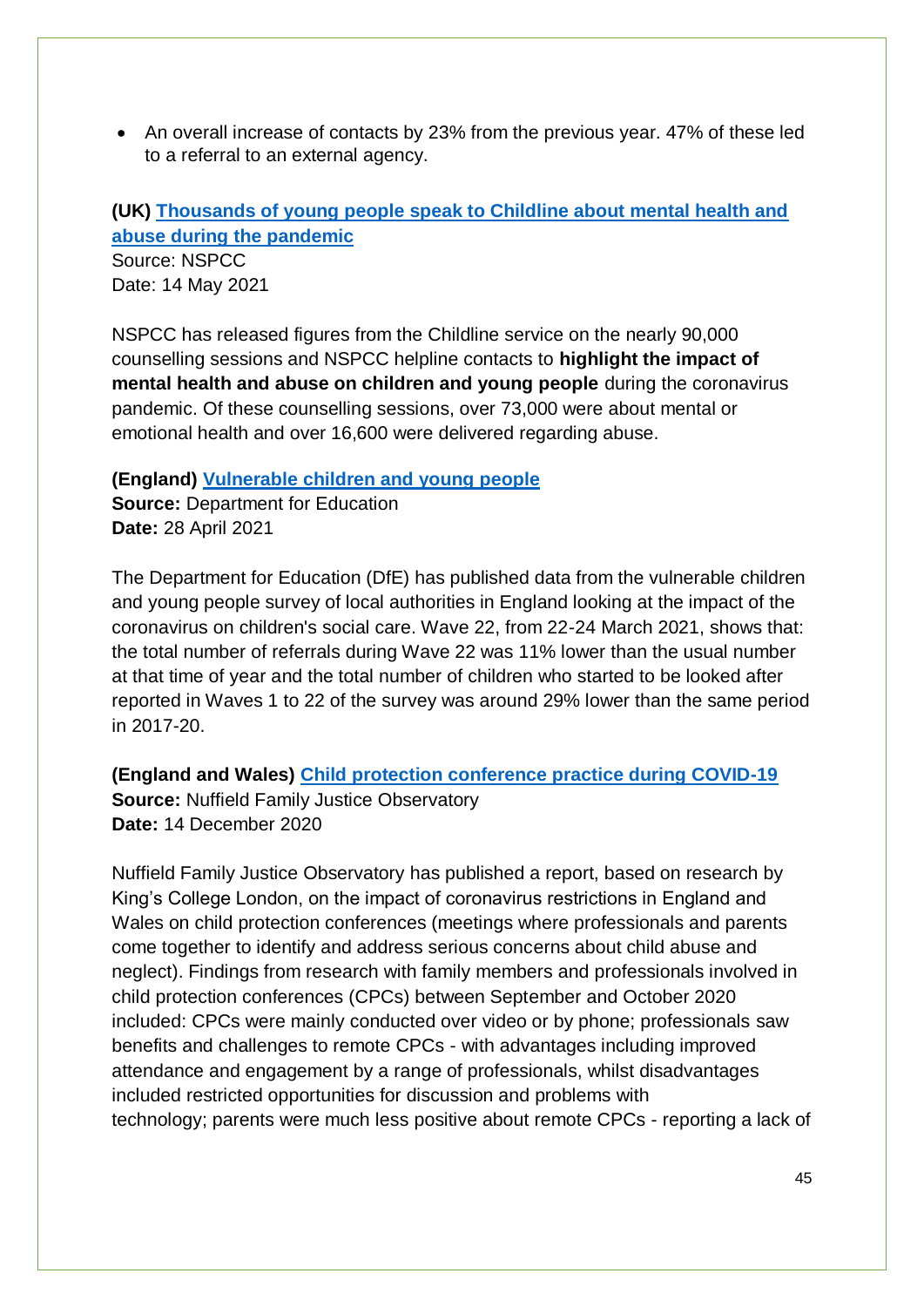information sharing prior to meetings and reduced ability to contribute to the conference itself.

#### **(International) [COVID-19 and violence against](https://doi.org/10.1016/j.chiabu.2021.105053) children: A review of early [studies](https://doi.org/10.1016/j.chiabu.2021.105053)**

Source: UNICEF Date: June 2021 (currently available online)

1

This literature review on violence against children during the pandemic provided important insight into challenges, gaps, and possible reasons for emerging patterns in international data collection and research.<sup>13</sup> The main results included:

- Studies noted a decrease in police reports and referrals to child protection services, however this was likely to reflect reductions in 'witnessing' violence.
- There were mixed results on the number of calls to police or domestic violence helplines when looking at international data available.
- Based on studies in the UK and USA, results showed that child-abuse related injuries were increasingly treated in hospitals.
- Surveys, where they were used, consistently reported increases in family violence, even from parents and caregivers themselves.
- Regarding the nature and quality of the evidence base itself, there was a limited evidence base (only 48 recent publications were considered within scope for the review) which focuses primarily on physical and psychological violence at home, rather than other forms. The differences in methods and study design limit possibilities for generalisations of findings. Finally, administrative records are the main source of data, surveys and big data were less common. Only two surveys relied on representative sampling.

## <span id="page-45-0"></span>15.7 Domestic abuse and violence against women and girls

As previously reported, the [University of College \(UCL\) COVID Study](https://www.covidsocialstudy.org/) reports regularly on domestic abuse. The findings for [week 50-52](https://b6bdcb03-332c-4ff9-8b9d-28f9c957493a.filesusr.com/ugd/3d9db5_c559cf48943940b196853ce33da1e8b2.pdf) (published 25 March 2021) showed that self-reported abuse (physical and psychological) continued to be fairly stable. It was reported to be slightly higher in people living with children compared with those living with just other adults (under 10% for all groups). It remained higher amongst people with a diagnosed mental condition and was slightly higher amongst people with lower household income, and those with a physical health condition. Although a greater proportion of people from ethnic minority backgrounds

<sup>&</sup>lt;sup>13</sup> Studies not written in English were largely excluded from the review, see the 'Methods' section of the article for details.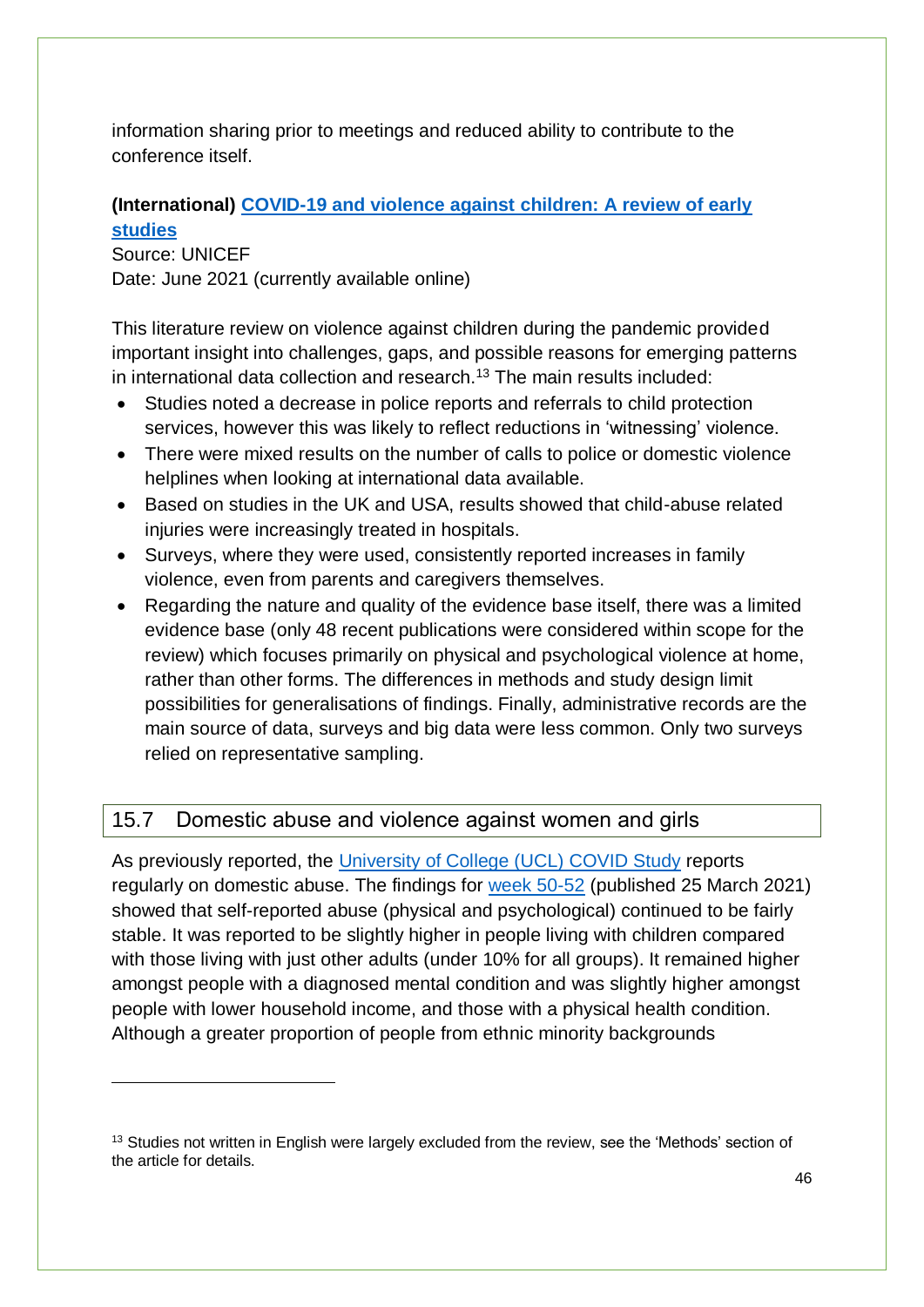consistently reported abuse over the course of the pandemic, abuse in this group had been decreasing since the start of the third lockdown and, at the time of publication, appeared to be similar to what it was amongst people of white ethnicity. However, it should be noted that not all people who experience abuse will necessarily report it, so these levels are anticipated to be an under-estimation of actual levels.

## <span id="page-46-0"></span>15.8 LGBTQ+ Children and Young People

**(UK) [LGBT+ pupils twice as likely to contemplate suicide](https://www.justlikeus.org/single-post/lgbt-pupils-twice-as-likely-to-contemplate-suicide) and [Black LGBT+](https://www.justlikeus.org/single-post/black-lgbt-young-people-s-mental-health-particularly-impacted-by-pandemic)  [young people's mental health particularly impacted by pandemic](https://www.justlikeus.org/single-post/black-lgbt-young-people-s-mental-health-particularly-impacted-by-pandemic)** Source: Just Like Us Date: 17 May 2021 and 23 February 2021

Just Like Us has published research on the mental health of LGBTQ+ children and young people. The research, which surveyed 2,934 pupils aged 11- to 18-years-old, of whom 1,140 identify as LGBTQ+, found that: 68% of LGBTQ+ children and young people have experienced suicidal thoughts and feelings, compared with 29% of young people who are not LGBTQ+; lesbian and transgender young people were most likely to experience suicidal thoughts and feelings; 89% of Black LGBTQ+ children and young people have contemplated suicide, compared with 67% of White LGBTQ+ young people; and LGBTQ+ young people were three times less likely to report feeling good about themselves than their non-LGBTQ+ peers.

Findings released in February included that Black LGBT+ young people were more likely to be worried for their mental health with 61% worrying about their mental health on a daily basis, compared with 56% of white LGBT+ young people; and were more likely to experience depression, anxiety disorder, and panic attacks than white LGBT+ pupils were. A full report on inclusive education and the experiences of LGBTQ+ young people is due in June 2021.

#### <span id="page-46-1"></span>15.9 Children and young people impacted by the justice system

**(UK) [Coronavirus: impact of prison lockdowns on children with a parent in](https://www.law.ox.ac.uk/sites/files/oxlaw/the_impact_of_covid-19_prison_lockdowns_on_children_with_a_parent_in_prison.pdf)  [prison](https://www.law.ox.ac.uk/sites/files/oxlaw/the_impact_of_covid-19_prison_lockdowns_on_children_with_a_parent_in_prison.pdf)**

Source: University of Oxford Date: 17 March 2021

The University of Oxford Faculty of Law has published a study looking at the experiences of 70 children in the UK whose parents were in prison during the period April - June 2020 and the implications of national lockdowns in 2020 and 2021. The study found that children experienced **confusing and complex emotions when**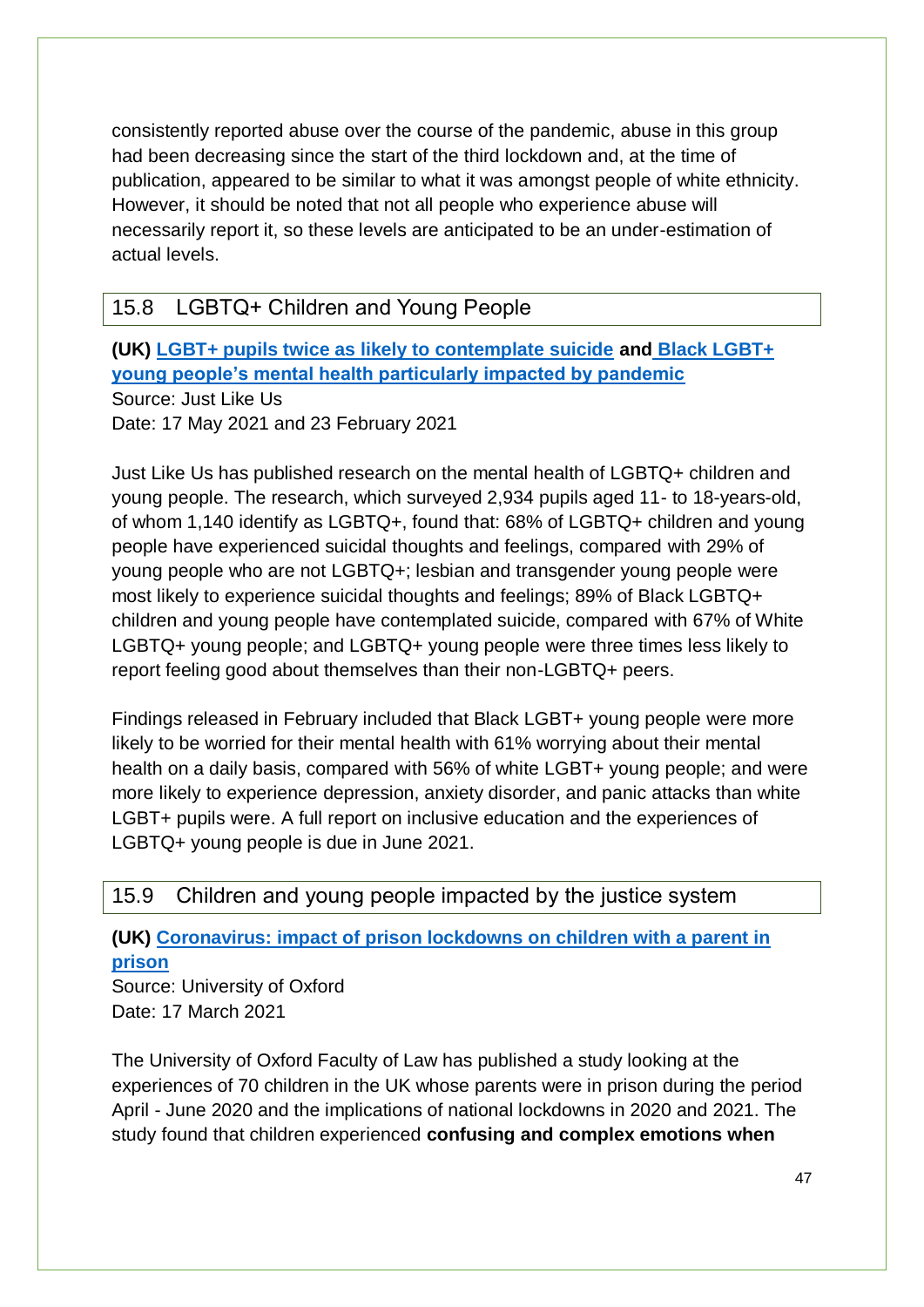**face-to-face visits were stopped** and this has **negatively affected children's emotional, physical, and mental wellbeing**.

### <span id="page-47-0"></span>**16. Impact on services**

**(UK) [Still here for children: sharing the experiences of NSPCC staff who](https://learning.nspcc.org.uk/research-resources/2020/still-here-for-children-experiences-of-nspcc-staff-during-coronavirus)  [supported children and families during the COVID-19](https://learning.nspcc.org.uk/research-resources/2020/still-here-for-children-experiences-of-nspcc-staff-during-coronavirus) pandemic**

Source: NSPCC Learning Date: 14 December 2020

NSPCC Learning has published findings from a project in which 15 NSPCC staff working in a variety of frontline and strategic roles in Together for Childhood sites in Glasgow, Plymouth and Stoke-on-Trent kept reflective diaries of their experiences supporting children and families during the coronavirus pandemic. Findings included: working online enabled planned work to continue but created new barriers to access for some families; working together with partners helped NSPCC staff respond to the needs of local communities; and staff felt that children were more at risk of experiencing abuse at home and online.

A [briefing paper](https://learning.nspcc.org.uk/research-resources/2021/delivering-local-direct-services-children-families-covid) from March 2021 from NSPCC highlighted three key lessons and reflections from their own local service response:

- Providing remote support using virtual and digital methods worked very well for some services and yielded benefits for children and families.
- Remote support was less suitable for high risk, complex cases.
- Hybrid models combining remote and face-to-face support have good potential, if they are child and family-led.

## <span id="page-47-1"></span>**17. Scope, limitations and further information**

This briefing document is intended to provide information and raise awareness on current and emerging published evidence on the impacts of COVID-19 on children and young people, including those with vulnerabilities and/or those experiencing disadvantage.

#### **Research scope and limitations**

The scope of these briefings is very broad to cover a range of policy interests. It covers a non-systematic selection of evidence sources from Scotland and other parts of the UK published in October and November (mostly). The following topics are generally excluded:

• Early years (0-2) and maternity;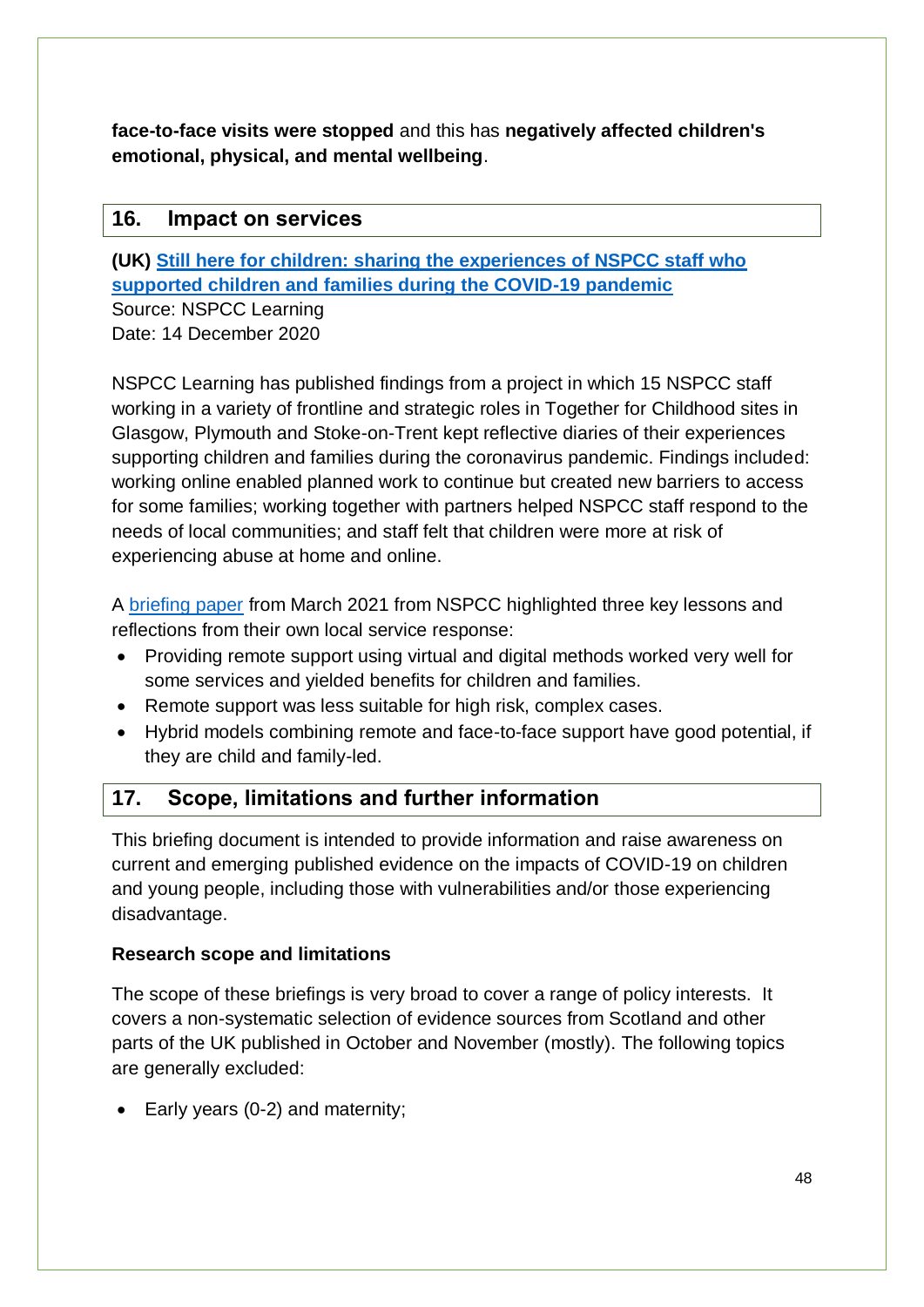- Most aspects of physical health, in particular COVID-19 infection and transmission in children and young people;
- A detailed coverage of the impact of COVID-19 on education and learning.

Please note there are limitations to the conclusions that can be made from the evidence presented for the following reasons:

- Much of the survey data lacks robust comparability to pre-lockdown baseline data due to questions asked or data collection changes.
- Few studies have used validated self-report measures e.g. of mental wellbeing (e.g. WEMWBS, SDQ).
- Results from different surveys and sources will not be comparable given the different sampling approaches, timing, jurisdiction and questions used.
- Changes in the different government guidance over the course of the pandemic and within different parts of the UK is also likely to impact on results.

This briefing is not an exhaustive overview or a critical appraisal or endorsement of the quality of research. A rapid review of academic literature is outwith the scope of this briefing.

Please note that some of these summaries have been drawn from the NSPCC Learning series updates (CASPAR weekly update) and the Care Inspectorate Children and Young People Bulletin series, which readers may wish to subscribe to.

#### **Other briefings available in this series:**

[Coronavirus \(COVID-19\): impact on children, young people and families -](https://www.gov.scot/publications/report-covid-19-children-young-people-families-june-2020-evidence-summary/) evidence [summary June 2020](https://www.gov.scot/publications/report-covid-19-children-young-people-families-june-2020-evidence-summary/)

[Coronavirus \(COVID-19\): impact on children, young people and families -](https://www.gov.scot/publications/report-covid-19-children-young-people-families-july-2020-evidence-summary/) evidence [summary July 2020](https://www.gov.scot/publications/report-covid-19-children-young-people-families-july-2020-evidence-summary/)

[Coronavirus \(COVID-19\): impact on children, young people and families -](https://www.gov.scot/publications/report-covid-19-children-young-people-families-september-2020-evidence-summary/) evidence [summary September](https://www.gov.scot/publications/report-covid-19-children-young-people-families-september-2020-evidence-summary/) 2020

[Coronavirus \(COVID-19\): impact on children, young people and families -](https://www.gov.scot/publications/report-covid-19-children-young-people-families-october-2020-evidence-summary/) evidence [summary October 2020](https://www.gov.scot/publications/report-covid-19-children-young-people-families-october-2020-evidence-summary/)

[Coronavirus \(COVID-19\): impact on children, young people and families -](https://www.gov.scot/publications/covid-19-children-young-people-families-december-2020-evidence-summary/) evidence [summary December 2020](https://www.gov.scot/publications/covid-19-children-young-people-families-december-2020-evidence-summary/)

**Children and Families Analytical Unit**, **Scottish Government**